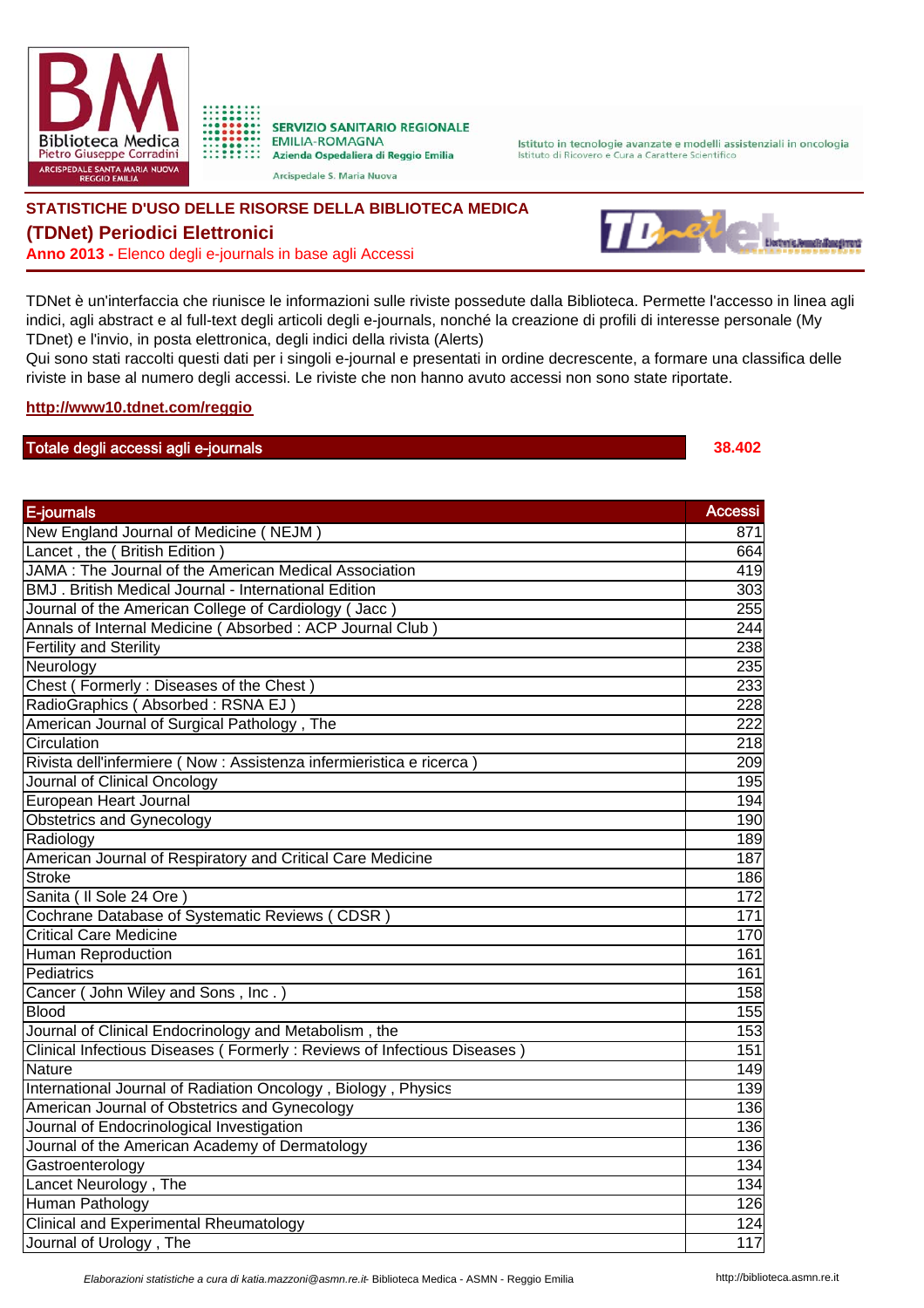| E-journals                                                                        | <b>Accessi</b>  |
|-----------------------------------------------------------------------------------|-----------------|
| Journal of Advanced Nursing                                                       | $112$           |
| Thyroid                                                                           | 112             |
| American Journal of Clinical Pathology                                            | 110             |
| Journal of the American Geriatrics Society                                        | 109             |
| Modern Pathology                                                                  | 109             |
| Journal of Vascular Surgery                                                       | 107             |
| Lancet Oncology, The                                                              | 107             |
| European Respiratory Journal                                                      | 106             |
| <b>Thrombosis and Haemostasis</b>                                                 | 106             |
| Annals of the Rheumatic Diseases                                                  | 105             |
| Gastrointestinal Endoscopy                                                        | 105             |
| <b>Intensive Care Medicine</b>                                                    | 105             |
| American Journal of Cardiology, The                                               | 104             |
| Journal of Neurosurgery                                                           | 103             |
| Journal of Rheumatology                                                           | 102             |
| Ajr - American Journal of Roentgenology, 1976                                     | 101             |
| Science                                                                           | 98              |
| <b>Gait and Posture</b>                                                           | $\overline{97}$ |
| Endoscopy                                                                         | 95              |
| Archives of Physical Medicine and Rehabilitation                                  | 94              |
| Lancet Infectious Diseases, The                                                   | 93              |
| Rheumatology (Formerly: British Journal of Rheumatology)                          | 93              |
| Hepatology                                                                        | 91              |
| Histopathology                                                                    | 91              |
| Neurosurgery                                                                      | 91              |
| Radiotherapy and Oncology                                                         | 91              |
| Journal of Pediatrics, The                                                        | 89              |
| Archives of Pathology and Laboratory Medicine, 1976                               | 87              |
| Arthritis and Rheumatism (Now: Arthritis and Rheumatology)                        | 86              |
| <b>Prenatal Diagnosis</b>                                                         | 86              |
| <b>Ultrasound in Obstetrics and Gynecology</b>                                    | 86              |
| American Journal of Gastroenterology                                              | 85              |
| <b>Emergency Medicine Clinics of North America</b>                                | 85              |
| Ophthalmology                                                                     | 84              |
| Thorax                                                                            | $\overline{84}$ |
| American Journal of Emergency Medicine                                            | 83              |
| Diabetes Care                                                                     | 83              |
| Journal of Minimally Invasive Gynecology                                          | 83              |
| Minerva Anestesiologica                                                           | 82              |
| <b>Current Opinion in Rheumatology</b>                                            | 81              |
| Journal of Bone and Joint Surgery - American Volume                               | 81              |
| Annals of Emergency Medicine                                                      | 80              |
| Journal of Ultrasound in Medicine                                                 | 80              |
| <b>Ultrasound in Medicine and Biology</b>                                         | 80              |
| Professioni Infermieristiche                                                      | 79              |
| <b>British Journal of Dermatology</b>                                             | 78              |
| Journal of Clinical Pathology                                                     | 78              |
| American Journal of Medicine, The                                                 | 76              |
| American Journal of Nursing: AJN                                                  | 76              |
| European Journal of Obstetrics and Gynecology and Reproductive Biology (Formerly: | 76              |
| <b>Heart Rhythm</b>                                                               | 76              |
| <b>Gynecologic Oncology</b>                                                       | 74              |
| Abdominal Imaging                                                                 | 레정의정정정          |
| European Urology                                                                  |                 |
| Giornale Italiano Di Cardiologia                                                  |                 |
| Gut                                                                               |                 |
| Acta Neurochirurgica                                                              |                 |
| Clinical Radiology                                                                |                 |
| International Journal of Gynecological Pathology                                  |                 |
| Journal of Hospital Infection, The                                                |                 |
| <b>Nurse Education Today</b>                                                      |                 |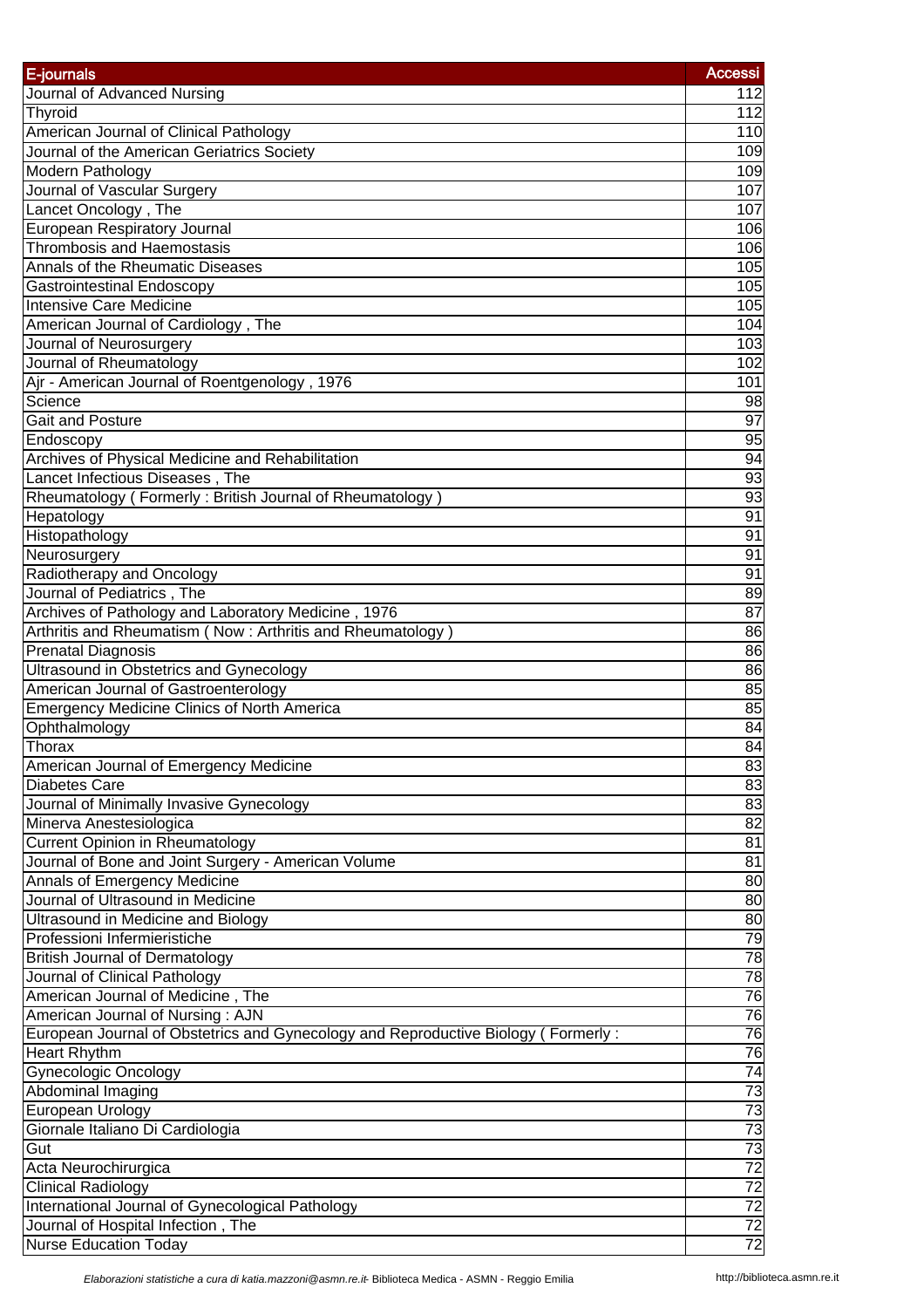| E-journals                                                                                                                         | <b>Accessi</b>  |
|------------------------------------------------------------------------------------------------------------------------------------|-----------------|
| Annals of Oncology                                                                                                                 | 71              |
| Developmental Medicine and Child Neurology (Formerly: Cerebral Palsy Bulletin)                                                     | $\overline{70}$ |
| Emergency Medicine Journal (Formerly: Journal of Accident and Emergency Medicine)                                                  | 70              |
| Journal of Clinical Nursing                                                                                                        | 70              |
| American Heart Journal: AHJ                                                                                                        | 69              |
|                                                                                                                                    | 69              |
| Urology                                                                                                                            | 68              |
| Bju International (Formerly: British Journal of Urology)                                                                           |                 |
| Sole 24 Ore, II                                                                                                                    | 68              |
| Acta Cytologica                                                                                                                    | 67              |
| American Journal of Physical Medicine and Rehabilitation                                                                           | 66              |
| British Journal of Surgery (Including European Journal of Surgery)                                                                 | 66              |
| Journal of Hepatology                                                                                                              | 66              |
| Dermatology (Formerly: Dermatologica)                                                                                              | 65              |
| Infection Control and Hospital Epidemiology (Formerly: Infection Control)                                                          | 65              |
| Journal of Antimicrobial Chemotherapy                                                                                              | 65              |
| Reproductive Biomedicine Online                                                                                                    | 65              |
| AJIC: American Journal of Infection Control                                                                                        | 64              |
| European Journal of Radiology                                                                                                      | 64              |
| Transfusion                                                                                                                        | 64              |
| Acta Paediatrica                                                                                                                   | 63              |
| <b>Academic Emergency Medicine</b>                                                                                                 | 62              |
| Diseases of the Colon and Rectum                                                                                                   | 62              |
| Europace                                                                                                                           | 62              |
| Respiratory Medicine (Formerly: British Journal of Diseases of the Chest)                                                          | 62              |
| Clinical Microbiology and Infection                                                                                                | 61              |
| Journal of Thrombosis and Haemostasis                                                                                              | 61              |
| <b>Accident and Emergency Nursing</b>                                                                                              | 60              |
| American Journal of Dermatopathology, The                                                                                          | 60              |
| Anesthesia and Analgesia (Formerly: Current Researches in Anesthesia and Analgesia)                                                | 60              |
| Journal of Hypertension                                                                                                            | 60              |
| Journal of Neurology (Formerly: Zeitschrift Für Neurologie)                                                                        | 60              |
| Monaldi Archives for Chest Diseases . Pulmonary Series                                                                             | 60              |
| Annals of Surgery                                                                                                                  | 59              |
| <b>Current Opinion in Infectious Diseases</b>                                                                                      | 59              |
| Diagnostic Histopathology (Formerly: Current Diagnostic Pathology)                                                                 | 59              |
| Epidemiologia E Prevenzione                                                                                                        | 59              |
| Journal of Thoracic and Cardiovascular Surgery                                                                                     | 59              |
| Archives of Gynecology and Obstetrics                                                                                              | $\overline{58}$ |
| Bjr: British Journal of Radiology                                                                                                  | 58              |
| Haematologica                                                                                                                      | 58              |
| Annals of Allergy, Asthma and Immunology                                                                                           | 57              |
| <b>Brain</b>                                                                                                                       | 57              |
| Journal of Neurology, Neurosurgery and Psychiatry                                                                                  | $\overline{57}$ |
| Journal of the American Society of Echocardiography                                                                                | 57              |
| Archives of Disease in Childhood                                                                                                   | 56              |
| Heart                                                                                                                              | 56              |
| International Journal of Surgical Pathology                                                                                        | 56              |
| Journal of Emergency Medicine                                                                                                      | 56              |
| Movement Disorders                                                                                                                 | 56              |
| European Journal of Cancer 1990                                                                                                    | 55              |
| <b>Human Reproduction Update</b>                                                                                                   | 55              |
| Seminars in Diagnostic Pathology                                                                                                   | $\overline{55}$ |
| Spine                                                                                                                              | $\overline{55}$ |
| American Journal of Neuroradiology                                                                                                 | 54              |
| BJOG : an International Journal of Obstetrics and Gynaecology                                                                      | 54              |
| <b>Clinical Chemistry</b>                                                                                                          | 54              |
|                                                                                                                                    | 53              |
| <b>Current Opinion in Neurology</b><br>Plastic and Reconstructive Surgery . 1963 (Formerly: Plastic and Reconstructive Surgery and |                 |
|                                                                                                                                    |                 |
| the Transplantation Bulletin)<br>World Neurosurgery (Formerly: Surgical Neurology)                                                 | 53<br>53        |
| American Journal of Ophthalmology                                                                                                  | 52              |
|                                                                                                                                    |                 |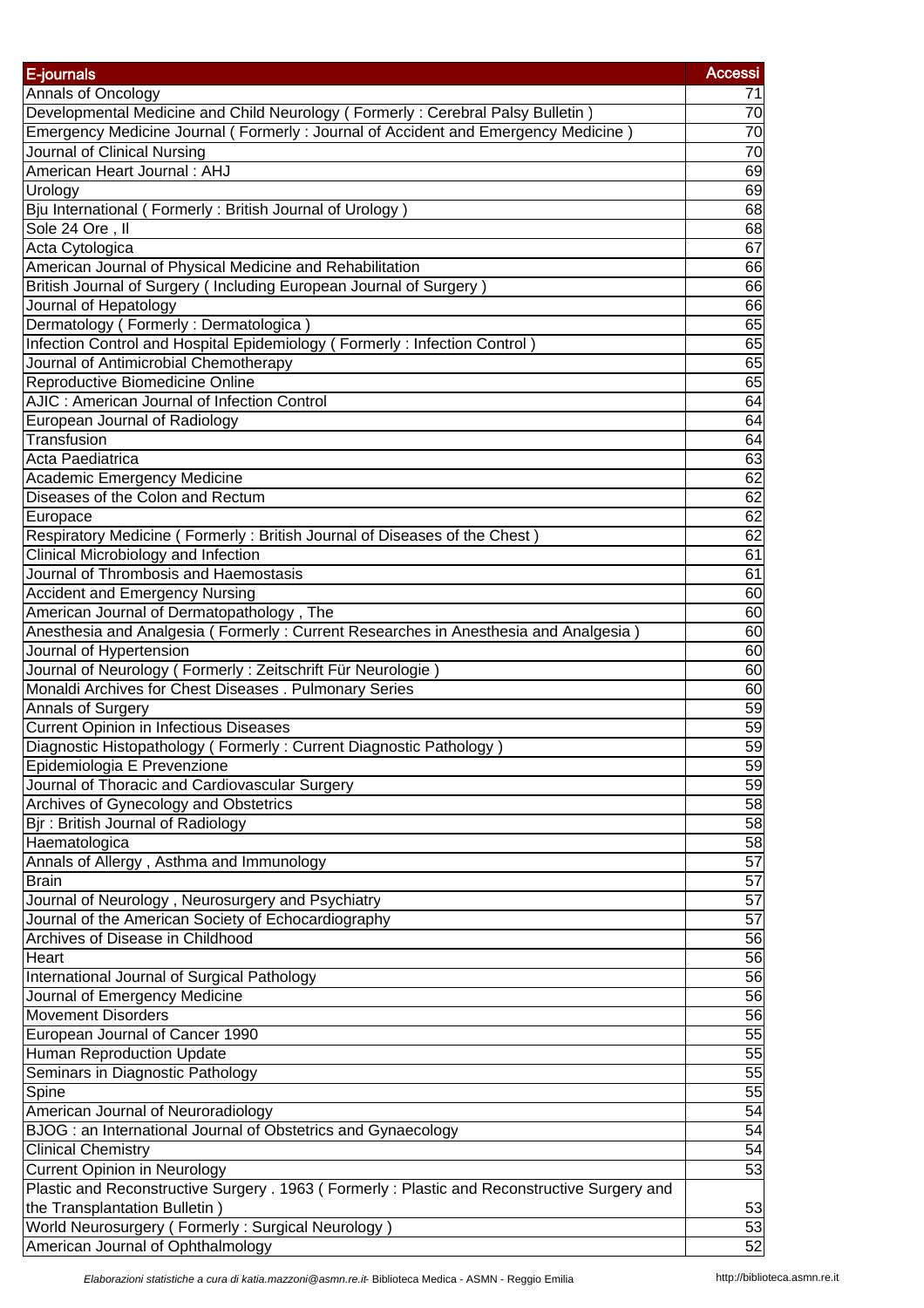| E-journals                                                                    | Accessi         |
|-------------------------------------------------------------------------------|-----------------|
| <b>Critical Care Clinics</b>                                                  | 52              |
| Journal of Child Neurology                                                    | 52              |
| Medecine Et Maladies Infectieuses                                             | $\overline{52}$ |
| Nature Medicine                                                               | 52              |
| Best Practice and Research. Clinical Obstetrics and Gynaecology               | 51              |
| Cerebrovascular Diseases                                                      | $\overline{51}$ |
| <b>Current Infectious Disease Reports</b>                                     | 51              |
| <b>Current Opinion in Anesthesiology</b>                                      | 51              |
| European Radiology                                                            | 51              |
| Journal of Cutaneous Pathology                                                | 51              |
| <b>Nurse Education in Practice</b>                                            | $\overline{51}$ |
| Resuscitation                                                                 | $\overline{51}$ |
| Acta Dermato - Venereologica                                                  | 50              |
| Annals of Diagnostic Pathology                                                | 50              |
| Gazzetta Ufficiale Parte I Tipo A                                             | 50              |
| International Journal of Cardiology                                           | 50              |
| European Journal of Vascular and Endovascular Surgery                         | 49              |
| International Journal of Antimicrobial Agents                                 | 49              |
| Journal of Trauma Injury, Infection and Critical Care                         | 49              |
| <b>Medical Clinics of North America</b>                                       | 49              |
| <b>Medical Physics</b>                                                        | 49              |
| Radiologia Medica, La                                                         | 49              |
| Rheumatology International                                                    | 49              |
| American Journal of Kidney Diseases                                           | 48              |
| <b>Annals of Neurology</b>                                                    | 48              |
| Archives of Pediatrics and Adolescent Medicine                                | 48              |
| Bja: British Journal of Anaesthesia                                           | 48              |
| <b>Clinical Neurology and Neurosurgery</b>                                    | $\overline{48}$ |
| Injury                                                                        | 48              |
| Journal of Cardiovascular Electrophysiology                                   | 48              |
| Journal of Chemotherapy                                                       | 48              |
| Academic Radiology                                                            | 47              |
| Annales Francaises D'anesthesie Et De Reanimation                             | 47              |
| International Journal of Gynaecology and Obstetrics                           | 47              |
| Journal of the European Academy of Dermatology and Venereology                | $\overline{47}$ |
| Journals of Gerontology: Series A, Biological Sciences and Medical Sciences   | 47              |
| La Revue De Medecine Interne                                                  | 47              |
| Seminars in Oncology                                                          | 47              |
| Virchows Archiv                                                               | 47              |
| Allergy: European Journal of Allergy and Clinical Immunology                  | 46              |
| <b>Current Opinion in Pulmonary Medicine</b>                                  | 46              |
| International Journal of Nursing Studies                                      | 46              |
| Journal of Thoracic Imaging                                                   | 46              |
| Nature Reviews Rheumatology (Formerly: Nature Clinical Practice Rheumatology) | 46              |
| Neurosurgery Clinics of North America                                         | 46              |
| Pain                                                                          | 46              |
| Pathology International (Formerly: Acta Pathologica Japonica)                 | 46              |
| Retina                                                                        | 46              |
| Acta Obstetricia Et Gynecologica Scandinavica                                 | 45              |
| American Journal of Clinical Oncology (Formerly: Cancer Clinical Trials)      | 45              |
| American Journal of Surgery, the (Formerly: American Surgery and Gynecology)  | 45              |
| European Journal of Neurology                                                 | 45              |
| International Journal of Dermatology (Formerly: Dermatologia Internationalis) | 45              |
| Journal of Nursing Management                                                 | 45              |
| Journal of Pediatric Gastroenterology and Nutrition                           | 45              |
| American Journal of Medical Genetics Part A: AJRMG                            | 44              |
| Arthroscopy: the Journal of Arthroscopic and Related Surgery                  | 44              |
| Hypertension                                                                  | 44              |
| Journal of Vascular and Interventional Radiology (Jvir)                       | 44              |
| Neuroradiology                                                                | 44              |
| Pediatric Anesthesia (Paediatric Anaesthesia)                                 | 44              |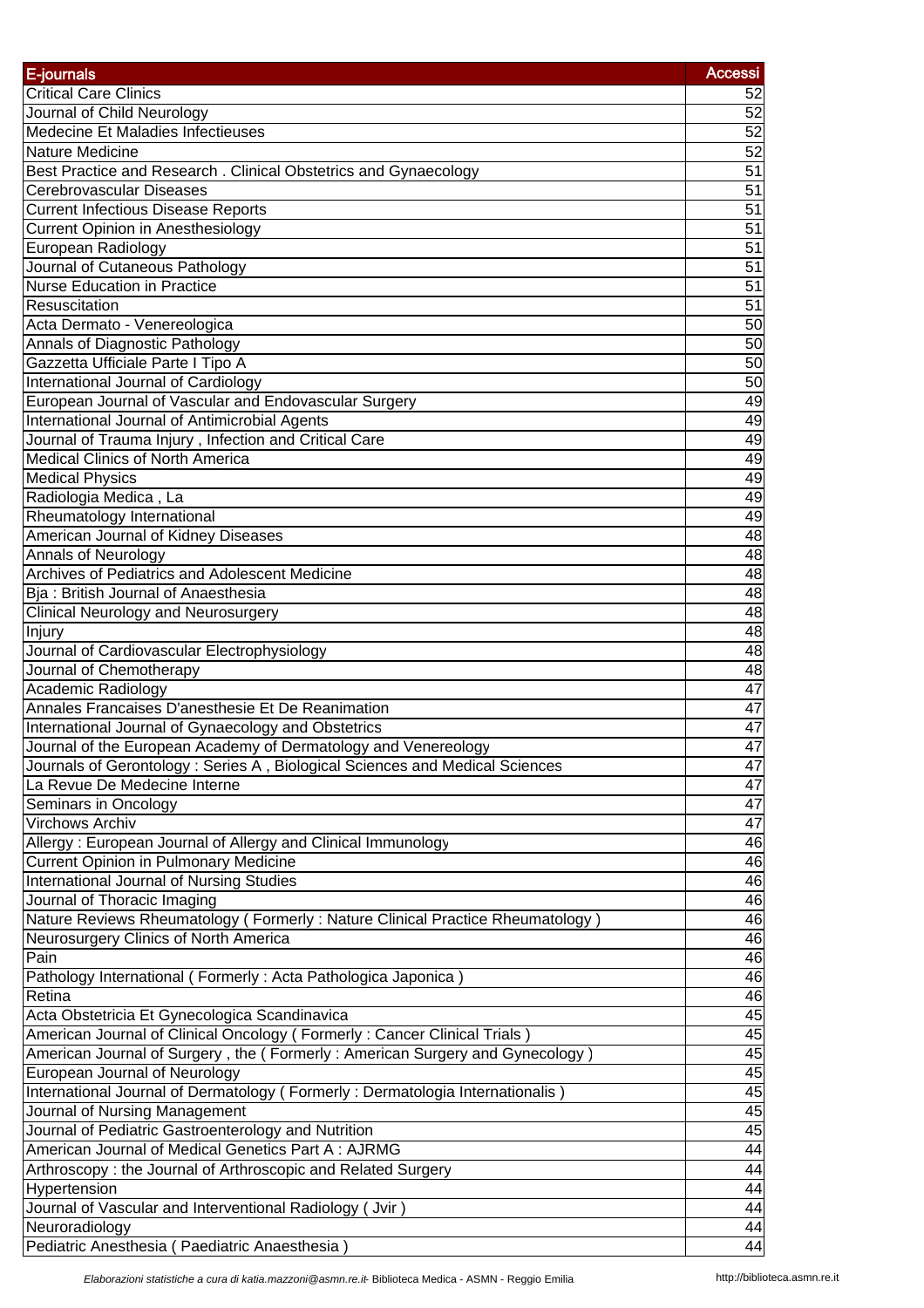| E-journals                                                                           | <b>Accessi</b>                     |
|--------------------------------------------------------------------------------------|------------------------------------|
| Seminars in Thrombosis and Hemostasis                                                | 44                                 |
| American Journal of Pathology                                                        | 43                                 |
| Anesthesiology                                                                       | 43                                 |
| <b>British Journal of Haematology</b>                                                | 43                                 |
| <b>British Journal of Ophthalmology</b>                                              | 43                                 |
| Journal of the American Academy of Child and Adolescent Psychiatry                   | 43                                 |
| Pacing and Clinical Electrophysiology                                                | 43                                 |
| Surgery                                                                              |                                    |
| <b>Advances in Nursing Science</b>                                                   | $\frac{43}{42}$<br>$\frac{42}{42}$ |
| <b>Clinical Gastroenterology and Hepatology</b>                                      |                                    |
| <b>Clinical Obstetrics and Gynecology</b>                                            |                                    |
| Cornea                                                                               | 42                                 |
| Radiologic Clinics of North America                                                  | 42                                 |
| Annals of Thoracic Surgery, The                                                      | 41                                 |
| Circulation: Arrhythmia and Electrophysiology                                        | $\overline{41}$                    |
| <b>European Journal of Pediatrics</b>                                                | 41                                 |
| Jacc: Cardiovascular Imaging                                                         | 41                                 |
| Journal of Clinical Epidemiology (Formerly: Journal of Chronic Diseases)             | 41                                 |
| <b>Surgical Endoscopy</b>                                                            | 41                                 |
| Alimentary Pharmacology and Therapeutics                                             | 40                                 |
| <b>British Journal of Cancer</b>                                                     | 40                                 |
| Digestive and Liver Disease                                                          | 40                                 |
| <b>Endocrine Reviews</b>                                                             | 40                                 |
| International Journal of Infectious Diseases                                         | 40                                 |
| Journal of Clinical Ultrasound                                                       | 40                                 |
| Leukemia                                                                             | 40                                 |
| Respiration (Formerly: Medicina Thoracalis)                                          | 40                                 |
| Surgical Infections                                                                  | 40                                 |
| <b>Brain and Development</b>                                                         | 39                                 |
| Lung Cancer                                                                          | 39                                 |
| <b>Pediatric Neurology</b>                                                           | 39                                 |
| <b>Current Opinion in Pediatrics</b>                                                 | 38                                 |
| Joint Commission Journal on Quality and Patient Safety                               | $\overline{38}$                    |
| Journal of Trauma and Acute Care Surgery, The                                        | $\overline{38}$                    |
| Radiography                                                                          | $\overline{38}$                    |
| Acta Anaesthesiologica Scandinavica                                                  | 37                                 |
| Anaesthesia                                                                          | $\overline{37}$                    |
| <b>Clinical Rehabilitation</b>                                                       | $\overline{37}$                    |
| Evidence - Based Nursing                                                             | 37                                 |
| Tumori                                                                               | $\overline{37}$                    |
| <b>Breast Cancer Research and Treatment</b>                                          | 36                                 |
| <b>Clinical Endocrinology</b>                                                        | 36                                 |
| <b>Critical Ultrasound Journal</b>                                                   | 36                                 |
| European Journal of Internal Medicine                                                | 36                                 |
| Infection - A Journal of Infectious Disease                                          | 36                                 |
| <b>Inflammatory Bowel Diseases</b>                                                   | 36                                 |
| Journal of Allergy and Clinical Immunology                                           | $\overline{36}$                    |
| Journal of Orthopaedic Trauma<br>Journal of Paediatrics and Child Health             | 36                                 |
|                                                                                      | $\overline{36}$                    |
| Neurosurgical Review                                                                 | 36<br>36                           |
| Pancreas<br>Archives of Disease in Childhood - Fetal and Neonatal Edition            | $\overline{35}$                    |
|                                                                                      |                                    |
| European Journal of Emergency Medicine                                               | 35<br>35                           |
| European Journal of Paediatric Neurology                                             |                                    |
| <b>European Respiratory Review</b><br>Helicobacter                                   | $\frac{35}{35}$                    |
| Journal of Medical Ultrasound                                                        | 35                                 |
|                                                                                      | 35                                 |
| Journal of the Neurological Sciences                                                 |                                    |
| Laryngoscope, The<br>Tutor                                                           | $\frac{35}{35}$                    |
| American Journal of Clinical Nutrition (Formerly: the Journal of Clinical Nutrition) |                                    |
|                                                                                      |                                    |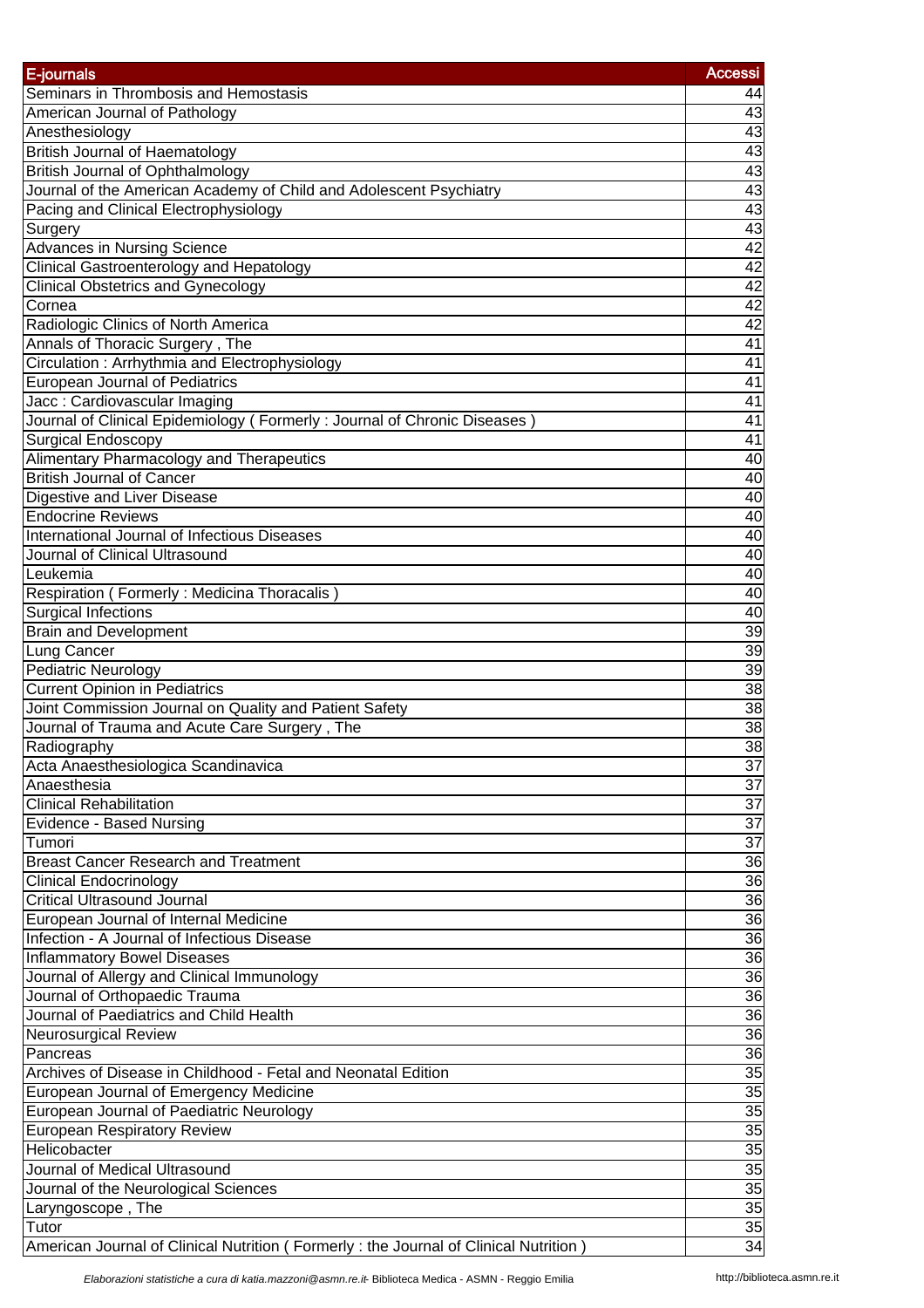| E-journals                                                                                                         | <b>Accessi</b>        |
|--------------------------------------------------------------------------------------------------------------------|-----------------------|
| American Journal of Hematology                                                                                     | 34                    |
| <b>Clinical Nuclear Medicine</b>                                                                                   | 34                    |
| European Journal of Physical and Rehabilitation Medicine                                                           | $\overline{34}$       |
| Infermiere L                                                                                                       | 34                    |
| International Journal of Eating Disorders                                                                          | 34                    |
| Medicina Del Lavoro, La                                                                                            | 34                    |
| AJOT: American Journal of Occupational Therapy                                                                     | 33                    |
| American Journal of Psychiatry, The (Formerly: The American Journal of Insanity)                                   | 33                    |
| Annals of Surgical Oncology                                                                                        | $\frac{33}{2}$        |
| Archives of Orthopaedic and Trauma Surgery                                                                         | $\overline{33}$       |
| <b>BMJ Open</b>                                                                                                    | 33                    |
| <b>Critical Care</b>                                                                                               | 33                    |
| Dermatologic Clinics                                                                                               | 33                    |
| Epilepsia                                                                                                          | 33                    |
| International Journal of Stroke                                                                                    | 33                    |
| Nature Reviews Neurology (Formerly: Nature Clinical Practice Neurology)                                            | 33                    |
| Nursing Clinics of North America                                                                                   | 33                    |
| Pathology Research and Practice                                                                                    | 33                    |
| Seminars in Ultrasound, Ct and Mri                                                                                 | 33                    |
| A.I.C.O.: Organo Ufficiale Dell Associazione Italiana Infermieri Di Camera Operatoria                              | $\overline{32}$       |
| <b>Archives De Pediatrie</b>                                                                                       | 32                    |
| <b>Bone Marrow Transplantation</b>                                                                                 |                       |
| Cardiovascular Ultrasound                                                                                          | $\frac{32}{32}$       |
| Cochrane Database of Systematic Reviews (Online)                                                                   | $\overline{32}$       |
| Gazzetta Ufficiale Parte ii                                                                                        | 32                    |
| Internal and Emergency Medicine (Formerly: Annali Italiani Di Medicina Interna                                     | $\overline{32}$       |
| International Journal of Cancer                                                                                    | 32                    |
| Jacc: Cardiovascular Interventions                                                                                 | $\overline{32}$       |
| <b>Muscle and Nerve</b>                                                                                            | 32                    |
| <b>Nursing in Critical Care</b>                                                                                    | 32                    |
| Postgraduate Medical Journal                                                                                       | $\overline{32}$       |
| <b>Surgical Clinics of North America</b>                                                                           | $\overline{32}$       |
| <b>Thrombosis Research</b>                                                                                         | 32                    |
|                                                                                                                    | 31                    |
| <b>Cancer Treatment Reviews</b>                                                                                    | $\overline{31}$       |
| European Journal of Echocardiography<br>Italian Journal of Medicine                                                |                       |
|                                                                                                                    | 31<br>$\overline{31}$ |
| Minerva Ginecologica<br><b>Neuromuscular Disorders</b>                                                             | 31                    |
| <b>Patient Education and Counseling</b>                                                                            | 31                    |
| World Journal of Surgery                                                                                           | 31                    |
|                                                                                                                    | $\overline{30}$       |
| Emergency Medicine Australasia ( Formerly : Emergency Medicine )<br>Journal of Stroke and Cerebrovascular Diseases |                       |
|                                                                                                                    | 30                    |
| <b>Kidney International</b>                                                                                        | 30                    |
| <b>Midwifery</b><br>Minerva Medica                                                                                 | 30                    |
|                                                                                                                    | 30                    |
| Neurosurgical Focus                                                                                                | 30                    |
| <b>Nursing Oggi</b>                                                                                                | 30                    |
| Osteoporosis International                                                                                         | 30                    |
| Physical Therapy ( Journal of the American Physical Therapy Association)                                           | 30                    |
| Schizophrenia Bulletin                                                                                             | 30                    |
| Age and Ageing                                                                                                     | 29                    |
| Best Practice and Research. Clinical Endocrinology and Metabolism                                                  | 29                    |
| Clinical Orthopaedics and Related Research (Formerly: Clinical Orthopaedics)                                       | 29                    |
| Clinics in Perinatology                                                                                            | 29                    |
| Cutis                                                                                                              | 29                    |
| Echocardiography (1540 - 8175)                                                                                     | <u>စ္စစ္တြ</u> စ္တ    |
| Internal Medicine Journal                                                                                          |                       |
| International Urogynecology Journal                                                                                |                       |
| Journal of Emergency Nursing                                                                                       |                       |
| Journal of Gastroenterology and Hepatology                                                                         | $\frac{29}{29}$       |
| Journal of Infection, The                                                                                          |                       |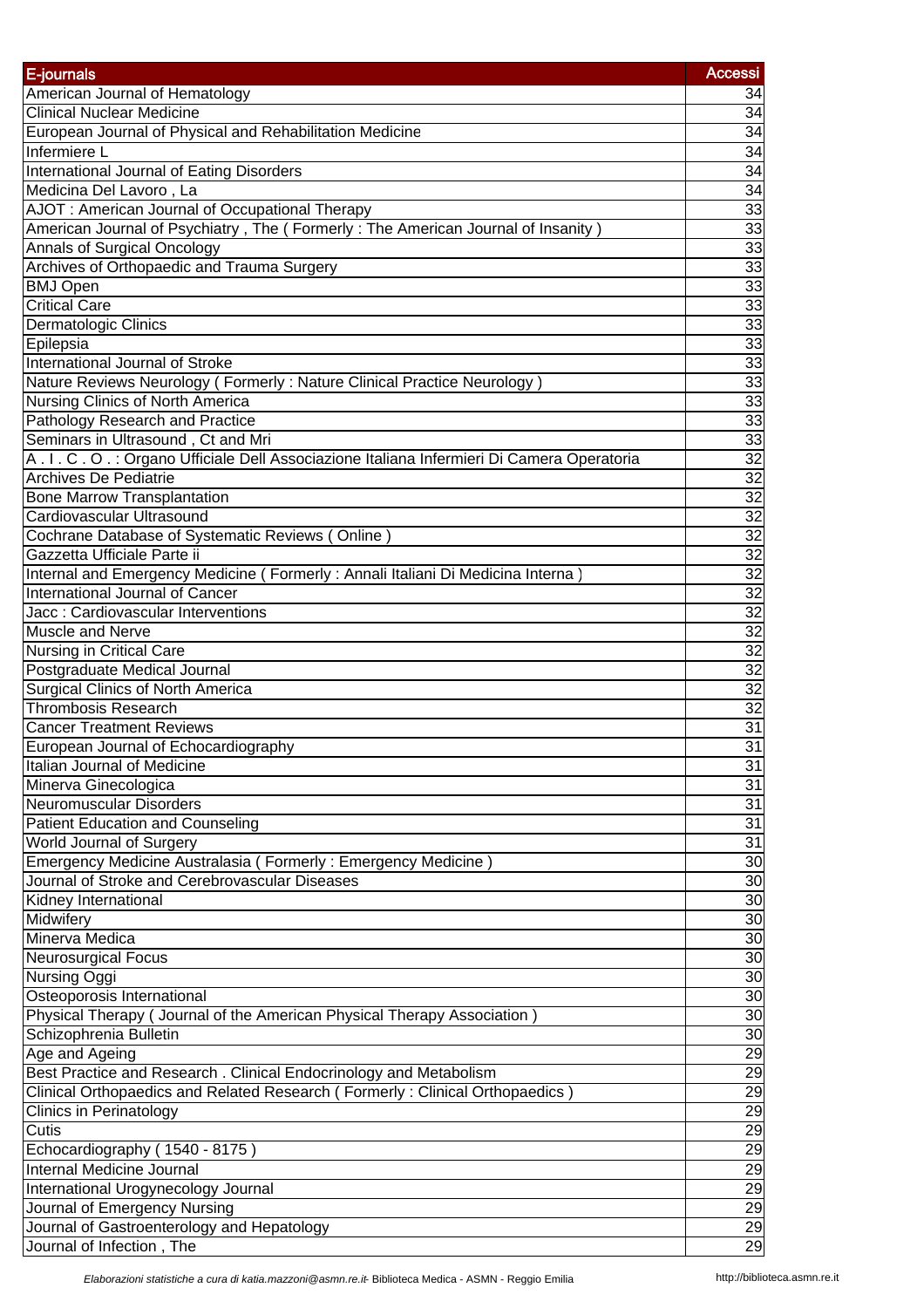| E-journals                                                                                              | <b>Accessi</b>        |
|---------------------------------------------------------------------------------------------------------|-----------------------|
| Journal of Midwifery and Women's Health (Formerly: Journal of Nurse - Midwifery)                        | 29                    |
| Journal of Orthopaedic and Sports Physical Therapy (JOSPT)                                              | 29                    |
| Medicine (Baltimore, Md)                                                                                | 29                    |
| <b>Nature Genetics</b>                                                                                  | 29                    |
| Nature Reviews - Cancer                                                                                 | 29                    |
| Nature Reviews Gastroenterology and Hepatology                                                          | 29                    |
| Neuroimaging Clinics of North America                                                                   | 29                    |
| Physiotherapy                                                                                           | 29                    |
| Seminars in Arthritis and Rheumatism                                                                    | 29                    |
| Australian and New Zealand Journal of Obstetrics and Gynaecology, The                                   | 28                    |
| European Journal of Clinical Microbiology and Infectious Diseases                                       | 28                    |
| Journal of Nuclear Medicine 1978 (Formerly: Jnm. Journal of Nuclear Medicine)                           | 28                    |
| Journal of the American College of Surgeons                                                             | 28                    |
| Medico e Bambino                                                                                        | 28                    |
| <b>Nursing Ethics</b>                                                                                   | 28                    |
| Pediatric Radiology                                                                                     | 28                    |
| Recenti Progressi in Medicina                                                                           | 28                    |
| Supportive Care in Cancer                                                                               | 28                    |
| American Journal of Sports Medicine                                                                     | $\overline{27}$       |
| <b>Archives of Gerontology and Geriatrics</b>                                                           | $\overline{27}$       |
| Cardiovascular Pathology                                                                                | $\overline{27}$       |
| <b>Colorectal Disease</b>                                                                               | $\overline{27}$       |
| Ejd: European Journal of Dermatology                                                                    | $\overline{27}$       |
| European Spine Journal                                                                                  | $\overline{27}$       |
| Infectious Disease Clinics of North America                                                             | $\overline{27}$       |
| Journal of Obstetrics and Gynaecology Research                                                          | $\overline{27}$       |
| Otolaryngology - Head and Neck Surgery                                                                  | $\overline{27}$       |
| R and P : Ricerca E Pratica                                                                             | $\overline{27}$       |
| Respirology                                                                                             | $\overline{27}$       |
| Schizophrenia Research                                                                                  | $\overline{27}$       |
| Appalti and Contratti                                                                                   | 26                    |
| Best Practice and Research . Clinical Gastroenterology ( Formerly : Bailliere's Clinical                |                       |
| Gastroenterology)                                                                                       |                       |
| <b>Bmc Neurology</b>                                                                                    | 26<br>$\overline{26}$ |
| British Journal of Sports Medicine (Formerly: Bulletin - British Association of Sport and               |                       |
| Medicine)                                                                                               | 26                    |
|                                                                                                         |                       |
| Catheterization and Cardiovascular Interventions (Formerly: Catheterization and                         |                       |
| Cardiovascular Diagnosis)<br><b>Clinical Oncology</b>                                                   | 26<br>26              |
| <b>Clinical Pediatrics</b>                                                                              | 26                    |
|                                                                                                         | 26                    |
| <b>Current Gastroenterology Reports</b>                                                                 | 26                    |
| <b>Current Problems in Cardiology</b>                                                                   |                       |
| Heart and Lung : the Journal of Acute and Critical Care                                                 | 26<br>26              |
| Intensive and Critical Care Nursing (Formerly: Intensive Care Nursing)<br>Italian Journal of Pediatrics |                       |
|                                                                                                         | 26                    |
| Journal of Surgical Oncology                                                                            | 26                    |
| Journal of the American Medical Directors Association<br>Minerva Pediatrica                             | 26                    |
|                                                                                                         | 26                    |
| Obesity (Formerly: Obesity Research)                                                                    | 26                    |
| <b>Obesity Reviews</b>                                                                                  | 26                    |
| Pediatric Infectious Disease Journal, the (Formerly: Pediatric Infectious Disease)                      | 26                    |
| Vox Sanguinis                                                                                           | 26                    |
| Best Practice and Research . Clinical Rheumatology (Formerly: Baillière's Clinical                      |                       |
| Rheumatology)                                                                                           | 25                    |
| <b>Clinical Nutrition</b>                                                                               | 25                    |
| Clinics in Laboratory Medicine                                                                          |                       |
| Cytopathology                                                                                           | $\frac{25}{25}$       |
| Diabetologia                                                                                            |                       |
| Early Human Development (Absorbed Screening)                                                            | 25                    |
| Endocrinology and Metabolism Clinics of North America                                                   | 25                    |
| Gazzetta Ufficiale Della Repubblica Italiana . Parte Prima : Serie Generale                             | 25                    |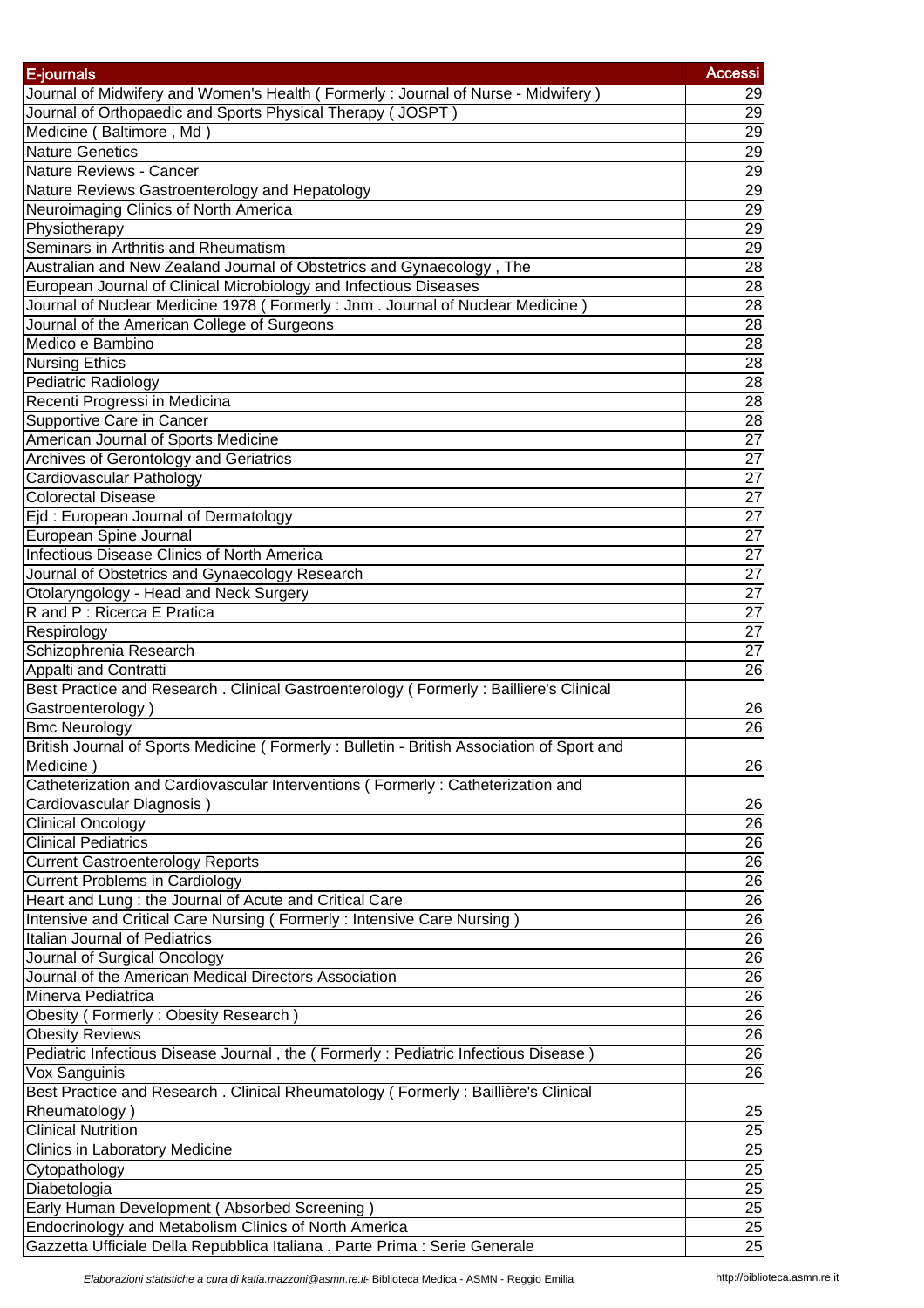| E-journals                                                                                     | <b>Accessi</b>    |
|------------------------------------------------------------------------------------------------|-------------------|
| <b>Health Physics</b>                                                                          | 25                |
| Hormone Research (Now: Hormone Research in Paediatrics)                                        | 25                |
| International Journal of Nursing Practice                                                      | 25                |
| Journal of Neuroimaging                                                                        | 25                |
| Journal of Perinatology                                                                        | 25                |
| Laboratory Investigation                                                                       | 25                |
| Nature Reviews Urology (Formerly: Nature Clinical Practice Urology)                            | 25                |
| <b>Neurological Sciences</b>                                                                   | 25                |
| <b>Radiation Protection Dosimetry</b>                                                          | $\overline{25}$   |
| Seminars in Fetal and Neonatal Medicine (Formerly: Seminars in Neonatology)                    | $\overline{25}$   |
| AIDS - the Official Journal of the International AIDS Society                                  | 24                |
| American Journal of Hypertension                                                               | 24                |
| Biology of Blood and Marrow Transplantation                                                    | 24                |
| Cardiovascular and Interventional Radiology (Formerly: Cardiovascular Radiology)               | 24                |
| Clinical Reviews in Allergy and Immunology                                                     | 24                |
| <b>Digestive Endoscopy</b>                                                                     | $\overline{24}$   |
| <b>Endocrine Pathology</b>                                                                     | $\overline{24}$   |
| Journal of Arthroplasty, The                                                                   | 24                |
| Journal of Bone and Mineral Research                                                           | 24                |
| Journal of Computer Assisted Tomography                                                        | 24                |
| Journal of Crohn's and Colitis                                                                 | $\overline{24}$   |
|                                                                                                |                   |
| Neurorehabilitation and Neural Repair (Formerly : the Journal of Neurologic Rehabilitation)    | 24                |
| Pediatric Pulmonology                                                                          | 24                |
| Seminars in Pediatric Neurology                                                                | 24                |
| Trends in Immunology (Formerly: Immunology Today)                                              | 24                |
| <b>Ultrasound Clinics</b>                                                                      | 24                |
| World Journal of Urology                                                                       | 24                |
| American Journal of Epidemiology                                                               | $\overline{23}$   |
| Annals of Hematology                                                                           | $\overline{23}$   |
| Applied Immunohistochemistry and Molecular Morphology (Formerly: Applied                       |                   |
| Immunohistochemistry)                                                                          | 23                |
| Bone (Formerly: Metabolic Bone Disease and Related Research                                    | $\overline{23}$   |
| Breast (Edinburgh)                                                                             | 23                |
| British Journal of Clinical Pharmacology                                                       | 23                |
| Canadian Journal of Neurological Sciences                                                      | 23                |
| <b>Circulation: Heart Failure</b>                                                              | 23                |
| <b>Clinical Rheumatology</b>                                                                   | $\frac{23}{23}$   |
| <b>Clinics in Chest Medicine</b>                                                               |                   |
| European Journal of Nuclear Medicine and Molecular Imaging (Formerly: European Journal of      |                   |
| Nuclear Medicine)                                                                              | 23                |
| Foot and Ankle Surgery                                                                         | ಜ್ರಜ್ಞಜ್ಞ         |
| Guida Normativa ( Il Sole 24 Ore )                                                             |                   |
| Informazioni Sui Farmaci                                                                       |                   |
| International Journal of Urology                                                               |                   |
| Journal of Hand Surgery, the (American Volume)                                                 |                   |
|                                                                                                |                   |
| Journal of Rehabilitation Medicine (Formerly: Scandinavian Journal of Rehabilitation Medicine) | 23                |
| Knee Surgery, Sports Traumatology, Arthroscopy                                                 | 23                |
| Leukemia Research                                                                              | 23                |
| <b>Medical Care</b>                                                                            | 23                |
| Nature Reviews Nephrology (Formerly: Nature Clinical Practice Nephrology)                      | 23                |
| Neuroimage                                                                                     | 23                |
| Acta Anaesthesiologica Italica and Anaesthesia and Intensive Care in Italy                     |                   |
| Acta Neurologica Scandinavica                                                                  |                   |
| Anaesthesia and Intensive Care Medicine                                                        |                   |
| Canadian Journal of Anesthesia (Formerly: Canadian Anaesthetists' Society Journal)             |                   |
| Circulation: Cardiovascular Imaging                                                            |                   |
| <b>Clinical and Molecular Allergy</b>                                                          |                   |
| <b>Clinical Journal of Gastroenterology</b>                                                    | <u>NNNNNNNNNN</u> |
| <b>Current Opinion in Cardiology</b>                                                           |                   |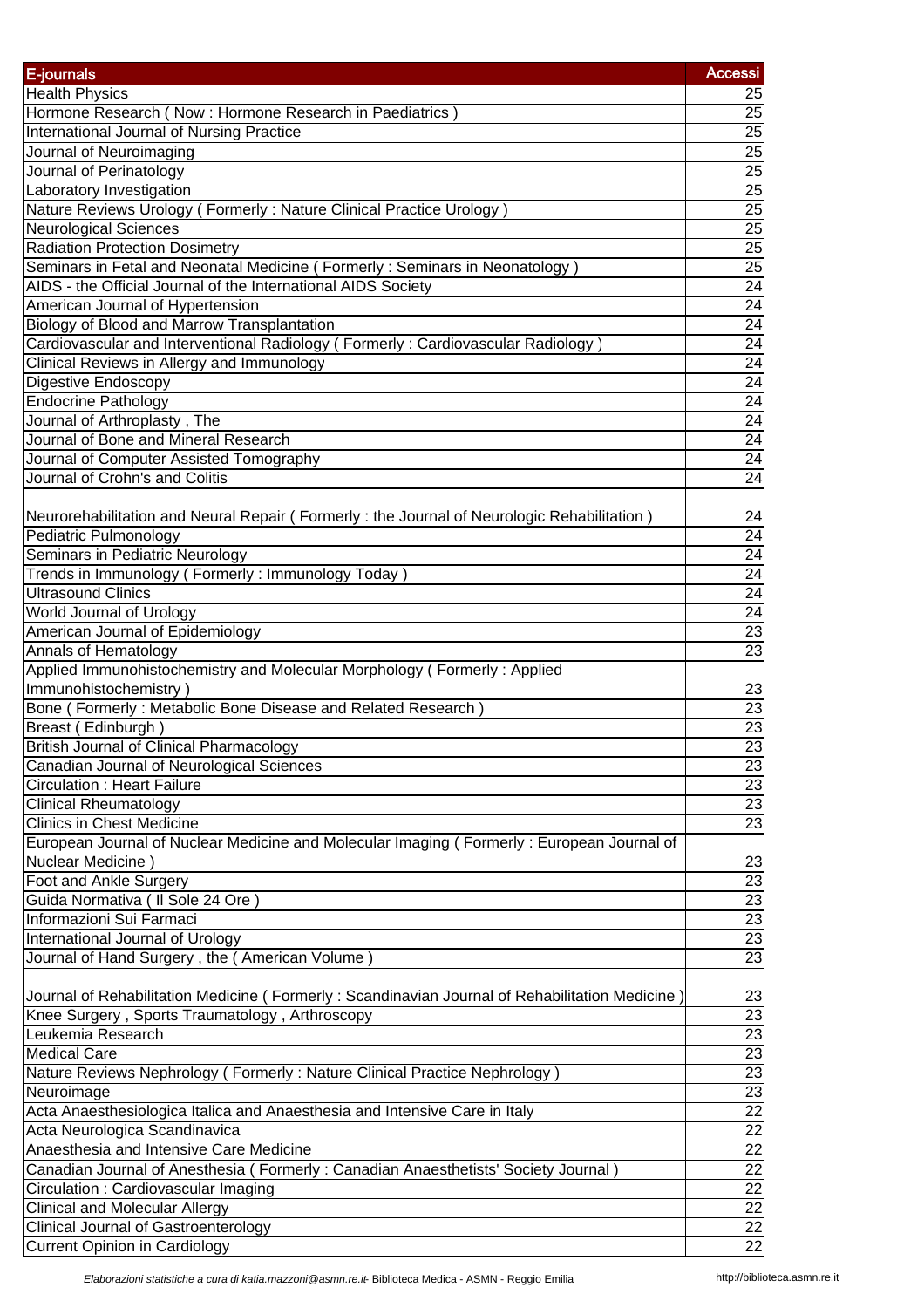| E-journals                                                                                                            | <b>Accessi</b>  |
|-----------------------------------------------------------------------------------------------------------------------|-----------------|
| Dermatologic Surgery                                                                                                  | 22              |
| Diabetic Medicine                                                                                                     | 22              |
| Emergency Medicine Practice . Edizione Italiana                                                                       | 22              |
| Giornale Di Gerontologia                                                                                              | 22              |
| Hematology / Oncology Clinics of North America                                                                        | $\frac{22}{22}$ |
| International Archives of Occupational and Environmental Health                                                       |                 |
| Journal of Cataract and Refractive Surgery                                                                            | 22              |
| Journal of Parenteral and Enteral Nutrition (JPEN)                                                                    | 22              |
| Nature Reviews Endocrinology (Formerly: Nature Clinical Practice Endocrinology and<br>Metabolism)                     | 22              |
| Proceedings of the American Thoracic Society (Now: Annals Of The American Thoracic                                    |                 |
| Society)                                                                                                              | 22              |
| Scenario                                                                                                              | 22              |
| Survey of Ophthalmology                                                                                               | $\overline{22}$ |
| Vaccine                                                                                                               | $\overline{22}$ |
| Adverse Drug Reaction Bulletin . Edizione Italiana                                                                    | $\overline{21}$ |
| <b>Applied Nursing Research</b>                                                                                       | $\overline{21}$ |
| Bailliere's Best Practice and Research . Clinical Anaesthesiology                                                     | $\overline{21}$ |
| Current Opinion in Allergy and Clinical Immunology                                                                    | $\overline{21}$ |
| <b>Diabetes Research and Clinical Practice</b>                                                                        | $\overline{21}$ |
| Digestive Diseases and Sciences                                                                                       | $\overline{21}$ |
| European Journal of Clinical Pharmacology                                                                             | 21              |
| European Journal of Heart Failure                                                                                     | $\overline{21}$ |
| <b>European Journal of Surgical Oncology</b>                                                                          | 21              |
| Gynecologie Obstetrique Et Fertilite                                                                                  | $\overline{21}$ |
| Human Genetics (Formerly: Humangenetik)                                                                               | $\overline{21}$ |
| Journal of Foot and Ankle Surgery, The                                                                                | $\overline{21}$ |
| Journal of Gastrointestinal Surgery                                                                                   | $\overline{21}$ |
| Journal of Investigative Dermatology                                                                                  | $\overline{21}$ |
| Lupus                                                                                                                 | $\overline{21}$ |
| Nature Reviews Clinical Oncology (Formerly: Nature Clinical Practice Oncology)                                        | $\overline{21}$ |
| <b>Nephrology Dialysis Transplantation</b>                                                                            | $\overline{21}$ |
| Pancreatology                                                                                                         | 21              |
| Pediatric Clinics of North America                                                                                    | $\overline{21}$ |
| Pediatric Dermatology                                                                                                 | $\overline{21}$ |
| Physics in Medicine and Biology                                                                                       | 21              |
| <b>Seminars in Liver Disease</b>                                                                                      | $\overline{21}$ |
| <b>Aesthetic Plastic Surgery</b>                                                                                      | $\overline{20}$ |
| American Journal of Hospice and Palliative Care (Also titled: American Journal of Hospice and<br>Palliative Medicine) | 20              |
| Anesthesiology Clinics (Formerly: Anesthesiology Clinics of North America)                                            | 20              |
| Atherosclerosis                                                                                                       | 20              |
| Best Practice and Research . Clinical Haematology (Formerly: Baillière's Clinical Haematology                         | 20              |
| <b>Bmc Cancer</b>                                                                                                     | 20              |
| <b>Bmc Health Services Research</b>                                                                                   | 20              |
| <b>Clinical and Experimental Dermatology</b>                                                                          | 20              |
| Clinical Lymphoma, Myeloma and Leukemia                                                                               | 20              |
| Dermatologic Therapy                                                                                                  | 20              |
| <b>Diabetes</b>                                                                                                       | $\overline{20}$ |
| Endocrinology                                                                                                         | $\overline{20}$ |
| European Archives of Oto - Rhino - Laryngology (Formerly: Archives of Oto - Rhino -                                   |                 |
| Laryngology)                                                                                                          | 20              |
| European Journal of Endocrinology                                                                                     | 20              |
| Graefe's Archive for Clinical and Experimental Ophthalmology                                                          | 20              |
| <b>International Journal of Clinical Practice</b>                                                                     | $\overline{20}$ |
| Journal of Clinical Microbiology                                                                                      | 20              |
| Journal of Clinical Neuroscience                                                                                      | 20              |
|                                                                                                                       |                 |
| Journal of Critical Care (Formerly: Seminars in Anesthesia, Perioperative Medicine and Pain)                          | 20              |
| Journal of Pediatric Nursing                                                                                          | $\overline{20}$ |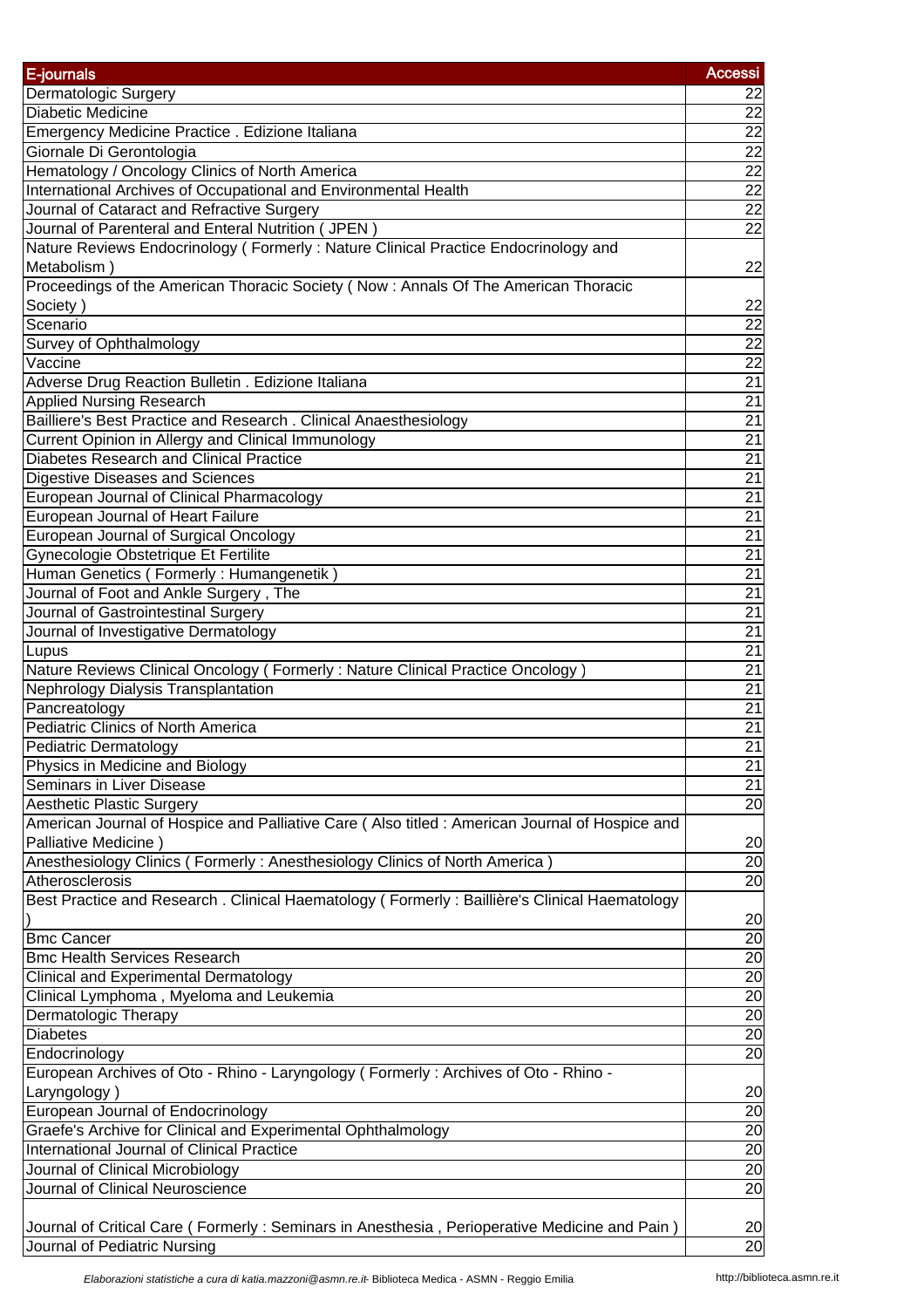| E-journals                                                                                 | <b>Accessi</b>  |
|--------------------------------------------------------------------------------------------|-----------------|
| Journal of Professional Nursing                                                            | 20              |
| Liver International (Formerly: Liver)                                                      | $\overline{20}$ |
| Neurologic Clinics                                                                         | 20              |
| Nutritional Therapy and Metabolism                                                         | 20              |
| Seminars in Hematology                                                                     | 20              |
| <b>Transfusion Medicine</b>                                                                | 20              |
| Acta Psychiatrica Scandinavica                                                             | 19              |
| American Journal of Human Genetics, The                                                    | 19              |
| Arthritis Care and Research (0893 - 7524)                                                  | 19              |
| <b>Australian Critical Care</b>                                                            | 19              |
| Birth : Issues in Perinatal Care                                                           |                 |
| <b>Bmc Pediatrics</b>                                                                      | 19<br>19        |
|                                                                                            |                 |
| Cancer Radiothérapie                                                                       | 19              |
| <b>Clinical Nursing Research</b>                                                           | 19              |
| <b>Contact Dermatitis</b>                                                                  | 19              |
| <b>Current Diabetes Reports</b>                                                            | 19              |
| <b>Current Neurology and Neuroscience Reports</b>                                          | 19              |
| <b>European Journal of Clinical Nutrition</b>                                              | 19              |
| Guida Al Diritto ( Il Sole 24 Ore )                                                        | 19              |
| Guida alle Pensioni                                                                        | 19              |
| <b>Head and Neck</b>                                                                       | 19              |
| <b>Hypertension Research</b>                                                               | 19              |
| Journal of Cancer Research and Clinical Oncology                                           | 19              |
| Journal of Cardiothoracic and Vascular Anesthesia (Formerly: Journal of Cardiothoracic     |                 |
| Anesthesia)                                                                                | 19              |
| Journal of Human Hypertension                                                              | 19              |
| Journal of Neural Transmission                                                             | 19              |
| Journal of Orthopaedics and Traumatology                                                   | 19              |
| Mr - Giornale Italiano Di Medicina Riabilitativa                                           | 19              |
| Neu - Organo Dell Associazione Nazionale Infermieri                                        | 19              |
| <b>Nursing Science Quarterly</b>                                                           | 19              |
| Otology and Neurotology (Formerly: American Journal of Otology, the                        | 19              |
| Pediatric Allergy and Immunology                                                           | 19              |
| Sanità Pubblica (Now : Sanità Pubblica e Privata)                                          | 19              |
| Seminars in Vascular Surgery                                                               | 19              |
| Surgical Laparoscopy, Endoscopy and Percutaneous Techniques (Formerly: Surgical            |                 |
| Laparoscopy and Endoscopy)                                                                 | 19              |
| Australasian Journal of Dermatology (Formerly: Australian Journal of Dermatology)          | $\frac{1}{8}$   |
|                                                                                            |                 |
| Bone and Joint Journal, The (Formerly: Journal of Bone and Joint Surgery - British Volume) | 18              |
| <b>Clinical Respiratory Journal</b>                                                        | 18              |
| <b>Clinical Therapeutics</b>                                                               | 18              |
|                                                                                            | 18              |
| <b>Current Allergy and Asthma Reports</b>                                                  |                 |
| Diabetes Technology and Therapeutics                                                       | 18              |
| Diagnostic Microbiology and Infectious Disease                                             | 18              |
| European Journal of Orthopaedic Surgery and Traumatology (Formerly: Orthopédie             |                 |
| Traumatologie)                                                                             | 18              |
| Gastrointestinal Endoscopy Clinics of North America                                        | 18              |
| Infermiere oggi                                                                            | 18              |
| International Journal of Obstetric Anesthesia                                              | 18              |
| International Orthopaedics                                                                 | 18              |
| International Wound Journal                                                                | 18              |
| <b>JMG Online - Journal of Medical Genetics</b>                                            | $\overline{18}$ |
| Joint Bone Spine                                                                           | 18              |
| Journal of Clinical Laboratory Analysis                                                    | $\overline{18}$ |
| Journal of Infectious Diseases                                                             | 18              |
| Journal of Internal Medicine (Formerly: Acta Medica Scandinavica)                          | 18              |
| Journal of Pediatric Health Care                                                           | 18              |
| Journal of Thrombosis and Thrombolysis                                                     | 18              |
| Lavoro nelle Pubbliche Amministrazioni, II (The Work in Public Administration)             | $\overline{18}$ |
| Maturitas                                                                                  | 18              |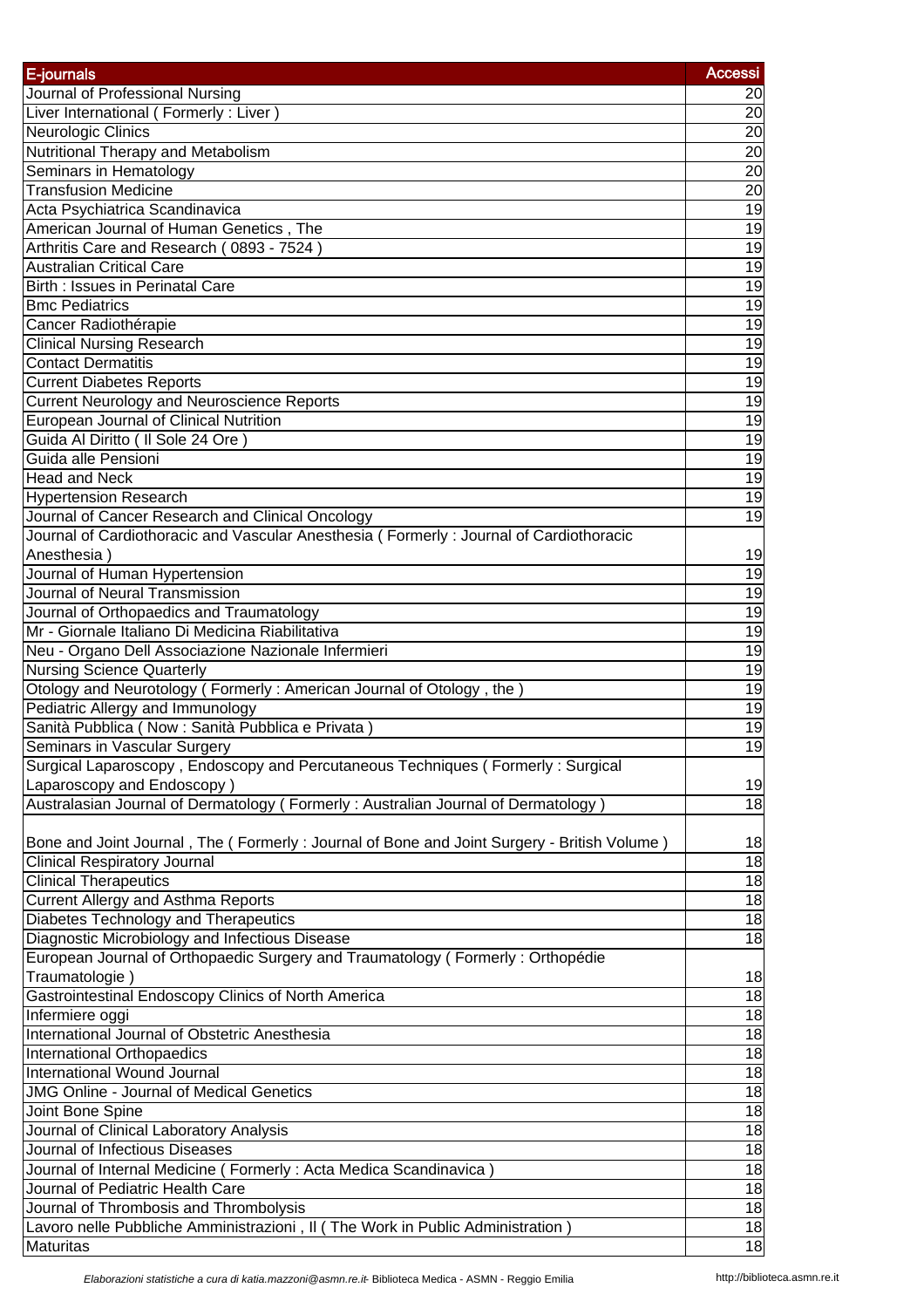| E-journals                                                                                                          | <b>Accessi</b>  |
|---------------------------------------------------------------------------------------------------------------------|-----------------|
| <b>Nutrition in Clinical Practice</b>                                                                               | 18              |
| Operative Techniques in Otolaryngology - Head and Neck Surgery                                                      | 18              |
| Regional Anesthesia and Pain Medicine                                                                               | $\frac{1}{8}$   |
| Rivista Di Psichiatria                                                                                              | $\frac{1}{8}$   |
| Rivista Italiana Di Cure Palliative                                                                                 | 18              |
| Social Psychiatry and Psychiatric Epidemiology                                                                      | 18              |
| Translational Research (Formerly: Journal of Laboratory and Clinical Medicine)                                      | 18              |
| Arthritis Research and Therapy (Formerly: Arthritis Research)                                                       | 17              |
| <b>Brain and Language</b>                                                                                           | $\overline{17}$ |
| <b>Clinical Neuroradiology</b>                                                                                      | 17              |
| <b>Clinics in Geriatric Medicine</b>                                                                                | 17              |
| <b>Current Rheumatology Reports</b>                                                                                 | 17              |
| Diabetes, Nutrition and Metabolism                                                                                  | 17              |
| Diagnostic Cytopathology                                                                                            | 17              |
| Diseases of the Esophagus                                                                                           | 17              |
| <b>Emergency Radiology</b>                                                                                          | 17              |
| European Heart Journal : Acute Cardiovascular Care                                                                  | 17              |
| European Neurology                                                                                                  | $\overline{17}$ |
| <b>European Urology Supplements</b>                                                                                 | 17              |
| Gastroenterology Clinics of North America                                                                           | 17              |
| Giornale Italiano Di Dermatologia E Venereologia                                                                    | 17              |
| International Journal of Colorectal Disease                                                                         | $\overline{17}$ |
| International Journal of Evidence - Based Healthcare (Formerly: JBI Reports)                                        | 17              |
| International Journal of Nursing Terminologies and Classifications (Now: International Journal                      |                 |
| of Nursing Knowledge)                                                                                               | 17              |
| International Journal of Surgery (Formerly: Journal of Surgery)                                                     | 17              |
| Journal of Clinical Neurophysiology                                                                                 | 17              |
| Journal of Pain and Symptom Management                                                                              | $\overline{17}$ |
| Journal of Pathology, The                                                                                           | 17              |
| Journal of Pediatric and Adolescent Gynecology                                                                      | 17              |
| Journal of Pediatric Surgery                                                                                        | 17              |
| Journal of Psychiatric and Mental Health Nursing                                                                    | 17              |
| <b>Medical Dosimetry</b>                                                                                            | $\overline{17}$ |
|                                                                                                                     | 17              |
| Minerva Cardioangiologica<br>Nature Reviews Cardiology (Formerly: Nature Clinical Practice Cardiovascular Medicine) | $\overline{17}$ |
|                                                                                                                     |                 |
| Oncology (Formerly: Oncologia)                                                                                      | 17<br>17        |
| Orthopedic Clinics of North America<br><b>Palliative Medicine</b>                                                   | 17              |
| Rheumatic Diseases Clinics of North America                                                                         | 17              |
| Surgical and Radiologic Anatomy                                                                                     | 17              |
|                                                                                                                     |                 |
| Acta Otorhinolaryngologica Italica<br>Alimenti E Bevande                                                            | 16              |
|                                                                                                                     | 16              |
| Ambiente and Sicurezza                                                                                              | 16              |
| American Journal of Preventive Medicine                                                                             | 16              |
| American Journal of Tropical Medicine and Hygiene, The                                                              | $\overline{16}$ |
| Annals of Otology, Rhinology and Laryngology                                                                        | $\overline{16}$ |
| Breast Journal, The                                                                                                 | $\overline{16}$ |
| <b>Calcified Tissue International</b>                                                                               | $\overline{16}$ |
| Cancer Cytopathology                                                                                                | $\overline{16}$ |
| Cancer Epidemiology (Formerly: Cancer Detection and Prevention)                                                     | 16              |
| <b>Clinical and Experimental Allergy Reviews</b>                                                                    | 16              |
| Clinical Imaging (Formerly: Journal of Computed Tomography)                                                         | 16              |
| Clinics and Research in Hepatology and Gastroenterology                                                             | 16              |
| <b>Comprehensive Psychiatry</b>                                                                                     | 16              |
| <b>Critical Care Nursing Clinics of North America</b>                                                               | 16              |
| Diabetes and Metabolism                                                                                             | 16              |
| European Journal of Human Genetics                                                                                  | 16              |
| European Journal of Pain                                                                                            | 16              |
| European Journal of Preventive Cardiology (Formerly: European Journal of Cardiovascular                             |                 |
| Prevention and Rehabilitation)                                                                                      | 16              |
| Evidence - Based Medicine (Absorbed by : ACP Journal Club)                                                          | $\overline{16}$ |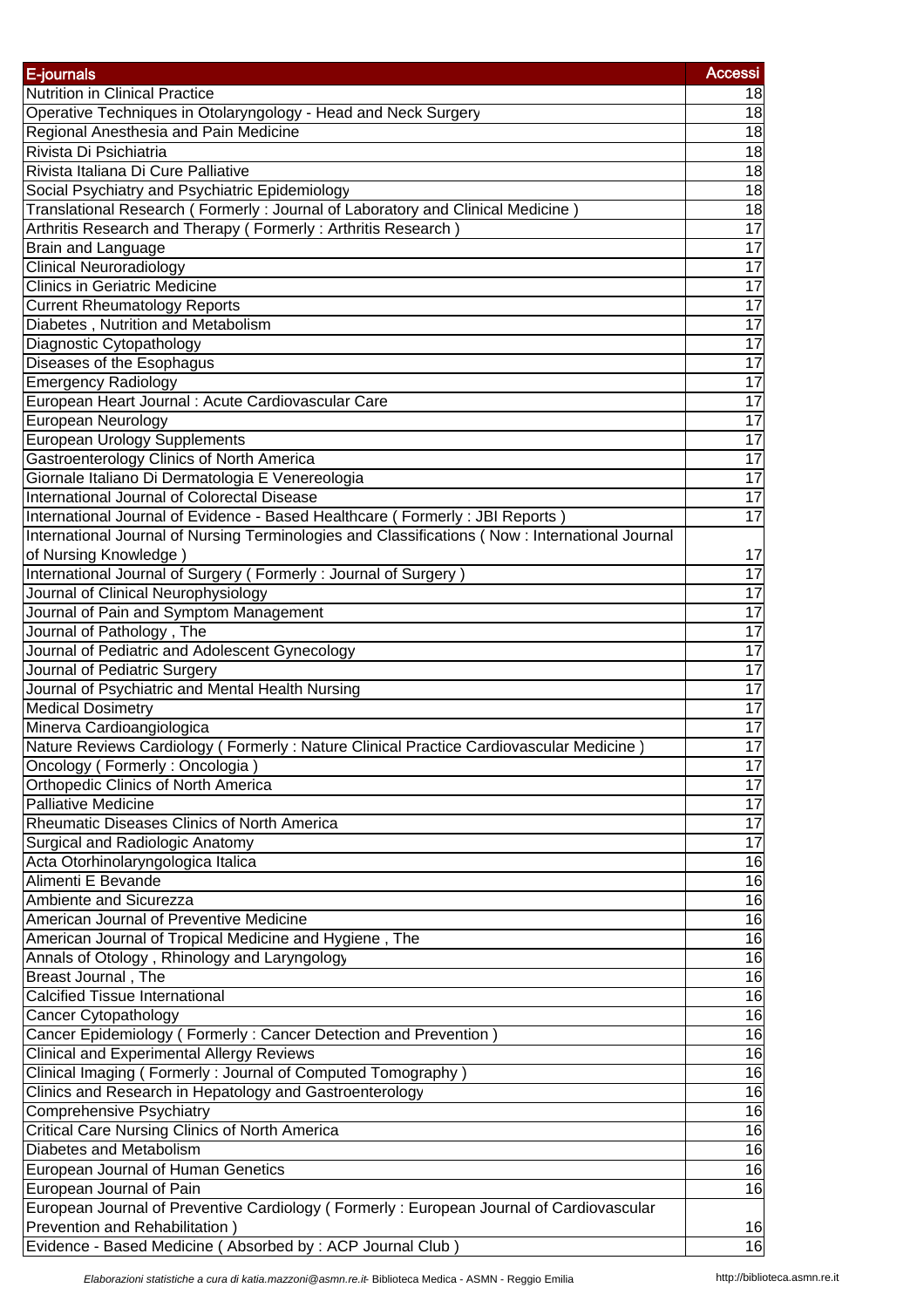| E-journals                                                                                                                                 | <b>Accessi</b>  |
|--------------------------------------------------------------------------------------------------------------------------------------------|-----------------|
| Foot (Edinburgh)                                                                                                                           | 16              |
| Geriatric Nursing                                                                                                                          | 16              |
| Guida Pratica Fiscale                                                                                                                      | 16              |
| Gynecologic and Obstetric Investigation ( Formerly : Gynecologic Investigation )                                                           | 16              |
| <b>Healthcare Informatics</b>                                                                                                              | 16              |
| International Journal of Mental Health Nursing (Formerly: Australian and New Zealand Journal                                               |                 |
| of Mental Health Nursing)                                                                                                                  | 16              |
| Isl . Igiene E Sicurezza Sul Lavoro                                                                                                        | $\overline{16}$ |
| Journal of Biomechanics                                                                                                                    | $\overline{16}$ |
| Journal of General Internal Medicine                                                                                                       | $\overline{16}$ |
| Journal of Obstetric, Gynecologic and Neonatal Nursing                                                                                     | $\overline{6}$  |
| Journal of Palliative Medicine                                                                                                             | $\overline{16}$ |
| Journal of Research in Nursing (Formerly: Nursing Times Research)                                                                          | $\overline{6}$  |
| Journal of the American Dietetic Association (Now : Journal of the Academy of Nutrition and                                                |                 |
| Dietetics)                                                                                                                                 | 16              |
|                                                                                                                                            |                 |
| Medicine and Science in Sports and Exercise (Formerly: Medicine and Science in Sports)                                                     | 16              |
| <b>Nursing Outlook</b>                                                                                                                     | $\overline{16}$ |
| Nutrition (Formerly: Nutrition International)                                                                                              | 16              |
| Organizzazione Sanitaria                                                                                                                   | 16              |
| Pain Management Nursing                                                                                                                    | 16              |
|                                                                                                                                            |                 |
| QJM: an International Journal of Medicine (Formerly: Quarterly Journal of Medicine, the)                                                   | 16              |
| Rivista Italiana Di Nutrizione Parenterale Ed Enterale                                                                                     | 16              |
| Social Science and Medicine (1982)                                                                                                         | $\overline{16}$ |
| <b>Statistics in Medicine</b>                                                                                                              | $\overline{16}$ |
| <b>Surgery Today</b>                                                                                                                       | $\overline{16}$ |
| Acta Psychologica                                                                                                                          | 15              |
| Annals of the ICRP (Formerly: ICRP Publication)                                                                                            | 15              |
| Australian and New Zealand Journal of Psychiatry                                                                                           | $\overline{15}$ |
| Cancer Genetics (Formerly: Cancer Genetics and Cytogenetics)                                                                               | 15              |
| Cephalalgia                                                                                                                                | 15              |
| Child: Care, Health and Development                                                                                                        | 15              |
| <b>Chronic Respiratory Disease</b>                                                                                                         | 15              |
| Clinical and Experimental Allergy (Formerly: Clinical Allergy)                                                                             | 15              |
| <b>Clinical Evidence</b>                                                                                                                   | 15              |
| <b>Clinical Genetics</b>                                                                                                                   | 15              |
| <b>Clinical Pharmacology and Therapeutics</b>                                                                                              | 15              |
| Cortex                                                                                                                                     | 15              |
| Diabetes / Metabolism Research and Reviews                                                                                                 | 15              |
| Diabetes Spectrum                                                                                                                          | 15              |
| Epidemiology                                                                                                                               | 15              |
| Foot and Ankle Specialist                                                                                                                  | 15              |
|                                                                                                                                            | 15              |
| Health Services and Outcomes Research Methodology                                                                                          |                 |
| International Journal of Clinical Oncology<br>International Journal of Obesity (Cover title : International Journal of Obesity and Related | $\overline{15}$ |
|                                                                                                                                            |                 |
| Metabolic Disorders)                                                                                                                       | 15              |
| Journal of Alternative and Complementary Medicine, The                                                                                     | 15              |
| Journal of Clinical Hypertension                                                                                                           | 15              |
| Journal of Craniofacial Surgery, The                                                                                                       | 15              |
| Journal of Laboratory and Clinical Medicine (Now: Translational Research)                                                                  | 15              |
| Journal of the National Cancer Institute (JNCI)                                                                                            | 15              |
| Minerva Chirurgica                                                                                                                         | 15              |
| Mondo Sanitario                                                                                                                            | 15              |
| <b>Nature Reviews - Genetics</b>                                                                                                           | $\overline{15}$ |
| <b>Nursing Research</b>                                                                                                                    | 15              |
| Ophthalmic Research                                                                                                                        | 15              |
| <b>Quality of Life Research</b>                                                                                                            | 15              |
| Salute E Territorio                                                                                                                        | $\overline{15}$ |
| Sarcoidosis, Vasculitis and Diffuse Lung Diseases                                                                                          | 15              |
| Seminars in Perinatology                                                                                                                   | 15              |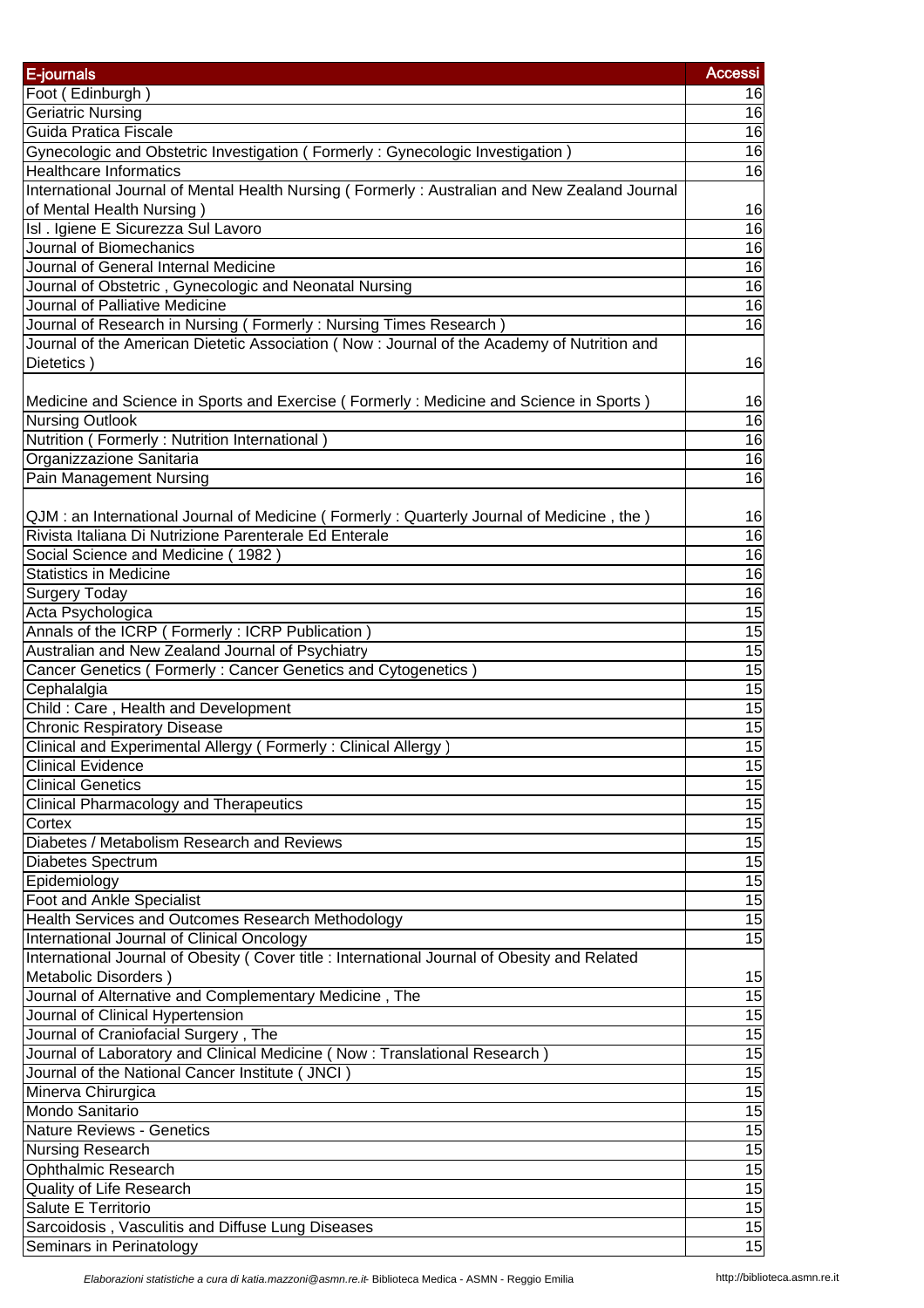| E-journals                                                                                     | <b>Accessi</b>        |
|------------------------------------------------------------------------------------------------|-----------------------|
| Surgical Oncology                                                                              | 15                    |
| <b>Surgical Pathology Clinics</b>                                                              | 15                    |
| <b>Transplantation Proceedings</b>                                                             | 15                    |
| Biomedical Instrumentation and Technology                                                      | $\overline{14}$       |
| BMJ Quality and Safety (Formerly: Quality and Safety in Health Care)                           | 14                    |
| Cancer Detection and Prevention (Now: Cancer Epidemiology)                                     | 14                    |
| Circulation: Cardiovascular Quality and Outcomes                                               | 14                    |
| <b>Clinical Cardiology</b>                                                                     | $\overline{14}$       |
| <b>Current Opinion in Oncology</b>                                                             | $\overline{14}$       |
| <b>Current Treatment Options in Neurology</b>                                                  | 14                    |
| Dialogo Sui Farmaci                                                                            | $\overline{14}$       |
| Dysphagia                                                                                      | $\overline{14}$       |
| European Journal of Cancer Care                                                                | 14                    |
| European Journal of Radiology Extra                                                            | $\overline{14}$       |
| Evidence - Based Child Health : A Cochrane Review Journal                                      | $\overline{14}$       |
| Giornale Italiano Di Farmacologia Clinica                                                      | $\overline{14}$       |
| Health and Quality of Life Outcomes                                                            | 14                    |
| Installatore Italiano                                                                          | 14                    |
| International Ophthalmology                                                                    | 14                    |
| Journal of Pediatric Urology                                                                   | $\overline{14}$       |
| Journal of the American Academy of Nurse Practitioners (Now: Journal of the American           |                       |
| Association of Nurse Practitioners)                                                            | 14                    |
| Journal of Women's Health, 2002 (Formerly: Journal of Women's Health and Gender - Based        |                       |
| Medicine)                                                                                      | 14                    |
| Neonatology (Formerly: Biology of the Neonate)                                                 | $\overline{14}$       |
| Oncogene                                                                                       | 14                    |
| <b>Physical Therapy in Sport</b>                                                               | 14                    |
| <b>Preventive Medicine</b>                                                                     | $\overline{14}$       |
| Psychopathology                                                                                | 14                    |
| Research in Developmental Disabilities                                                         | $\overline{14}$       |
| <b>Techniques in Coloproctology</b>                                                            | $\overline{14}$       |
| Vascular and Endovascular Surgery                                                              | 14                    |
| Western Journal of Nursing Research                                                            | 14                    |
| Acta Haematologica                                                                             | 13                    |
| American Journal of Geriatric Pharmacotherapy, The                                             | 13                    |
| Angiology                                                                                      | 13                    |
| Annali dell'Istituto Superiore di Sanità                                                       | 13                    |
| Behaviour Research and Therapy                                                                 | 13                    |
| <b>Blood Reviews</b>                                                                           | 13                    |
| <b>Burns</b>                                                                                   |                       |
| Canadian Journal of Ophthalmology                                                              | $\frac{13}{13}$       |
| Clinical and Experimental Obstetrics and Gynecology                                            |                       |
| Clinical and Experimental Ophthalmology (Formerly: Australian and New Zealand Journal of       |                       |
| Ophthalmology)                                                                                 | 13                    |
|                                                                                                |                       |
| Clinical Neurophysiology (Formerly: Electroencephalography and Clinical Neurophysiology)       | 13                    |
| <b>Clinics in Dermatology</b>                                                                  | 13                    |
| <b>Current Opinion in Urology</b><br><b>Diabetes Educator</b>                                  | 13                    |
|                                                                                                | 13                    |
| European Journal of Clinical Investigation                                                     | 13<br>13              |
| Giornale Italiano Di Nefrologia<br>Headache: the Journal of Head and Face Pain                 | 13                    |
|                                                                                                | 13                    |
| <b>Hematological Oncology</b><br><b>International Nursing Perspectives</b>                     | 13                    |
| Italian Heart Journal                                                                          | 13                    |
| Journal of Assisted Reproduction and Genetics (Formerly: Journal of in Vitro Fertilization and |                       |
| Embryo Transfer)                                                                               |                       |
| Journal of Cardiac Failure                                                                     | 13<br>$\overline{13}$ |
| Journal of Electrocardiology                                                                   | 13                    |
| Journal of Gastroenterology (Formerly: Gastroenterologia Japonica)                             | 13                    |
| Journal of Magnetic Resonance Imaging                                                          | 13                    |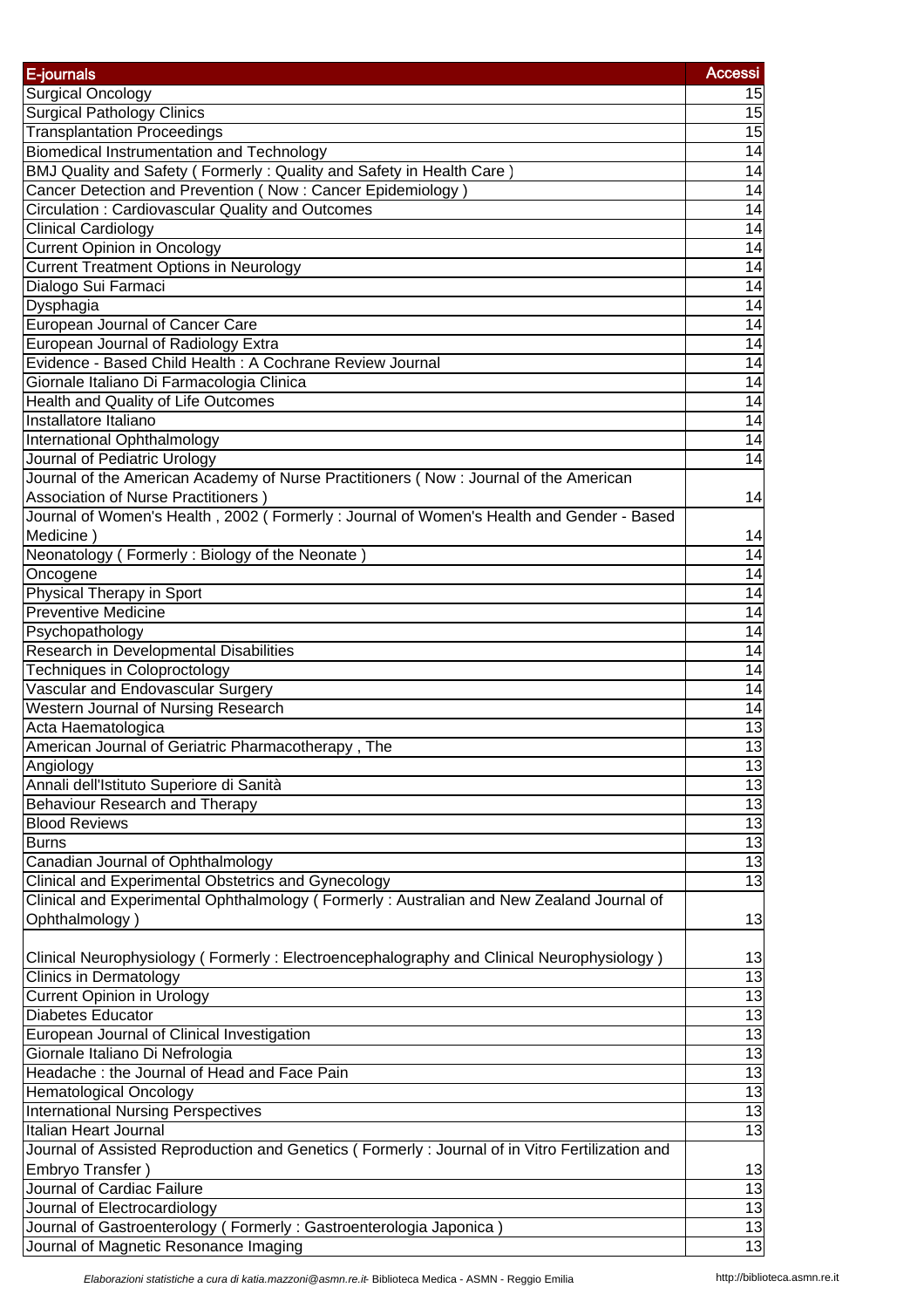| E-journals                                                                                     | <b>Accessi</b>  |
|------------------------------------------------------------------------------------------------|-----------------|
| Journal of Medical Ethics                                                                      | 13              |
|                                                                                                | 13              |
| Journal of Nutrition, The                                                                      | 13              |
| Journal of the American College of Radiology                                                   | $\overline{13}$ |
| Knee, The<br>Multiple Sclerosis Journal                                                        | 13              |
|                                                                                                |                 |
| Obstetrics and Gynecology Clinics of North America                                             | $\overline{3}$  |
| Occupational and Environmental Medicine (London) (Formerly: British Journal of Industrial      |                 |
| Medicine)                                                                                      | 13              |
| Otorinolaringologia                                                                            | $\overline{13}$ |
| Pediatric Blood and Cancer (Formerly: Medical and Pediatric Oncology)                          | 13              |
| Progress in Palliative Care                                                                    | $\overline{13}$ |
| Prostate, The                                                                                  | $\overline{3}$  |
| <b>Psychiatry and Clinical Neurosciences</b>                                                   | $\overline{13}$ |
| Psycho - Oncology                                                                              | $\overline{13}$ |
| Scandinavian Journal of Caring Sciences                                                        | $\overline{3}$  |
| Seminars in Oncology Nursing                                                                   | $\overline{13}$ |
| Seminars in Radiation Oncology                                                                 | $\overline{13}$ |
| <b>Skeletal Radiology</b>                                                                      | $\overline{13}$ |
| Spinal Cord                                                                                    | $\overline{13}$ |
| Tecnica Ospedaliera                                                                            | 13              |
| Treatment Guidelines from the Medical Letter (Italian Edition)                                 | 13              |
| Acta Diabetologica                                                                             | $\overline{12}$ |
| American Journal of Alzheimer's Disease and Other Dementias (Formerly: American Journal        |                 |
| of Alzheimer's Disease)                                                                        | 12              |
| American Journal of Otolaryngology                                                             | $\overline{12}$ |
| Anz Journal of Surgery (Australian and New Zealand Journal of Surgery, the ) (Formerly:        |                 |
| Australian and New Zealand Journal of Surgery)                                                 | 12              |
| Archives of Dermatological Research                                                            | $\overline{12}$ |
| <b>Bmc Nursing</b>                                                                             | $\overline{12}$ |
| <b>Breastfeeding Medicine</b>                                                                  | $\overline{12}$ |
| Cancer Chemotherapy and Pharmacology                                                           | $\overline{12}$ |
| <b>Clinical Biochemistry</b>                                                                   | $\overline{12}$ |
| <b>Clinical Pediatric Emergency Medicine</b>                                                   | 12              |
| Contraception                                                                                  | $\overline{12}$ |
| Diabetes, Obesity and Metabolism                                                               | 12              |
| Digestion                                                                                      | 12              |
| Economia E Management                                                                          | 12              |
| <b>Epileptic Disorders</b>                                                                     | $\overline{12}$ |
| <b>European Addiction Research</b>                                                             | $\overline{12}$ |
| Genetic Counseling (Formerly: Journal De Génétique Humaine)                                    | $\overline{12}$ |
| Giornale Italiano Di Ortopedia E Traumatologia                                                 | $\overline{12}$ |
| <b>Immunology and Cell Biology</b>                                                             | $\overline{12}$ |
| International Journal of Psychoanalysis                                                        | $\overline{12}$ |
| Journal of Clinical Apheresis                                                                  | $\overline{12}$ |
| Journal of Intensive Care Medicine                                                             |                 |
|                                                                                                | $\overline{12}$ |
| Journal of Neurosurgical Anesthesiology                                                        | $\overline{12}$ |
| Journal of Nutrition, Health and Aging, The                                                    | $\overline{12}$ |
| Journal of Plastic, Reconstructive and Aesthetic Surgery (Formerly: British Journal of Plastic |                 |
| Surgery)                                                                                       | 12              |
|                                                                                                |                 |
| Medical Letter on Drugs and Therapeutics (Italian Edition) = Medical Letter Edition Italiana   | 12              |
| Metabolism - Clinical and Experimental                                                         | 12              |
| Nature Neuroscience                                                                            | $\overline{12}$ |
| <b>Obesity Surgery</b>                                                                         | $\overline{12}$ |
| Oral Surgery, Oral Medicine, Oral Pathology, Oral Radiology and Endodontics (Now: Oral         |                 |
| Surgery, Oral Medicine, Oral Pathology and Oral Radiology)                                     | 12              |
| Orthopaedics and Traumatology: Surgery and Research                                            | 12              |
| Pediatric Allergy Immunology and Pulmonology (Formerly: Pediatric Asthma, Allergy and          |                 |
| Immunology)                                                                                    | 12              |
| <b>Psychiatry Research</b>                                                                     | $\overline{12}$ |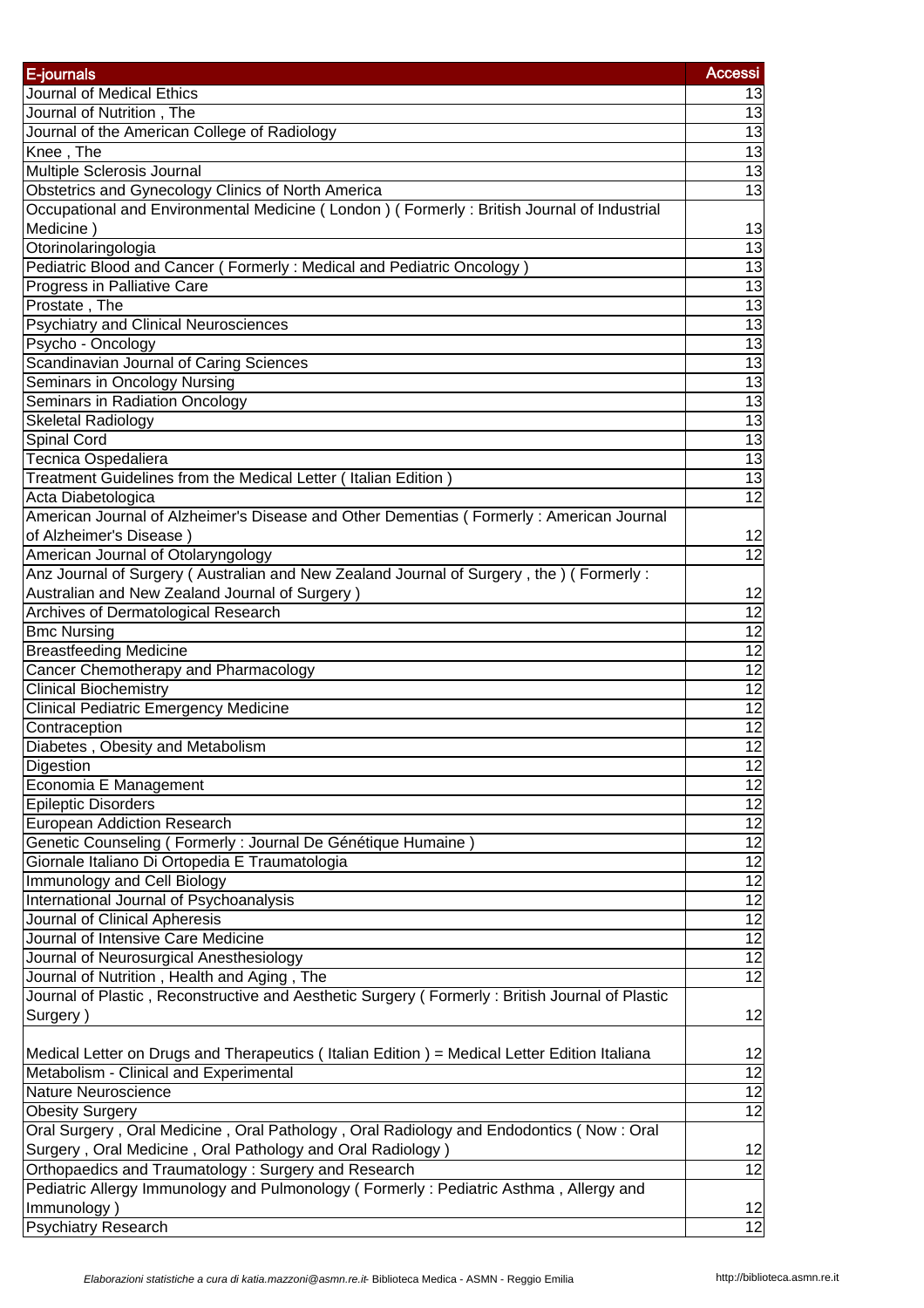| E-journals                                                                             | <b>Accessi</b>  |
|----------------------------------------------------------------------------------------|-----------------|
|                                                                                        |                 |
| Psychotherapy and Psychosomatics (Formerly: Acta Psychotherapeutica Et Psychosomatica) | 12              |
| Reanimation Urgences (Now: Reanimation)                                                | 12              |
| Research in Nursing and Health                                                         | $\overline{12}$ |
| Rischio Sanita                                                                         | $\overline{12}$ |
| Sistema Salute (Formerly: Educazione Sanitaria e Promozione Della Salute)              | 12              |
| Spine Journal, The                                                                     | $\overline{12}$ |
| Therapeutic Advances in Infectious Disease                                             | $\overline{12}$ |
| Transfusion and Apheresis Science (Formerly: Transfusion Science)                      | 12              |
| <b>Transfusion Medicine Reviews</b>                                                    | 12              |
| Urologic Oncology: Seminars and Original Investigations                                | $\overline{12}$ |
| Arco Di Giano . Rivista Di Medical Humanities                                          | $\overline{11}$ |
| Australian Emergency Nursing Journal (Now: Australasian Emergency Nursing Journal)     | $\overline{11}$ |
| Bioetica                                                                               | $\overline{11}$ |
| <b>Bmc Pregnancy and Childbirth</b>                                                    | 11              |
| <b>Bmc Public Health</b>                                                               | 11              |
| <b>Breast Cancer</b>                                                                   | 11              |
| Ca: A Cancer Journal for Clinicians                                                    | $\overline{11}$ |
| Canadian Association of Radiologists Journal                                           | 11              |
| Carcinogenesis                                                                         | 11              |
| <b>Cardiovascular Drugs and Therapy</b>                                                | $\overline{11}$ |
| Clinical Otolaryngology (Formerly: Clinical Otolaryngology and Allied Sciences)        | $\overline{11}$ |
| <b>Clinical Radiology Extra</b>                                                        | 11              |
| <b>Clinical Research in Cardiology</b>                                                 | 11              |
| <b>Clinics in Plastic Surgery</b>                                                      | 11              |
| <b>Current Cardiology Reports</b>                                                      | 11              |
| Educazione Sanitaria E Promozione Della Salute (Now : Sistema Salute)                  | 11              |
| European Journal of Medical Genetics (Formerly: Annales De Genetique)                  | $\overline{11}$ |
| European Journal of Oncology Nursing                                                   | 11              |
| European Psychiatry                                                                    | $\overline{11}$ |
| Eye                                                                                    | $\overline{11}$ |
| Food Microbiology                                                                      | $\overline{11}$ |
| Geriatrics and Gerontology International                                               | 11              |
| Gimpios                                                                                | 11              |
| Human and Experimental Toxicology                                                      | 11              |
| Infermiere Informazione                                                                | 11              |
| International Journal for Quality in Health Care                                       | 11              |
| International Journal of Sports Medicine                                               | $\overline{11}$ |
| Japanese Journal of Ophthalmology                                                      | $\overline{11}$ |
| Journal of Autoimmunity                                                                | 11              |
| Journal of Dermatology (Japan)                                                         | 11              |
| Journal of Endourology                                                                 | 11              |
| Journal of Lower Genital Tract Disease                                                 | 11              |
| Journal of Shoulder and Elbow Surgery                                                  | 11              |
| Journal of Surgical Research                                                           | 11              |
| <b>Manual Therapy</b>                                                                  | $\overline{11}$ |
| Microbes and Infection (Incl. Bulletin De Linstitut Pasteur, Research in Immunology,   |                 |
| Research in Virology)                                                                  | 11              |
| Nature Reviews - Neuroscience                                                          | $\overline{11}$ |
| Oral Oncology (Formerly: European Journal of Cancer . Part B: Oral Oncology)           | $\overline{11}$ |
| Paediatric and Perinatal Epidemiology                                                  | $\overline{11}$ |
| Physiology and Behavior                                                                | 11              |
| Prospettive Sociali E Sanitarie                                                        | 11              |
| Reanimation (Formerly: Reanimation Urgences)                                           | 11              |
| Reproductive Biology and Endocrinology                                                 | 11              |
| Seminars in Nuclear Medicine                                                           | 11              |
| Sleep Medicine                                                                         | 11              |
| Surgical Innovation                                                                    | 11              |
| <b>Urologic Clinics of North America</b>                                               | $\overline{11}$ |
| World Journal of Surgical Oncology                                                     | 11              |
| Aggiornamento Medico                                                                   | 10              |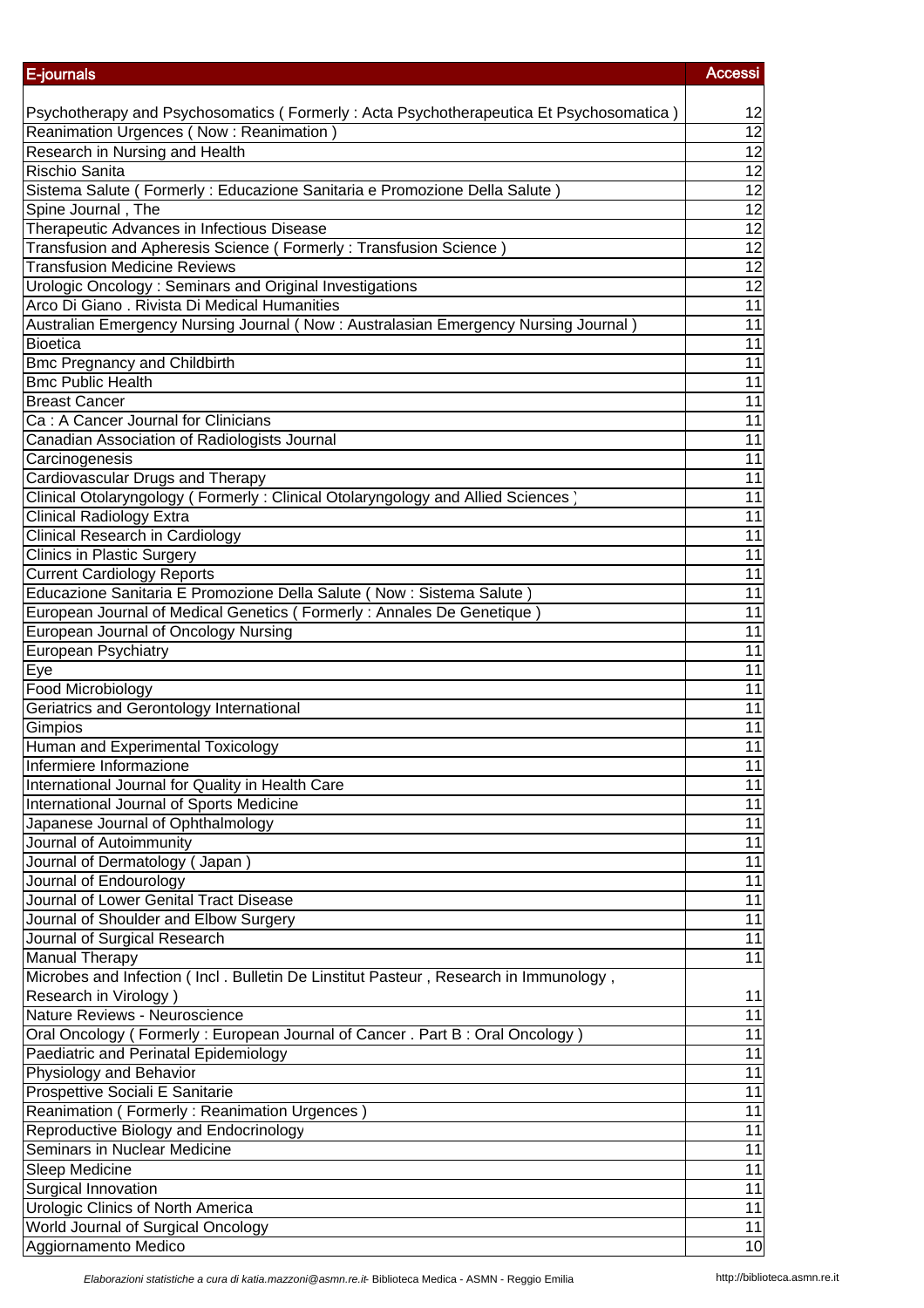| E-journals                                                                                       | <b>Accessi</b>  |
|--------------------------------------------------------------------------------------------------|-----------------|
| Allergy - Supplement                                                                             | 10              |
| Alternative and Complementary Therapies                                                          | 10              |
| Annali Della Sanita Pubblica                                                                     | 10              |
| APMIS : Acta Pathologica, Microbiologica et Immunologica Scandinavica                            | 10              |
| Archives of Disease in Childhood - Education and Practice Edition                                | 10              |
| <b>Archives of Psychiatric Nursing</b>                                                           | 10              |
| <b>Bmc Musculoskeletal Disorders</b>                                                             | 10              |
| <b>Cancer Gene Therapy</b>                                                                       | 10              |
| <b>Clinical Anatomy</b>                                                                          | 10              |
| Consulente Immobiliare                                                                           | 10              |
| Critical Reviews in Oncology / Hematology                                                        | 10              |
| Dementia and Geriatric Cognitive Disorders                                                       | 10              |
| Drug and Alcohol Dependence                                                                      | 10              |
| <b>EMBO</b> Journal                                                                              | 10              |
| European Journal of Haematology                                                                  | 10              |
| <b>Family Process</b>                                                                            | 10              |
| Fetal Diagnosis and Therapy (Formerly: Fetal Therapy)                                            | $\overline{10}$ |
| <b>General Thoracic and Cardiovascular Surgery</b>                                               | 10              |
| Gerontologist, The                                                                               | 10              |
| Haemostasis (Now: Pathophysiology of Haemostasis and Thrombosis)                                 | 10              |
| <b>Head and Neck Pathology</b>                                                                   | 10              |
| International Journal of Laboratory Hematology (Formerly: Clinical and Laboratory                |                 |
| Haematology)                                                                                     | 10              |
| Journal of Adolescent Health                                                                     | 10              |
| Journal of Affective Disorders                                                                   | 10              |
| Journal of Clinical Anesthesia                                                                   | 10              |
| Journal of Geriatric Psychiatry and Neurology                                                    | 10              |
| Journal of Hypertension Supplement                                                               | 10              |
| Journal of Infection Prevention (Formerly: British Journal of Infection Control)                 | $\overline{10}$ |
| Journal of Medical Imaging and Radiation Oncology (Formerly: Australasian Radiology)             | 10              |
| Journal of Nursing Scholarship (Formerly: Image: Journal of Nursing Scholarship)                 | 10              |
| Journal of Oral and Maxillofacial Surgery                                                        | 10              |
| Journal of Pain, The                                                                             | 10              |
| Journal of Public Health (Formerly: Journal of Public Health Medicine)                           | 10              |
| Journal of Sleep Research                                                                        | 10              |
| Legal Medicine                                                                                   | 10              |
| Magnetic Resonance Imaging                                                                       | 10              |
| Medico E Paziente                                                                                | 10              |
| Minerva Ortopedica E Traumatologica                                                              | 10              |
| Nature Reviews - Microbiology                                                                    | 10              |
| Notiziario Dell'istituto Superiore Di Sanità                                                     | 10              |
| Nursing and Health Sciences                                                                      | 10              |
| <b>Nursing Forum</b>                                                                             | 10              |
| Otolaryngologic Clinics of North America                                                         | 10              |
| Pain Medicine                                                                                    | $\overline{10}$ |
| Physical Medicine and Rehabilitation Clinics of North America                                    | $\overline{10}$ |
| Physiotherapy Research International                                                             | $\overline{10}$ |
| Pm and R                                                                                         | $\overline{10}$ |
| <b>Politiche Sanitarie</b>                                                                       | $\overline{10}$ |
| Professione . Sanità Pubblica e Medicina Pratica (Continued by : Professione . Cultura e pratica |                 |
| del medico d'oggi)                                                                               | 10              |
| Psychosomatics                                                                                   | $\overline{10}$ |
| Reggio Sanita                                                                                    | 10              |
| Reproductive Sciences (Formerly: Journal of the Society for Gynecologic Investigation)           | 10              |
| Surgical Neurology (Now: World Neurosurgery)                                                     | 10              |
| Thoracic Surgery Clinics (Formerly: Chest Surgery Clinics of North America)                      | 10              |
| Transplantation                                                                                  | 10              |
| <b>Travel Medicine and Infectious Disease</b>                                                    | $\overline{10}$ |
| Urologia Internationalis                                                                         | 10              |
| Acta Endoscopica                                                                                 | o               |
| Acta Neuropathologica                                                                            | 9               |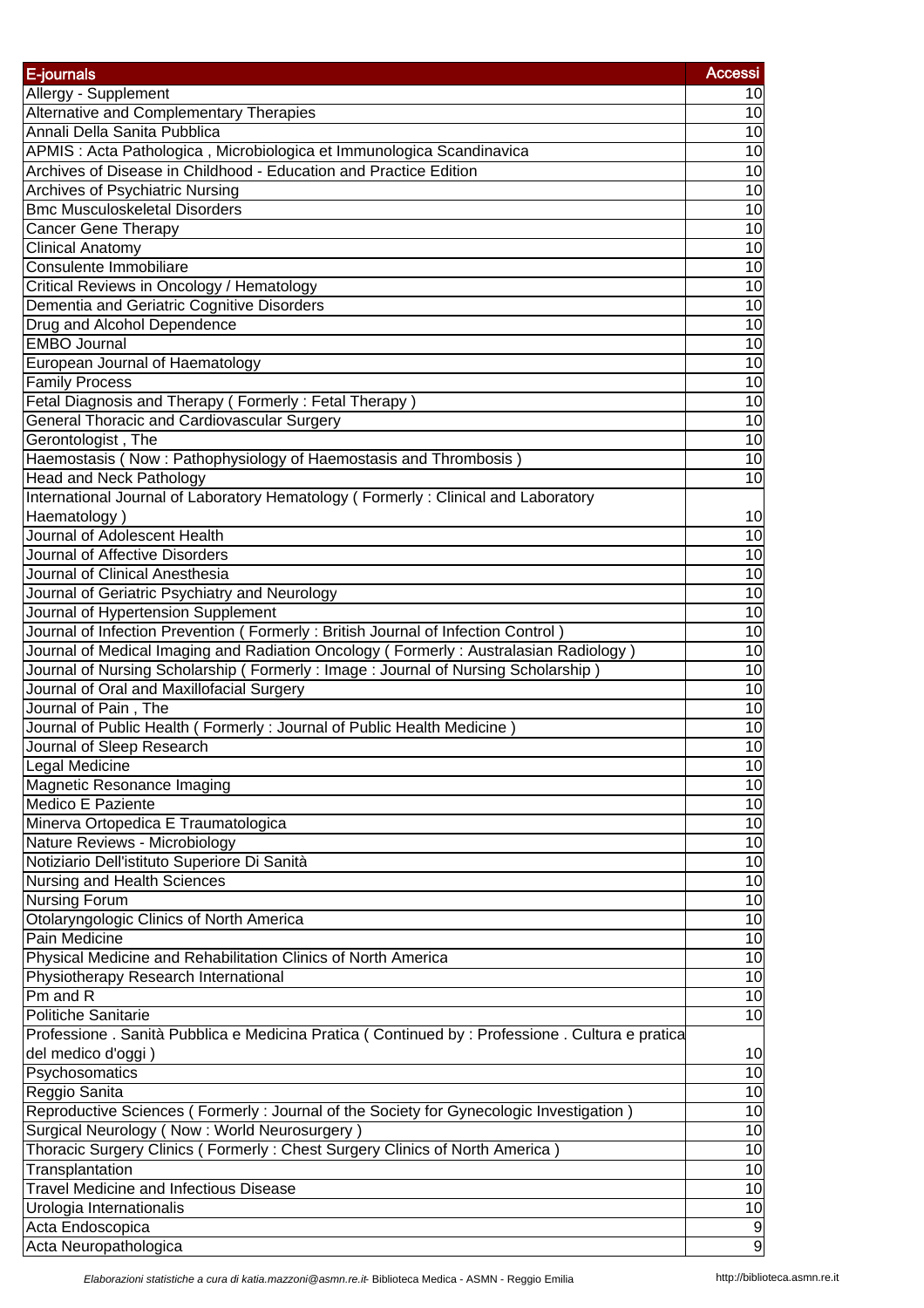| E-journals                                                                                | <b>Accessi</b>   |
|-------------------------------------------------------------------------------------------|------------------|
| Addiction (Abingdon)                                                                      | 9                |
| <b>Ageing Research Reviews</b>                                                            | 9                |
| AIDS Patient Care and Stds                                                                | 9                |
| Archives of Family Medicine                                                               | $\overline{9}$   |
| Biology of the Neonate (Now: Neonatology)                                                 | $\overline{9}$   |
| <b>Bmc Gastroenterology</b>                                                               | $\overline{9}$   |
| <b>Breast Cancer Research</b>                                                             | $\overline{9}$   |
| <b>Cardiology Clinics</b>                                                                 | $\overline{9}$   |
| <b>Case Reports in Neurology</b>                                                          | $\overline{9}$   |
| Chemotherapy                                                                              | $\overline{9}$   |
| <b>Child's Nervous System</b>                                                             | $\overline{9}$   |
| <b>Circulation Research</b>                                                               | $\overline{9}$   |
| Clinical and Applied Thrombosis / Hemostasis                                              | $\overline{9}$   |
| <b>Clinical Colorectal Cancer</b>                                                         | $\overline{9}$   |
| <b>Current Osteoporosis Reports</b>                                                       | $\overline{9}$   |
| Current Problems in Pediatrics and Adolescent Healthcare                                  | $\overline{9}$   |
| European Archives of Psychiatry and Clinical Neuroscience (Formerly: European Archives of |                  |
| Psychiatry and Neurological Sciences)                                                     | 9                |
| European Journal of Epidemiology                                                          | $\overline{9}$   |
| For                                                                                       | 9                |
| <b>General Hospital Psychiatry</b>                                                        | 9                |
| Genes, Chromosomes and Cancer                                                             | 9                |
| Guida Al Lavoro and Codice Del Lavoro                                                     | $\overline{9}$   |
| Guida Al Pubblico Impiego                                                                 | $\overline{9}$   |
| <b>Human Molecular Genetics</b>                                                           | $\overline{9}$   |
| I - Ged : Informazioni Sulla Gestione Elettronica Dei Documenti                           | $\overline{9}$   |
| International Journal of Hematology (Formerly: Nihon Ketsueki Gakkai Zasshi)              | $\overline{9}$   |
| International Journal of Legal Medicine                                                   | $\overline{9}$   |
| <b>International Nursing Review</b>                                                       | $\overline{9}$   |
| Japanese Journal of Clinical Oncology                                                     | $\overline{9}$   |
| Journal of Anesthesia (Japan)                                                             | $\overline{9}$   |
| Journal of Bronchology (Now: Journal of Bronchology and Interventional Pulmonology        | $\overline{9}$   |
| Journal of Cancer Education                                                               | $\overline{9}$   |
| Journal of Child Health Care                                                              | $\overline{9}$   |
| Journal of Digestive Diseases (Formerly: Chinese Journal of Digestive Diseases)           | 9                |
| Journal of Electromyography and Kinesiology                                               | $\boldsymbol{9}$ |
| Journal of Evaluation in Clinical Practice                                                | $\boldsymbol{9}$ |
| Journal of Hand Surgery: European Volume (Formerly: Journal of Hand Surgery: British and  |                  |
| European Volume)                                                                          | 9                |
| Journal of Heart and Lung Transplantation                                                 | 9                |
| Journal of Human Nutrition and Dietetics                                                  | $\overline{9}$   |
| Journal of Infection and Chemotherapy                                                     | $\overline{9}$   |
| Journal of Laparoendoscopic and Advanced Surgical Techniques (Formerly: Pediatric         |                  |
| Endosurgery and Innovative Techniques)                                                    | 9                |
| Journal of Manipulative and Physiological Therapeutics                                    | $\overline{9}$   |
| Journal of Neurotrauma (Formerly: Central Nervous System Trauma)                          | $\overline{9}$   |
| Journal of Orthopaedic Science                                                            | $\overline{9}$   |
| Journal of Pharmacy Practice                                                              | $\overline{9}$   |
| Journal of the National Cancer Institute (Monographs)                                     | $\overline{9}$   |
| Journal of Viral Hepatitis                                                                | $\overline{9}$   |
| Magnetic Resonance Imaging Clinics of North America                                       | $\overline{9}$   |
| Minerva Pneumologica                                                                      | 9                |
| Molecular Imaging and Biology (Formerly: Clinical Positron Imaging)                       | $\overline{9}$   |
| Monaldi Archives for Chest Diseases . Cardiac Series                                      | 9                |
| Nature Cell Biology                                                                       | $\overline{9}$   |
| Nature Reviews - Drug Discovery                                                           | $\overline{9}$   |
| Neuroendocrinology                                                                        | $\overline{9}$   |
| Neurourology and Urodynamics                                                              | $\overline{9}$   |
| Ophthalmologica                                                                           | $\overline{9}$   |
| Osteoarthritis and Cartilage                                                              | $\overline{9}$   |
| Primary Care: Clinics in Office Practice                                                  | $\overline{9}$   |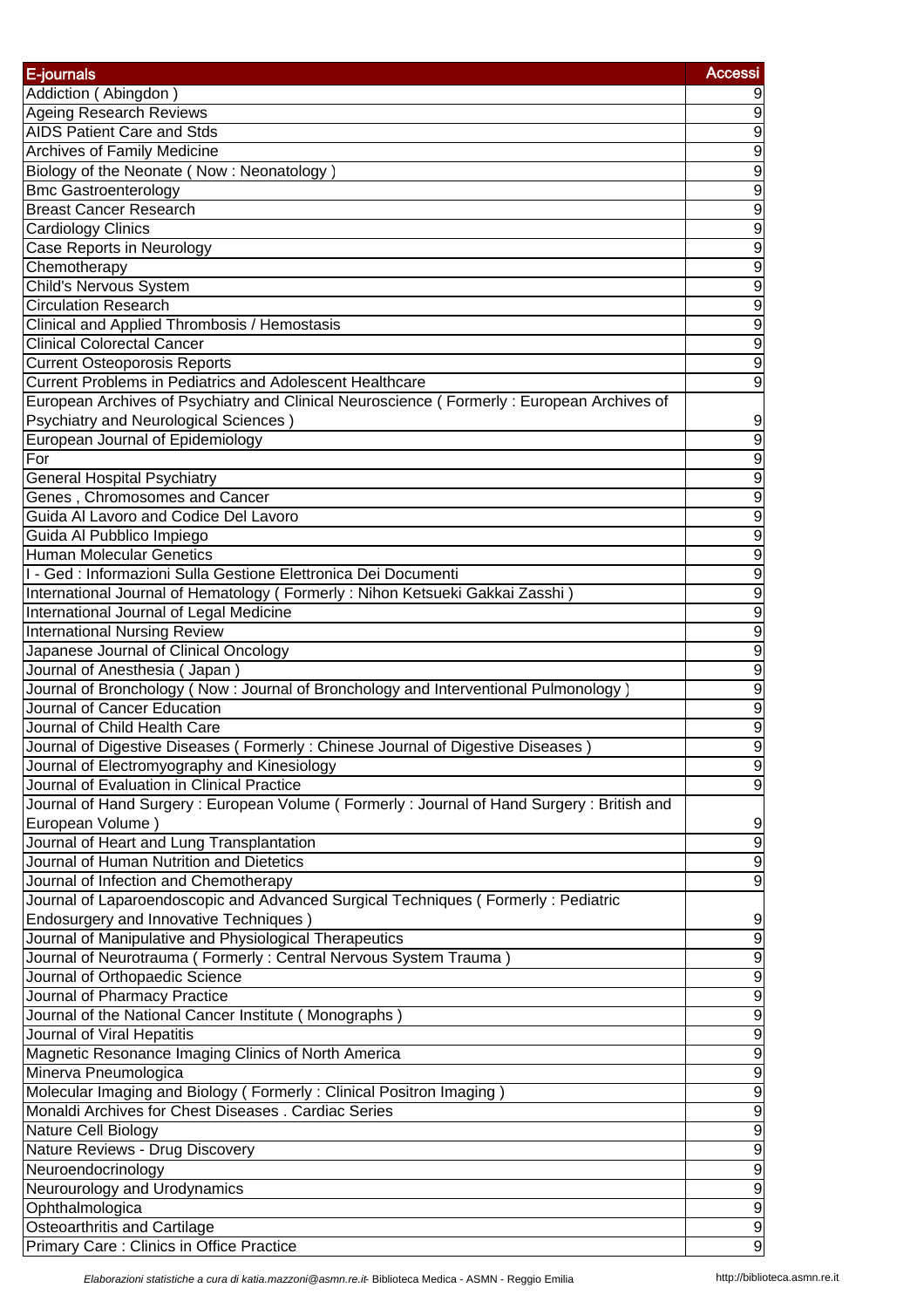| E-journals                                                                                    | <b>Accessi</b>    |
|-----------------------------------------------------------------------------------------------|-------------------|
| Psychoneuroendocrinology                                                                      | 9                 |
| <b>Public Health Nursing</b>                                                                  | 9                 |
| <b>Qualitative Health Research</b>                                                            | $\overline{9}$    |
| Tuberculosis (Formerly: Tubercle and Lung Disease)                                            | $\overline{9}$    |
| <b>Ultrasonics</b>                                                                            | $\overline{9}$    |
| <b>Updates in Surgery</b>                                                                     | $\overline{9}$    |
| Worldviews on Evidence - Based Nursing                                                        | $\overline{9}$    |
| Wound Repair and Regeneration                                                                 | $\overline{9}$    |
| Advances in Therapy                                                                           | $\overline{8}$    |
| Alcoholism: Clinical and Experimental Research                                                | $\overline{8}$    |
| Ambiente E Sicurezza Sul Lavoro                                                               | $\overline{8}$    |
| American Journal of Medical Genetics Part C : Seminars in Medical Genetics                    | $\overline{8}$    |
| American Journal of Medical Quality                                                           | $\overline{8}$    |
| American Journal of Nephrology                                                                | $\overline{8}$    |
| Annales De Chirurgie De La Main Et Du Membre Superieur (Formerly: Annales De Chirurgie        |                   |
| De La Main)                                                                                   | 8                 |
| <b>Annals of Dyslexia</b>                                                                     | $\overline{8}$    |
| Annals of Human Genetics (Formerly: Annals of Eugenics)                                       | $\overline{8}$    |
| Annals of Occupational Hygiene, The                                                           | $\overline{8}$    |
| Annals of Physical and Rehabilitation Medicine (Formerly: Annales De Réadaptation Et De       |                   |
| Médecine Physique)                                                                            | 8                 |
| Annals of the New York Academy of Sciences (Formerly: Annals of the Lyceum of Natural         |                   |
|                                                                                               |                   |
| History of New York)<br>Archives of Women's Mental Health                                     | 8                 |
|                                                                                               | $\overline{8}$    |
|                                                                                               |                   |
| Basic and Clinical Pharmacology and Toxicology (Formerly: Pharmacology and Toxicology)        | 8                 |
| Biblioteche Oggi                                                                              | $\overline{8}$    |
| <b>Bmc Geriatrics</b>                                                                         | $\overline{8}$    |
| Bollettino Ufficiale Regionale Emilia - Romagna                                               | $\overline{8}$    |
| <b>Brain and Cognition</b>                                                                    | $\overline{8}$    |
| <b>Cancer Causes and Control</b>                                                              | $\overline{8}$    |
| Cancer Genetics and Cytogenetics (Now: Cancer Genetics)                                       | $\overline{8}$    |
| Cardiovascular Diabetology                                                                    | $\overline{8}$    |
| Chest Surgery Clinics of North America (Now: Thoracic Surgery Clinics)                        | $\overline{8}$    |
| Clinica Chimica Acta                                                                          | $\overline{8}$    |
| Clinical EEG electroencephalography                                                           | 8                 |
| Contemporary Clinical Trials (Formerly: Controlled Clinical Trials)                           | $\boldsymbol{8}$  |
| <b>Current Opinion in Neurobiology</b>                                                        | $\overline{8}$    |
| Current Problems in Diagnostic Radiology                                                      | $\infty$ $\infty$ |
| <b>Current Urology Reports</b>                                                                |                   |
| Cyberpsychology Behavior and Social Networking                                                | $\overline{8}$    |
| Cytogenetic and Genome Research (Formerly: Cytogenetics and Cell Genetics)                    | $\overline{8}$    |
| Diabetes and Metabolic Syndrome                                                               | $\bf{8}$          |
| <b>Epidemiologic Reviews</b>                                                                  | $\overline{8}$    |
| European Journal of Applied Physiology (Formerly: European Journal of Applied Physiology      |                   |
| and Occupational Physiology)                                                                  | 8                 |
| Geriatric Orthopaedic Surgery and Rehabilitation                                              | $\infty$          |
| Geriatrics                                                                                    | $\overline{8}$    |
| Health Policy (Formerly: Health Policy and Education)                                         | $\overline{8}$    |
| Hernia - the Journal of Hernias and Abdominal Wall Surgery                                    | $\overline{8}$    |
| Human Psychopharmacology: Clinical and Experimental                                           | $\overline{8}$    |
| Immunology                                                                                    | $\bf{8}$          |
| Immunology Letters                                                                            | $\bf{8}$          |
| International Journal of Epidemiology                                                         | 8                 |
| International Urology and Nephrology                                                          | 8                 |
| Italian Heart Journal . Supplement : Official Journal of the Italian Federation of Cardiology | $\overline{8}$    |
| JAIDS : Journal of Acquired Immune Deficiency Syndromes . 1999 ( Formerly : Journal of        |                   |
| Acquired Immune Deficiency Syndromes and Human Retrovirology)                                 | 8                 |
| Janus                                                                                         | $\overline{8}$    |
| Journal of Epidemiology and Community Health . 1979 (Formerly: Epidemiology and               |                   |
| Community Health)                                                                             | 8                 |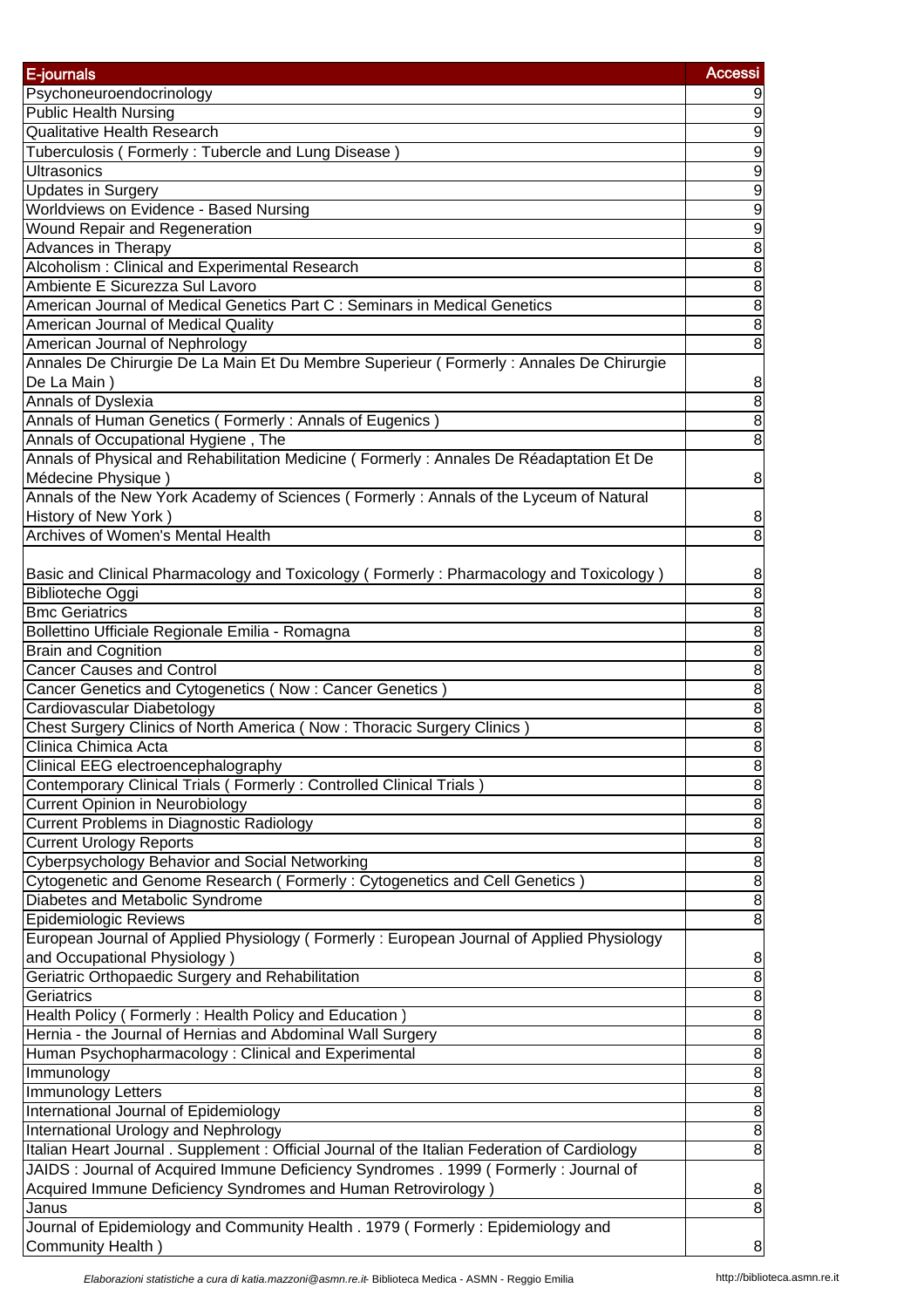| E-journals                                                                                  | <b>Accessi</b>    |
|---------------------------------------------------------------------------------------------|-------------------|
| Journal of Family Nursing                                                                   | 8                 |
| Journal of Human Lactation                                                                  | $\infty$          |
| Journal of Interventional Cardiology                                                        | $\overline{8}$    |
| Journal of Neuro - Ophthalmology                                                            | $\overline{8}$    |
| Journal of Neuro Oncology                                                                   | $\overline{8}$    |
| Journal of Orthopaedic Research                                                             | $\overline{8}$    |
| Journal of the Medical Library Association (Formerly: Bulletin of the Medical Library       |                   |
| Association)                                                                                | 8                 |
| Journal of the Peripheral Nervous System                                                    | $\overline{8}$    |
| Lavoro Sociale (Social Work)                                                                | $\overline{8}$    |
| Lung                                                                                        | $\overline{8}$    |
| <b>Medical Education</b>                                                                    | $\overline{8}$    |
| Medical Oncology (Formerly: Medical Oncology and Tumor Pharmacotherapy)                     | $\overline{8}$    |
| <b>Microbial Drug Resistance</b>                                                            | $\overline{8}$    |
| Neuroepidemiology                                                                           | $\overline{8}$    |
| Neuropediatrics (Formerly: Neuropädiatrie)                                                  | $\overline{8}$    |
| Occupational Medicine                                                                       | $\overline{8}$    |
| Operative Techniques in Sports Medicine                                                     | 8                 |
| Pediatria Oggi, Medica E Chirurgica                                                         | $\overline{8}$    |
| Pharmacogenomics Journal, The                                                               | $\overline{8}$    |
| Pharmacology and Therapeutics                                                               | $\overline{8}$    |
| Pillole di Buona Pratica Clinica                                                            | $\overline{8}$    |
| <b>Practical Neurology</b>                                                                  | $\overline{8}$    |
| Presse Médicale . 1983 (Formerly : Nouvelle Presse Médicale)                                | $\overline{8}$    |
| Psychiatric Services (Formerly: Hospital and Community Psychiatry)                          | $\infty$ $\infty$ |
| <b>Qualitative Research</b>                                                                 |                   |
| Quality Management in Health Care (Formerly: Outcomes Management)                           | $\bf{8}$          |
| Seminars in Cardiothoracic and Vascular Anesthesia                                          | $\overline{8}$    |
|                                                                                             |                   |
| Stem Cells and Development (Formerly: Journal of Hematotherapy and Stem Cell Research)      | 8                 |
| Tuttonormel                                                                                 | $\overline{8}$    |
| <b>Ultrasonic Imaging</b>                                                                   | $\overline{8}$    |
| Aesthetic Surgery Journal                                                                   | $\overline{7}$    |
| Ambiente Risorse Salute                                                                     | 7                 |
| American Journal of Orthodontics and Dentofacial Orthopedics (Formerly: American Journal of |                   |
| Orthodontics)                                                                               | 7                 |
| American Journal of Orthopsychiatry                                                         | 7                 |
| American Journal of Transplantation                                                         | 7                 |
| Antincendio (Comprende Annuario Della Sicurezza)                                            | 7                 |
| Antioxidants and Redox Signaling                                                            | 7                 |
| Archives of Osteoporosis                                                                    | 7                 |
| Attualità in senologia                                                                      | 7                 |
| Australian Occupational Therapy Journal                                                     | 7                 |
| Biological Signals and Receptors (Now: Neurosignals)                                        | 7                 |
| <b>Bmc Emergency Medicine</b>                                                               | 7                 |
| <b>Bmc Surgery</b>                                                                          |                   |
| <b>Childhood Obesity</b>                                                                    |                   |
| Circulation : Cardiovascular Interventions                                                  |                   |
| Cns - Neuroscience and Therapeutics                                                         |                   |
| Condizionamento Dell'aria . Milano (Now : Cda . Milano)                                     | 7                 |
| <b>Current Pain and Headache Reports</b>                                                    | 7                 |
| <b>Current Psychiatry Reports</b>                                                           | 7                 |
| <b>Current Treatment Options in Oncology</b>                                                | 7                 |
| Danno E Responsabilità                                                                      | 7                 |
| <b>Developmental Science</b>                                                                | 7                 |
| European Journal of Cardiovascular Nursing                                                  | 7                 |
| European Journal of Neuroscience                                                            | 7                 |
| European Journal of Trauma and Emergency Surgery                                            | 7                 |
| Evidence - Based Mental Health                                                              | 7                 |
| <b>Family Practice</b>                                                                      | 7                 |
| Febs Journal (Formerly: European Journal of Biochemistry)                                   |                   |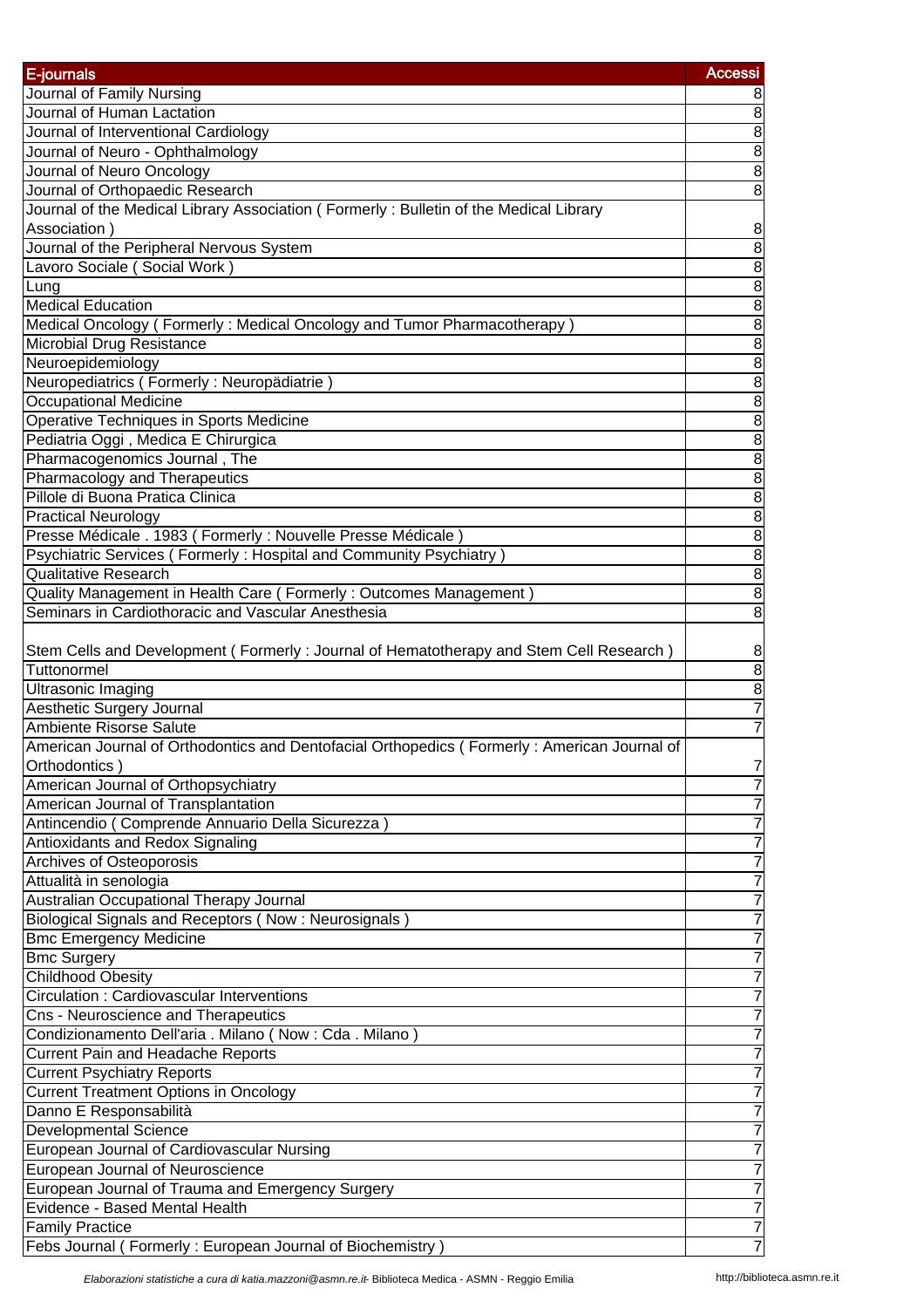| E-journals                                                                                              | <b>Accessi</b>      |
|---------------------------------------------------------------------------------------------------------|---------------------|
| Forschende Komplementarmedizin (Research in Complementary Medicine)                                     |                     |
| <b>Fundamental and Clinical Pharmacology</b>                                                            | 7                   |
| <b>Health Informatics Journal</b>                                                                       |                     |
| <b>IEEE Transactions on Medical Imaging</b>                                                             |                     |
| Infermieristica Basata Sull Evidenza                                                                    | 7                   |
| International Archives of Allergy and Immunology                                                        | 7                   |
| International Journal of Geriatric Psychiatry                                                           | 7                   |
| International Journal of Impotence Research                                                             | 7                   |
| International Journal of Oral and Maxillofacial Surgery (Formerly: International Journal of Oral        |                     |
| Surgery)                                                                                                | 7                   |
| <b>International Journal of Social Psychiatry</b>                                                       | 7                   |
| Journal of Bone and Mineral Metabolism                                                                  |                     |
| Journal of Children's Orthopaedics                                                                      |                     |
| Journal of Clinical Pharmacy and Therapeutics                                                           |                     |
| Journal of Pediatric Oncology Nursing, The                                                              |                     |
| Journal of Perianesthesia Nursing (Formerly: Journal of Post Anesthesia Nursing)                        |                     |
| Journal of School Nursing (Josn)                                                                        |                     |
| Journal of the American Medical Informatics Association : JAMIA                                         |                     |
| Journal of Vascular Nursing                                                                             | 7                   |
| Langenbeck's Archives of Surgery (Formerly: Langenbecks Archiv Für Chirurgie)                           | 7                   |
| Medical Care Research and Review (Formerly: Medical Care Review)                                        | 7                   |
| <b>Nature Chemical Biology</b>                                                                          | 7                   |
| Nature Clinical Practice Rheumatology (Now: Nature Reviews Rheumatology)                                |                     |
| Nature Immunology                                                                                       |                     |
| Nature Nanotechnology                                                                                   | 7                   |
| Nature Reviews - Immunology                                                                             | 7                   |
| Neurobiology of Aging                                                                                   | 7                   |
| <b>Neurocritical Care</b>                                                                               | 7                   |
| Neuron                                                                                                  | 7                   |
| Neuroscience                                                                                            | 7                   |
| Nursing Philosophy                                                                                      |                     |
| Obstetrics Gynaecology and Reproductive Medicine (Formerly: Current Obstetrics and                      |                     |
| Gynaecology)                                                                                            | 7                   |
| Pathology and Oncology Research                                                                         | 7                   |
| <b>Pediatric Diabetes</b>                                                                               |                     |
| Physica Medica                                                                                          | 7                   |
| Prevenzione Oggi (Comprende Fogli Di Informazione Ispesl)                                               | 7                   |
| Qualita                                                                                                 | 7                   |
| Salute E Societa                                                                                        | 7                   |
| Seminars in Neonatology (Now: Seminars in Fetal and Neonatal Medicine)                                  | 7                   |
| <b>Sleep Medicine Reviews</b>                                                                           | 7                   |
| Techniques in Regional Anesthesia and Pain Management                                                   | 7                   |
| Ventiquattrore Avvocato<br><b>World Journal of Pediatrics</b>                                           | 7                   |
|                                                                                                         | 7                   |
| Acc Current Journal Review (Now : Acc Cardiosource Review Journal)                                      | 6                   |
| Acute Pain - International Journal of Acute Pain Management                                             | 6                   |
| <b>Advanced Drug Delivery Reviews</b><br>AIDS Research and Human Retroviruses (Formerly: AIDS Research) | 6                   |
| American Journal on Addictions                                                                          | $\overline{6}$<br>6 |
| Annales De Cardiologie Et D'angeiologie                                                                 | 6                   |
| <b>Annals of Epidemiology</b>                                                                           | 6                   |
| Annals of Nutrition and Metabolism (Formerly: Nutrition and Metabolism, Basel) (Formerly:               |                     |
| Annales De La Nutrition Et De L'alimentation)                                                           | 6                   |
| <b>Artificial Organs</b>                                                                                | 6                   |
| Bariatric Nursing and Surgical Patient Care (Now: Bariatric Surgical Patient Care)                      | $\overline{6}$      |
| <b>Behavior Therapy</b>                                                                                 | $\overline{6}$      |
| <b>Bmc Medical Research Methodology</b>                                                                 | $\overline{6}$      |
| <b>Bmc Medicine</b>                                                                                     | $\overline{6}$      |
| <b>Bmc Psychiatry</b>                                                                                   | $\overline{6}$      |
| <b>Bmc Urology</b>                                                                                      | 6                   |
| Bollettino D'informazione Sui Farmaci (Bif)                                                             | 6                   |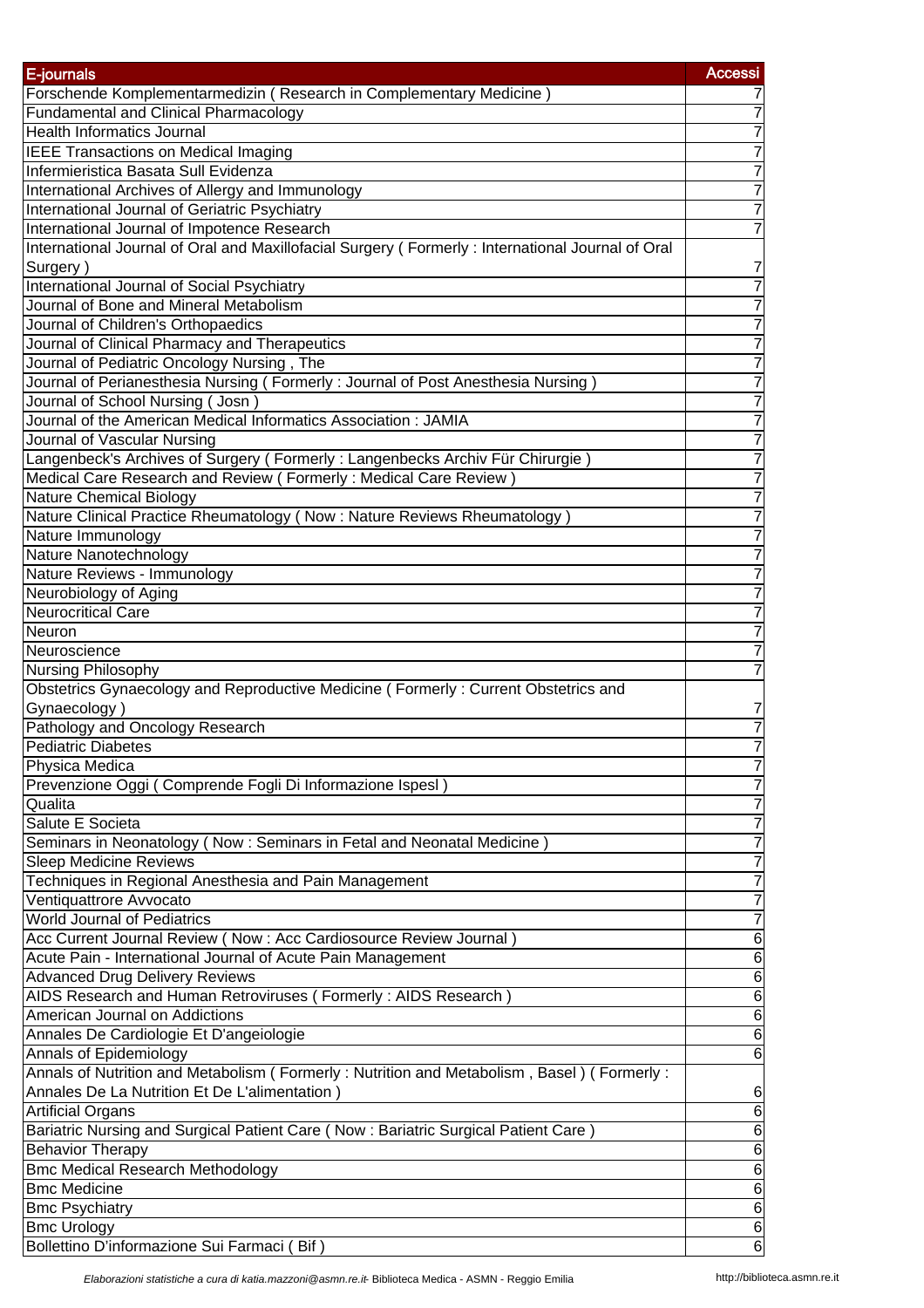| E-journals                                                                                | <b>Accessi</b>  |
|-------------------------------------------------------------------------------------------|-----------------|
| Bollettino Per Le Farmacodipendenze E L Alcolismo                                         | 6               |
| <b>Brain Pathology</b>                                                                    | 6               |
| <b>Brain Research</b>                                                                     | 6               |
| British Journal of Plastic Surgery (Now: Journal of Plastic, Reconstructive and Aesthetic |                 |
| Surgery)                                                                                  | 6               |
| <b>British Journal of Psychotherapy</b>                                                   | $\overline{6}$  |
| Cancer Science (Formerly: Japanese Journal of Cancer Research)                            | 6               |
| Cardiovascular Research                                                                   | 6               |
| Cell                                                                                      | $\overline{6}$  |
| <b>Child Abuse Review</b>                                                                 | $\overline{6}$  |
| Chirurgia Del Piede                                                                       | $\overline{6}$  |
| Clinical and Diagnostic Virology (Now: Journal of Clinical Virology)                      | 6               |
| <b>Clinical and Experimental Nephrology</b>                                               | 6               |
| <b>Clinical and Translational Oncology</b>                                                | 6               |
| Clinical Child Psychology and Psychiatry                                                  | 6               |
| <b>Clinical Nutrition Supplements</b>                                                     | 6               |
| <b>Current Biology</b>                                                                    | $\overline{6}$  |
| <b>Current Heart Failure Reports</b>                                                      | 6               |
| <b>Current Hypertension Reports</b>                                                       | $\overline{6}$  |
| <b>Current Opinion in Chemical Biology</b>                                                | $\overline{6}$  |
| Cytometry . Part A : the Journal of the International Society for Analytical Cytology     | $\overline{6}$  |
| Depression and Anxiety                                                                    | $\overline{6}$  |
| Digestive Diseases (Formerly: Survey of Digestive Diseases)                               | $\overline{6}$  |
| Digestive Surgery                                                                         | $\overline{6}$  |
| Dossier Ambiente                                                                          | $\overline{6}$  |
| Ecologia Della Mente                                                                      | $\overline{6}$  |
| <b>Election Law Journal</b>                                                               | $\overline{6}$  |
| <b>Epilepsy Research</b>                                                                  | $\overline{6}$  |
| <b>European Diabetes Nursing</b>                                                          | $\overline{6}$  |
|                                                                                           |                 |
| European Journal of Health Economics (Formerly: Health Economics in Prevention and Care)  | 6               |
| European Journal of Public Health, The                                                    | 6               |
| <b>Experimental Brain Research</b>                                                        | 6               |
| Gender Medicine                                                                           | $\overline{6}$  |
| Gerontology                                                                               | 6               |
| Gynakologisch Geburtshilfliche Rundschau                                                  | $6\phantom{1}6$ |
| <b>Gynecological Surgery</b>                                                              | 6               |
| Haemophilia                                                                               | $\overline{6}$  |
| <b>Hand Clinics</b>                                                                       | $\overline{6}$  |
| <b>Hearing Research</b>                                                                   | $\overline{6}$  |
| Ican: Infant, Child, and Adolescent Nutrition                                             | $\overline{6}$  |
| Immunology and Allergy Clinics of North America                                           | $\overline{6}$  |
| Infant and Child Development (Formerly: Early Development and Parenting)                  | $\overline{6}$  |
| Injury Extra                                                                              | $\overline{6}$  |
| <b>Injury Prevention</b>                                                                  | $\overline{6}$  |
| International Journal of Andrology                                                        | $\overline{6}$  |
| International Journal of Behavioral Development                                           | 6               |
| International Journal of Gerontology                                                      | 6               |
| International Journal of Orthopaedic and Trauma Nursing (Formerly: Journal of Orthopaedic |                 |
| Nursing)                                                                                  | 6               |
| International Journal of Pediatric Otorhinolaryngology                                    | $\overline{6}$  |
| <b>Interventional Neurology</b>                                                           | 6               |
| lo Infermiere                                                                             | $\overline{6}$  |
| Italian Journal of Occupational and Environmental Hygiene                                 | $\overline{6}$  |
| Journal of Antibiotics                                                                    | $\overline{6}$  |
| Journal of Cardiology                                                                     | $\overline{6}$  |
| Journal of Clinical Immunology                                                            | $\overline{6}$  |
| Journal of Clinical Urology (Formerly: British Journal of Medical and Surgical Urology)   | $\overline{6}$  |
| Journal of Diabetes and Its Complications (Formerly: Journal of Diabetic Complications)   | $\overline{6}$  |
| Journal of Glaucoma                                                                       | $\,6$           |
| Journal of Hand Therapy (US)                                                              | 6               |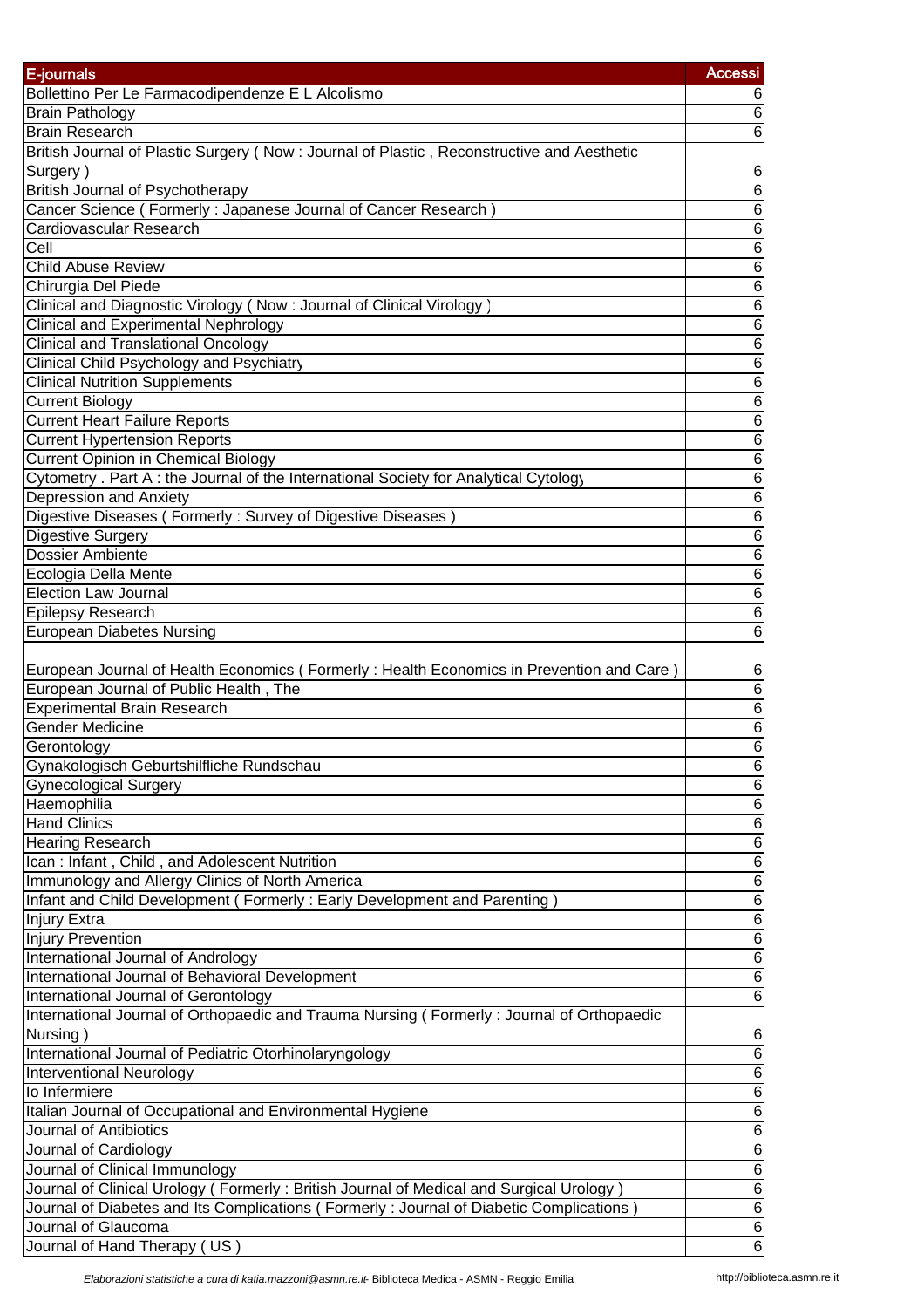| E-journals                                                                    | <b>Accessi</b> |
|-------------------------------------------------------------------------------|----------------|
| Journal of Human Genetics                                                     |                |
| Journal of Investigative Dermatology Symposium Proceedings                    | 6              |
| Journal of Medical Virology                                                   | 6              |
| Journal of Neonatal Nursing (Now: Infant)                                     | 6              |
| Journal of Neurointerventional Surgery                                        | 6              |
| Journal of Neuroscience Methods                                               | 6              |
| Journal of Occupational Rehabilitation                                        | 6              |
| Journal of the American Psychoanalytic Association                            | 6              |
| <b>Life Sciences</b>                                                          | 6              |
| Massimario di giurisprudenza del lavoro                                       | 6              |
| <b>Medical Decision Making</b>                                                | 6              |
| Minerva Gastroenterologica E Dietologica                                      | 6              |
| Nature Reviews - Molecular Cell Biology                                       | 6              |
| Neuro - Oncology                                                              | 6              |
| Neuropsychopharmacology                                                       | 6              |
| <b>Nurse Leader</b>                                                           | 6              |
| <b>Obesity Facts</b>                                                          | 6              |
| <b>Oral Diseases</b>                                                          | 6              |
| Pain Practice                                                                 | 6              |
| Pharmacoepidemiology and Drug Safety                                          | 6              |
| Progress in Retinal and Eye Research (Formerly: Progress in Retinal Research) | 6              |
| <b>Psychological Science</b>                                                  | 6              |
| Psychopharmacology                                                            | 6              |
| <b>Public Health</b>                                                          | 6              |
| Qualityhealthcare. Org                                                        | $\overline{6}$ |
| Rivista Italiana Di Chirurgia Plastica                                        | 6              |
| Salute Umana                                                                  | 6              |
| Seminars in Colon and Rectal Surgery                                          | 6              |
| Sicurezza                                                                     | 6              |
| Spallanzani, Lo                                                               | 6              |
| Stem Cell Research and Therapy                                                | 6              |
| <b>Techniques in Gastrointestinal Endoscopy</b>                               | 6              |
| Telemedicine and e - Health (Formerly: Telemedicine Journal and e - Health)   | 6              |
| Therapeutic Advances in Gastroenterology                                      | 6              |
| Therapeutic Advances in Neurological Disorders                                | 6              |
| Therapeutic Advances in Urology                                               | 6              |
| <b>Transplant Infectious Disease</b>                                          | 6              |
| Trauma                                                                        | 6              |
| Trends in Microbiology                                                        | 6              |
| <b>Veterinary Record</b>                                                      | $\overline{6}$ |
| Alzheimer's Research and Therapy                                              | 5              |
| Andrologia                                                                    | 5              |
| Annales De Chirurgie                                                          | 5              |
| Apitalia                                                                      | 5              |
| Archives of Clinical Neuropsychology                                          | 5              |
| Asian Journal of Andrology                                                    | $\overline{5}$ |
| Australasian Psychiatry                                                       | $\overline{5}$ |
| Australian and New Zealand Journal of Public Health                           | 5              |
| Autismo e Disturbi dello Sviluppo (Autism and Developmental Disorders)        | 5              |
| Basic Research in Cardiology                                                  | 5              |
| Blood Cells, Molecules and Diseases                                           | 5              |
| <b>Bmc Biochemistry</b><br><b>Bollettino Sifo</b>                             | 5              |
|                                                                               | 5              |
| <b>Brain connectivity</b>                                                     | 5              |
| British Journal of Oral and Maxillofacial Surgery                             | $\overline{5}$ |
| Ca Granda , La<br>Cancer and Metastasis Reviews                               | $\overline{5}$ |
|                                                                               | 5<br>5         |
| Care                                                                          | 5              |
| Cellular and Molecular Immunology<br>Cerebrovascular Diseases Extra           | $\overline{5}$ |
| Clinical and Experimental Immunology                                          | 5              |
|                                                                               |                |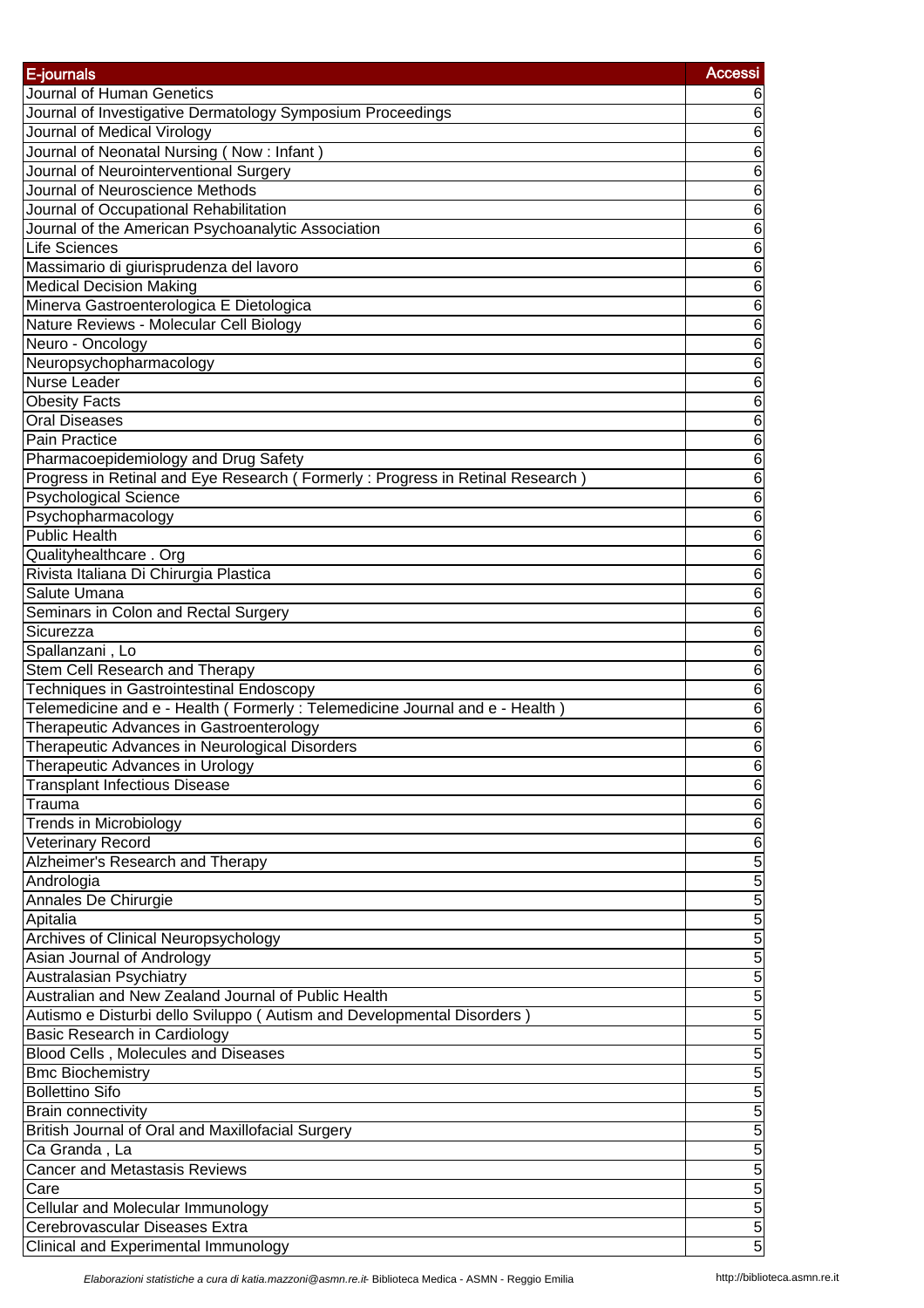| E-journals                                                                                  | <b>Accessi</b> |
|---------------------------------------------------------------------------------------------|----------------|
| <b>Clinical Oral Investigations</b>                                                         |                |
| Codice Fiscale Frizzera                                                                     | 5              |
| Current Hiv / AIDS Reports                                                                  | 5              |
| Current Obstetrics and Gynaecology (Now: Obstetrics, Gynaecology and Reproductive           |                |
| Medicine)                                                                                   | 5              |
| <b>Current Problems in Surgery</b>                                                          | $\overline{5}$ |
| Elettrificazione (Milano)                                                                   | $\overline{5}$ |
| <b>EMBO Reports</b>                                                                         | $\overline{5}$ |
| <b>European Eating Disorders Review</b>                                                     | 5              |
| <b>European Radiology Supplements</b>                                                       | 5              |
| Evidence - Based Complementary and Alternative Medicine                                     | 5              |
| Folia Phoniatrica Et Logopaedica                                                            | 5              |
| <b>Food Control</b>                                                                         | $\overline{5}$ |
| Genes, Brain and Behavior                                                                   | 5              |
| Health Care Management Science                                                              | 5              |
| <b>Health Promotion International</b>                                                       | 5              |
| Heart, Lung and Circulation (Formerly: Asia Pacific Heart Journal, the)                     | 5              |
| Hemodialysis International                                                                  | 5              |
| Infanzia E Adolescenza                                                                      | 5              |
| Informatica Ed Enti Locali - E - Gov                                                        | $\overline{5}$ |
| International Journal of Cardiovascular Imaging (Formerly: International Journal of Cardiac |                |
| Imaging)                                                                                    | 5              |
| International Journal of Health Planning and Management, The                                | $\overline{5}$ |
| International Journal of Lower Extremity Wounds                                             | 5              |
| Italia Oggi                                                                                 | $\overline{5}$ |
| Journal of Cranio - Maxillo - Facial Surgery (Fromerly: Journal of Maxillofacial Surgery)   | 5              |
| Journal of Early Childhood Research                                                         | 5              |
| Journal of Gastrointestinal Cancer                                                          | 5              |
| Journal of Genetic Counseling                                                               | $\overline{5}$ |
| Journal of Gynecologic Surgery                                                              | $\overline{5}$ |
| Journal of Magnetic Resonance                                                               | 5              |
| Journal of Ocular Pharmacology and Therapeutics                                             | 5              |
| Journal of Oncology Pharmacy Practice                                                       | 5              |
| Journal of Translational Medicine                                                           | 5              |
| Journals of Gerontology : Series B, Psychological Sciences and Social Sciences (Formerly:   |                |
| Journal of Gerontology, the)                                                                | 5              |
| <b>Lasers in Medical Science</b>                                                            | 5              |
| Lucina Online                                                                               | $\overline{5}$ |
| Molecular Endocrinology (Baltimore)                                                         | $\overline{5}$ |
| Nasn School Nurse (Formerly: Nasn Newsletter)                                               | 5              |
| Nature Biotechnology (Formerly: Bio / Technology)                                           | $\overline{5}$ |
| Nephron                                                                                     | 5              |
| <b>Nephron Clinical Practice</b>                                                            | 5              |
| <b>Neuroscience Letters</b>                                                                 | 5              |
| Nuclear Medicine and Biology (Formerly: International Journal of Radiation Applications and |                |
| Instrumentation . Part B. Nuclear Medicine and Biology)                                     | 5              |
| Nursing for Women's Health (Formerly: Awhonn Lifelines)                                     | $\overline{5}$ |
| Nutrition, Metabolism and Cardiovascular Diseases                                           | $\overline{5}$ |
| Odontology                                                                                  | 5              |
| <b>Oncology Reviews</b>                                                                     | 5              |
| Oto - Rhino - Laryngologia Nova                                                             | 5              |
| <b>Pediatric Cardiology</b>                                                                 | 5              |
| <b>Perioperative Nursing Clinics</b>                                                        | $\overline{5}$ |
| Perspectives in Public Health (Formerly: Journal of the Royal Society for the Promotion of  |                |
| Health)                                                                                     | 5              |
| Pharmacology                                                                                | $\overline{5}$ |
| Prezzi Informativi Dell Edilizia Impianti Elettrici                                         | 5              |
| Progress in Cardiovascular Diseases                                                         | 5              |
| Prosthetics and Orthotics International                                                     | 5              |
| Proteomics                                                                                  | 5              |
| Pulse of the Montana State Nurses' Association, The                                         | 5              |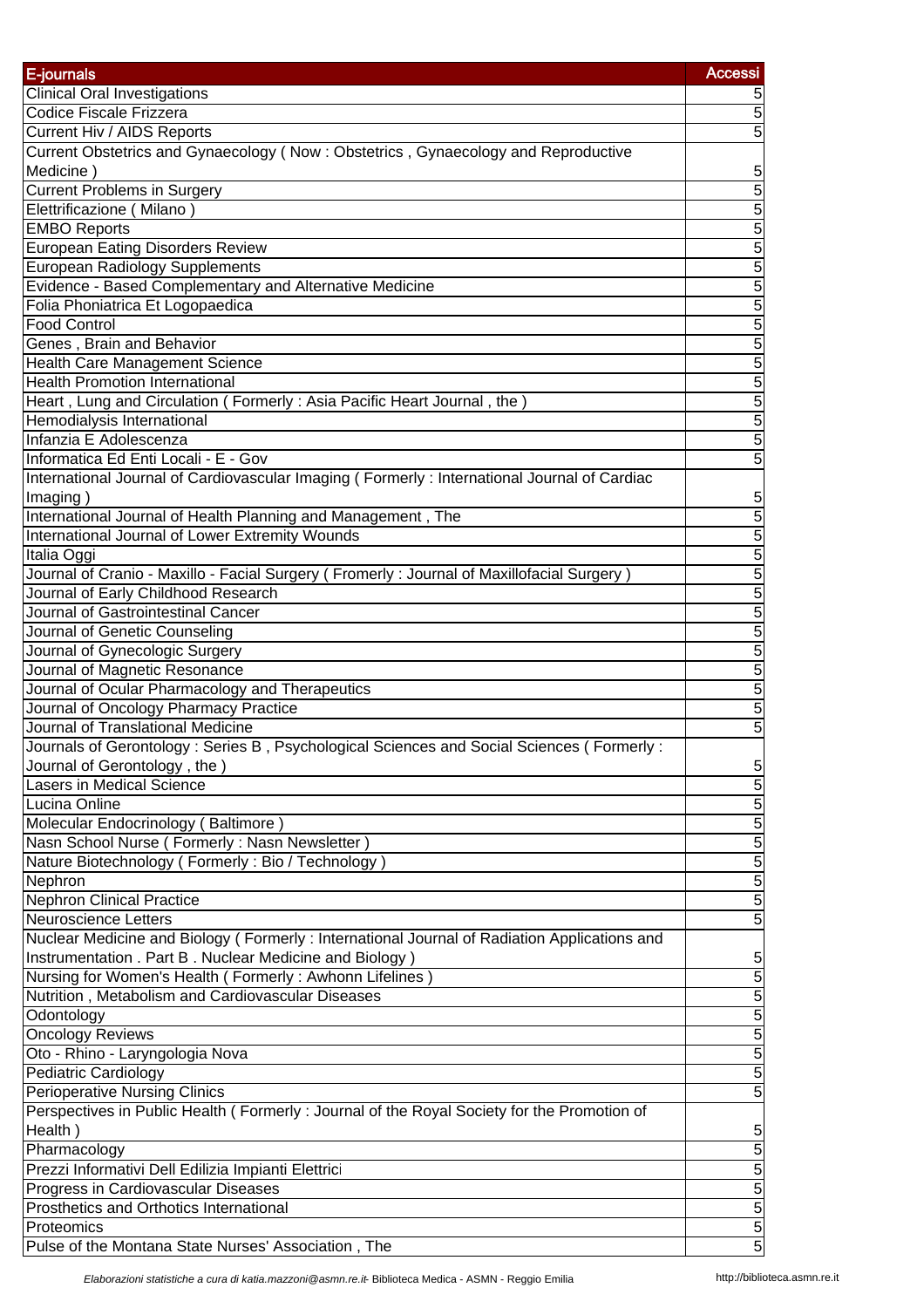| E-journals                                                                               | <b>Accessi</b> |
|------------------------------------------------------------------------------------------|----------------|
| Radiation and Environmental Biophysics (Formerly: Biophysik)                             |                |
| Rejuvenation Research (Formerly: Journal of Anti - Aging Medicine)                       | 5              |
| <b>Reproductive Toxicology</b>                                                           | 5              |
| <b>Sexually Transmitted Infections</b>                                                   | 5              |
| <b>Statistical Methods in Medical Research</b>                                           | $\overline{5}$ |
| Sviluppoeo E Rganizzazione                                                               | 5              |
| Tendenze Nuove (Il Mulino)                                                               | 5              |
| Therapeutic Advances in Hematology                                                       | $\overline{5}$ |
| <b>Toxicological Sciences</b>                                                            | 5              |
| <b>Trends in Cardiovascular Medicine</b>                                                 | $\overline{5}$ |
| Trends in Endocrinology and Metabolism                                                   | $\overline{5}$ |
| U and C: Unificazione and Certificazione                                                 | $\overline{5}$ |
| Vascular Medicine                                                                        | 5              |
| Advances in Wound Care (New Rochelle, NY)                                                |                |
| <b>AIDS and Behavior</b>                                                                 |                |
| Alcohol Research and Health (Formerly: Alcohol Health and Research World)                |                |
| Alimenta                                                                                 |                |
| Alimenta Lex                                                                             |                |
| American Journal of Medical Genetics Part B: Neuropsychiatric Genetics                   |                |
| Analytische Psychologie                                                                  |                |
| Annales Medico - Psychologiques - Revue Psychiatrique                                    |                |
| Annales Nestlé - German Edition                                                          |                |
| Annals of Biomedical Engineering                                                         |                |
| Annals of Clinical Microbiology and Antimicrobials                                       |                |
| <b>Annals of Nuclear Medicine</b>                                                        | 4              |
| Archives of Medical Research                                                             | 4              |
| Assessment                                                                               |                |
| Atlas of the Oral and Maxillofacial Surgery Clinics of North America                     | 4              |
| Audiology and Neurotology (Formerly: Audiology and Neuro - Otology)                      | 4              |
|                                                                                          |                |
| Australasian Emergency Nursing Journal (Formerly: Australian Emergency Nursing Journal)  |                |
| Australian College of Midwives Incorporated Journal                                      | 4              |
|                                                                                          |                |
| Baillieres Clinical Endocrinology and Metabolism (Formerly: Clinics in Endocrinology and |                |
| Metabolism) (Now: Best Practice and Research . Clinical Endocrinology and Metabolism)    | 4              |
| <b>Behavior Modification</b>                                                             | 4              |
| <b>Biophysical Journal</b>                                                               |                |
| <b>Biotechnology Law Report</b>                                                          |                |
| <b>Bmc Family Practice</b>                                                               |                |
| <b>Bmc Medical Physics</b>                                                               |                |
| <b>Bmc Microbiology</b>                                                                  |                |
| <b>Bmc Ophthalmology</b>                                                                 |                |
| <b>BMJ Quality Improvement Reports</b>                                                   | 4              |
| <b>Brain Tumor Pathology</b>                                                             |                |
| <b>Breast Care</b>                                                                       |                |
| <b>British Dental Journal</b>                                                            |                |
| British Journal of Dermatology, Supplement                                               |                |
| <b>British Journal of Psychology</b>                                                     |                |
| <b>Cancer World</b>                                                                      |                |
| Cardiology (Formerly: Cardiologia)                                                       |                |
| Case Reports in Nephrology and Urology                                                   |                |
| Case Reports in Oncology                                                                 |                |
| Case Reports in Ophthalmology                                                            |                |
| Cell and Tissue Banking                                                                  |                |
| <b>Cell Research</b>                                                                     |                |
| Cells Tissues Organs (Formerly: Acta Anatomica)                                          |                |
| Cellular Physiology and Biochemistry                                                     |                |
| Central European Journal of Medicine                                                     | 4              |
| <b>Cerebral Cortex</b>                                                                   | 4              |
| Child Abuse and Neglect                                                                  | 4              |
| Child and Adolescent Psychiatric Clinics of North America                                | 4              |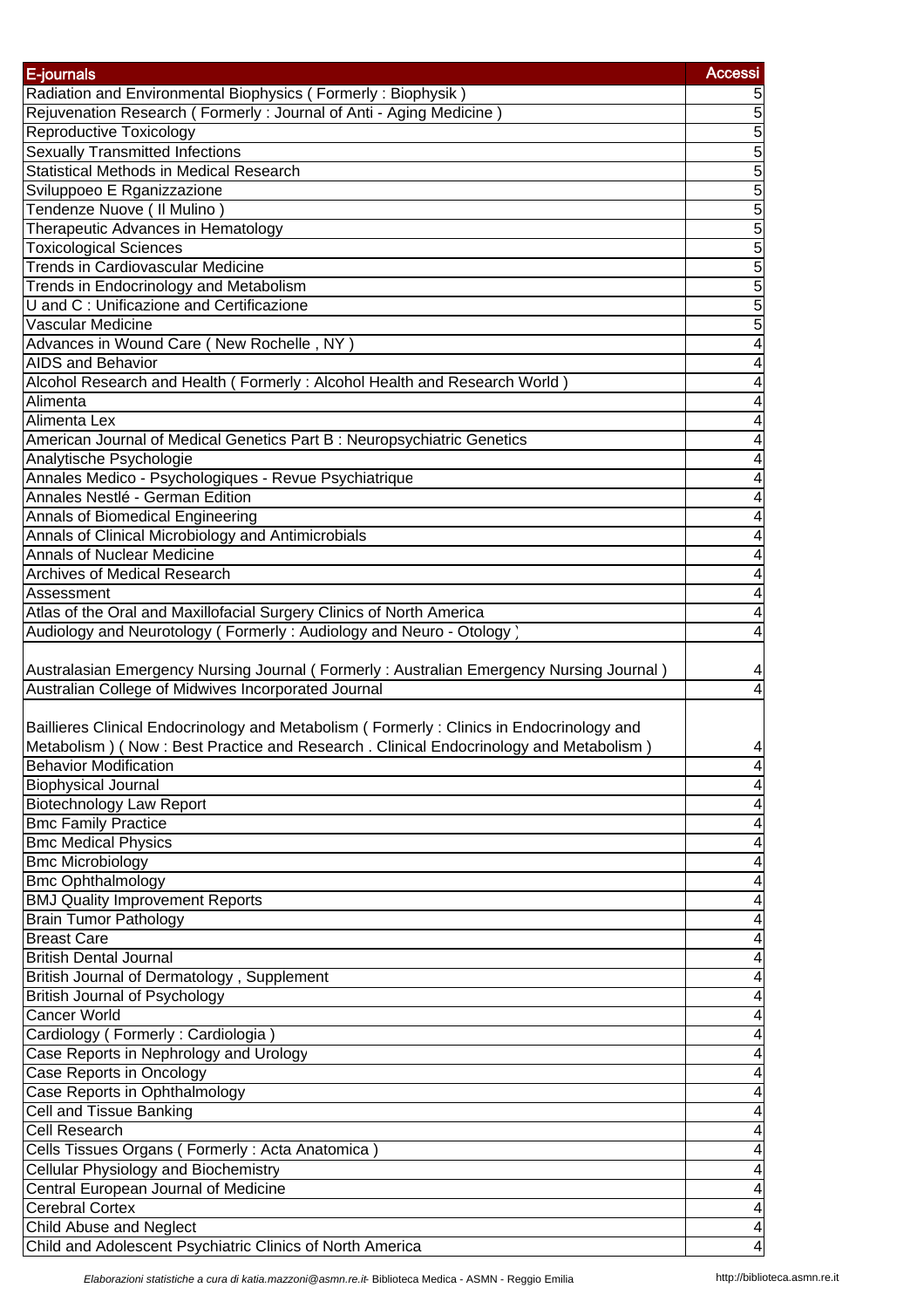| E-journals                                                                                  | <b>Accessi</b> |
|---------------------------------------------------------------------------------------------|----------------|
| <b>Child Maltreatment</b>                                                                   |                |
| Circulation: Cardiovascular Genetics                                                        | 4              |
| Clinical Child and Family Psychology Review                                                 | 4              |
| <b>Clinical Trials</b>                                                                      | 4              |
| <b>Clinics in Liver Disease</b>                                                             | 4              |
| Complementary Therapies in Medicine                                                         | 4              |
| <b>Congenital Anomalies</b>                                                                 | 4              |
| <b>Current Hematologic Malignancy Reports</b>                                               | 4              |
| <b>Current Nutrition Reports</b>                                                            | 4              |
| <b>Current Opinion in Pharmacology</b>                                                      | 4              |
| <b>Current Problems in Cancer</b>                                                           | 4              |
| <b>Cytometry</b> . Part B : Clinical Cytometry                                              | 4              |
| Dermatology and Psychosomatics                                                              | 4              |
| <b>Disruptive Science and Technology</b>                                                    | 4              |
| European Journal of Immunology                                                              | 4              |
| European Thyroid Journal                                                                    | 4              |
| Gastric Cancer                                                                              | 4              |
| <b>Genetic Epidemiology</b>                                                                 | 4              |
| Giornale Degli Igienisti Idustriali                                                         | 4              |
| Giornale Dell'installatore Elettrico                                                        | 4              |
| Health and Social Care in the Community                                                     | 4              |
| <b>Health Economics</b>                                                                     | 4              |
| <b>Heart and Vessels</b>                                                                    |                |
|                                                                                             | 4              |
| Heredity                                                                                    | 4              |
| <b>History of Psychiatry</b>                                                                | 4              |
| <b>Hiv Medicine</b>                                                                         | 4              |
| Hormone Research in Paediatrics (Formerly: Hormone Research)                                | 4              |
| Hpb : the Official Journal of Ihpba, the International Hepato Pancreato Biliary Association | 4              |
| <b>Human Gene Therapy</b>                                                                   | 4              |
| Human Gene Therapy: Methods                                                                 | 4              |
| Hybridoma 2005 (Formerly: Hybridoma and Hybridomics)                                        | 4              |
| Imaging                                                                                     | 4              |
| In Practice (London 1979)                                                                   | 4              |
| <b>Integrative Cancer Therapies</b>                                                         | 4              |
| International Journal of Mental Health and Addiction                                        | 4              |
| International Journal of Pharmaceutics                                                      | 4              |
| Journal of Aerosol Medicine and Pulmonary Drug Delivery (Formerly: Journal of Aerosol       |                |
| Medicine)                                                                                   | 4              |
| Journal of Aging and Health                                                                 | 4              |
| Journal of Artificial Organs                                                                | 4              |
| Journal of Dermatological Science                                                           | 4              |
| Journal of Diagnostic Medical Sonography                                                    | 4              |
| Journal of Digital Imaging                                                                  | 4              |
| Journal of Geriatric Oncology                                                               | 4              |
| Journal of Headache and Pain, The                                                           | 4              |
| Journal of Health Psychology                                                                | 4              |
|                                                                                             |                |
| Journal of Laparoendoscopic and Advanced Surgical Techniques (JLAST) Part B, Videoscopy     | 4              |
| Journal of Medicine and Philosophy, The                                                     | 4              |
| Journal of Molecular Microbiology and Biotechnology                                         | 4              |
| Journal of Oral Pathology and Medicine                                                      | 4              |
| Journal of Oral Rehabilitation                                                              | 4              |
| Journal of Physiology, The                                                                  | 4              |
| Journal of Psychopharmacology                                                               | 4              |
| Journal of the American Psychiatric Nurses Association                                      | 4              |
| Journal of Transcultural Nursing                                                            | 4              |
| Journal of Travel Medicine                                                                  | 4              |
| Journal of Vascular Surgery : Venous and Lymphatic Disorders                                | 4              |
| Lancet Diabetes and Endocrinology, The                                                      | 4              |
| Liver Transplantation (Formerly: Liver Transplantation and Surgery)                         | 4              |
| Lymphatic Research and Biology                                                              | 4              |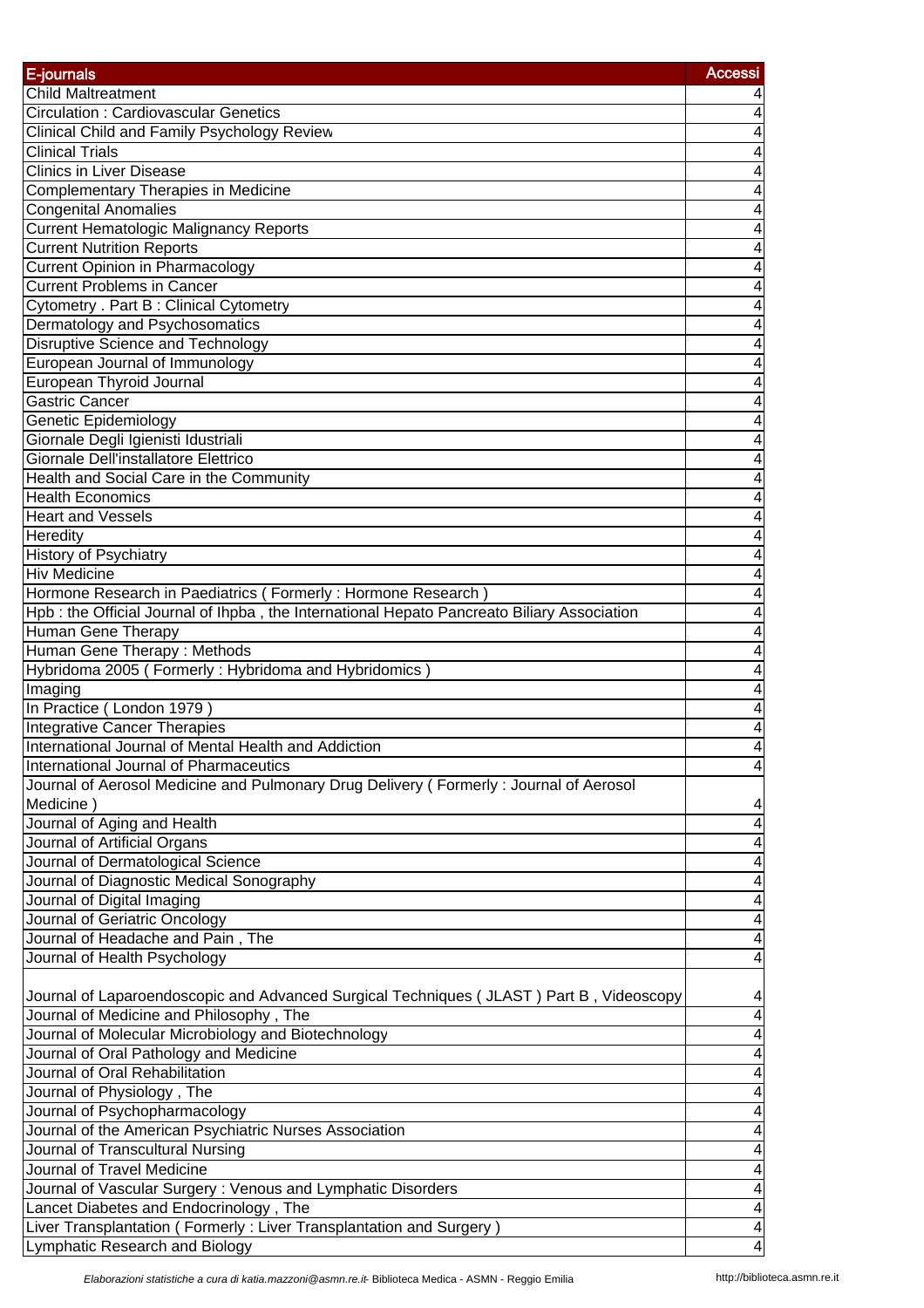| E-journals                                                                                  | <b>Accessi</b> |
|---------------------------------------------------------------------------------------------|----------------|
| Magnetic Resonance in Medicine                                                              |                |
| Medical Acupuncture (Formerly: American Academy of Medical Acupuncture Review)              | 4              |
| <b>Medical Image Analysis</b>                                                               | 4              |
| Medical Microbiology and Immunology                                                         | 4              |
| Modern Rheumatology                                                                         | 4              |
| Molecular Human Reproduction (Mhr): Basic Science of Reproductive Medicine                  | 4              |
| N and A: En and Ei                                                                          | 4              |
| Nam - Nuovi Argomenti Di Medicina                                                           | 4              |
| <b>Nature Methods</b>                                                                       | 4              |
| Nature Protocols                                                                            | 4              |
| Neonatologica Infermieristica                                                               | 4              |
| Nephrology                                                                                  | 4              |
| Nephron - Experimental Nephrology (Formerly: Experimental Nephrology)                       | 4              |
| Neurobiology of Disease                                                                     | 4              |
| Neurodegenerative Diseases                                                                  | 4              |
| Neurogastroenterology and Motility                                                          | 4              |
| Neurohospitalist                                                                            | 4              |
| Neuropathology                                                                              | 4              |
| Neuropathology and Applied Neurobiology                                                     | 4              |
| <b>Noos</b>                                                                                 | 4              |
| Notizie Dell Arcispedale S. Maria Nuova                                                     | 4              |
| <b>Nursing Inquiry</b>                                                                      | 4              |
| <b>Nutrition Journal</b>                                                                    | 4              |
| Oral and Maxillofacial Surgery Clinics of North America                                     | 4              |
| Ospedale, L                                                                                 | 4              |
| Panminerva Medica                                                                           | 4              |
| Panorama Della Sanita                                                                       | 4              |
| Pediatra Per Amico                                                                          | 4              |
| Pediatria Magazine                                                                          | 4              |
| <b>Pediatric Surgery International</b>                                                      | 4              |
| Pediatrics International (Formerly: Acta Paediatrica Japonica)                              | 4              |
|                                                                                             |                |
| Photomedicine and Laser Surgery (Formerly: Journal of Clinical Laser Medicine and Surgery)  | 4              |
| <b>Planned Giving Today</b>                                                                 | 4              |
| Policy, Politics and Nursing Practice                                                       | 4              |
| Population Health Management (Formerly: Disease Management)                                 | 4              |
| Psychiatric Clinics of North America                                                        |                |
| Respiratory Investigation                                                                   | 4              |
| Revue De Pneumologie Clinique (Formerly: Poumon Et Le Coeur)                                | 4              |
| Rivista Di Diritto Delle Professioni Sanitarie                                              | 4              |
| Rivista Trimestrale Degli Appalti<br>Scandinavian Journal of Medicine and Science in Sports | 4              |
| SciBX : Science - Business eXchange                                                         | 4<br>4         |
| Seminars in Dialysis                                                                        | 4              |
| Seminars in Immunology                                                                      | 4              |
| Seminars in Immunopathology                                                                 | 4              |
| Seminars in Nephrology                                                                      | 4              |
| Seminars in Thoracic and Cardiovascular Surgery                                             | 4              |
| Sleep and Breathing                                                                         | 4              |
| Social Cognitive and Affective Neuroscience                                                 | 4              |
| Techniques in Vascular and Interventional Radiology                                         | 4              |
| Therapeutic Apheresis and Dialysis (Formerly: Therapeutic Apheresis)                        | 4              |
| Transfusion Clinique Et Biologique                                                          | 4              |
| Tropical Medicine and International Health                                                  | 4              |
| <b>Tumor Biology</b>                                                                        | 4              |
| Valsalva, II                                                                                | 4              |
| Value in Health                                                                             | 4              |
| Vector Borne and Zoonotic Diseases                                                          | 4              |
| Veterinary Clinics of North America: Small Animal Practice                                  | 4              |
| Zebrafish                                                                                   | 4              |
| Acta Pharmacologica Sinica                                                                  | 3              |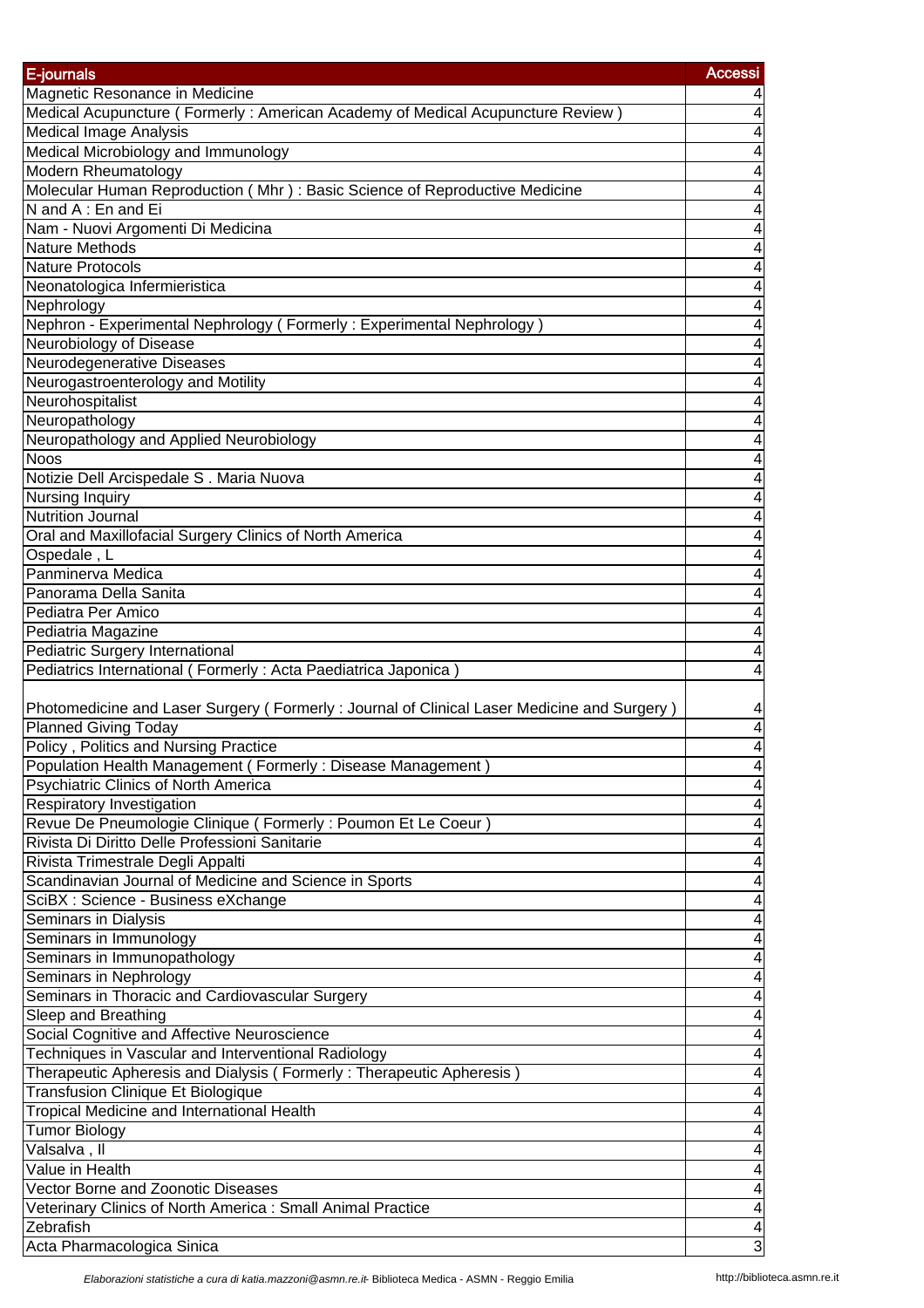| E-journals                                                                             | <b>Accessi</b> |
|----------------------------------------------------------------------------------------|----------------|
| Alcohol and Alcoholism                                                                 |                |
| Alter - European Journal of Disability Research / Journal Européen De Recherche Sur Le | 3              |
| Handicap                                                                               | 3              |
| American Journal of Industrial Medicine                                                | $\overline{3}$ |
| Amino Acids                                                                            | 3              |
| Annales De Genetique (Now : European Journal of Medical Genetics)                      | 3              |
| Annales D'otolaryngologie Et De Chirurgie Cervico - Faciale                            | 3              |
| Annals of General Hospital Psychiatry (Now: Annals of General Psychiatry)              | 3              |
| <b>Applied Ergonomics</b>                                                              | 3              |
| <b>Archives of Toxicology</b>                                                          | 3              |
| Archivio Di Ortopedia E Reumatologia                                                   | 3              |
| <b>Ausl Notizie</b>                                                                    | 3              |
| <b>Big Data</b>                                                                        | 3              |
| Biological Cybernetics (Formerly: Kybernetik)                                          | 3              |
| Biopreservation and Biobanking (Formerly: Cell Preservation Technology)                | 3              |
| <b>Bmc Anesthesiology</b>                                                              | 3              |
| <b>Bmc Blood Disorders (Now: BMC Hematology)</b>                                       | 3              |
| <b>Bmc Clinical Pathology</b>                                                          | 3              |
|                                                                                        | 3              |
| <b>Bmc Dermatology</b><br><b>Bmc Endocrine Disorders</b>                               | 3              |
|                                                                                        | 3              |
| <b>Bmc Medical Ethics</b>                                                              | 3              |
| <b>British Journal of Clinical Psychology</b>                                          |                |
| British Journal of Learning Disabilities (Formerly: Mental Handicap)                   | 3              |
| <b>British Medical Bulletin</b>                                                        | 3              |
| Caleidoscopio Italiano                                                                 | 3              |
| Cancer Biotherapy and Radiopharmaceuticals                                             | 3              |
| <b>Cancer Letters</b>                                                                  | 3              |
| Case Reports in Dermatology                                                            | 3              |
| Cell Death and Differentiation                                                         | 3              |
| <b>Cell Stem Cell</b>                                                                  | 3              |
| <b>Clinical Psychology Review</b>                                                      | 3              |
| <b>Clinical Transplantation</b>                                                        | 3              |
| Clinics in Podiatric Medicine and Surgery (Formerly: Clinics in Podiatry               | ω              |
| Cognitive Psychology                                                                   | 3<br>3         |
| Côlon and Rectum                                                                       |                |
| Contemporary Family Therapy                                                            | 3              |
| Current Paediatrics (Now: Paediatrics and Child Health)                                | 3              |
| Dementia<br>Diritto Sanitario Moderno                                                  | 3<br>3         |
|                                                                                        | 3              |
| DNA and Cell Biology (Formerly: DNA)                                                   |                |
| Edilizia E Territorio (Ilsole24ore                                                     | 3              |
|                                                                                        |                |
| Europa Medicophysica (Now: European Journal of Physical and Rehabilitation Medicine)   | 3              |
| European Journal of Cancer Supplement 1990                                             | 3              |
| European Journal of Heart Failure, Supplements                                         | 3              |
| European journal of Hospital Pharmacy . Science and Practice                           | 3              |
| European Orthopaedics and Traumatology                                                 | 3              |
| Evidence - Based Dentistry                                                             | 3              |
| <b>Evolution and Human Behavior</b>                                                    | 3              |
| <b>Experimental Neurology</b>                                                          | 3              |
| Giornale Italiano Di Scienze Infermieristiche                                          | 3              |
| Health Information and Libraries Journal (Formerly: Health Libraries Review)           | 3              |
| <b>Heart Failure Reviews</b>                                                           | $\overline{3}$ |
| Helios - Aggiornamenti in Wound Care                                                   | $\overline{3}$ |
| <b>Hepatology International</b>                                                        | 3              |
| Human Brain Mapping                                                                    | $\overline{3}$ |
| Imq Notizie                                                                            | 3              |
| International Journal of Food Microbiology                                             | 3              |
| International Journal of Rheumatic Diseases (Formerly: Aplar Journal of Rheumatology)  | $\overline{3}$ |
| Journal of Autism and Developmental Disorders                                          | 3              |
| Journal of Cancer Survivorship                                                         | 3              |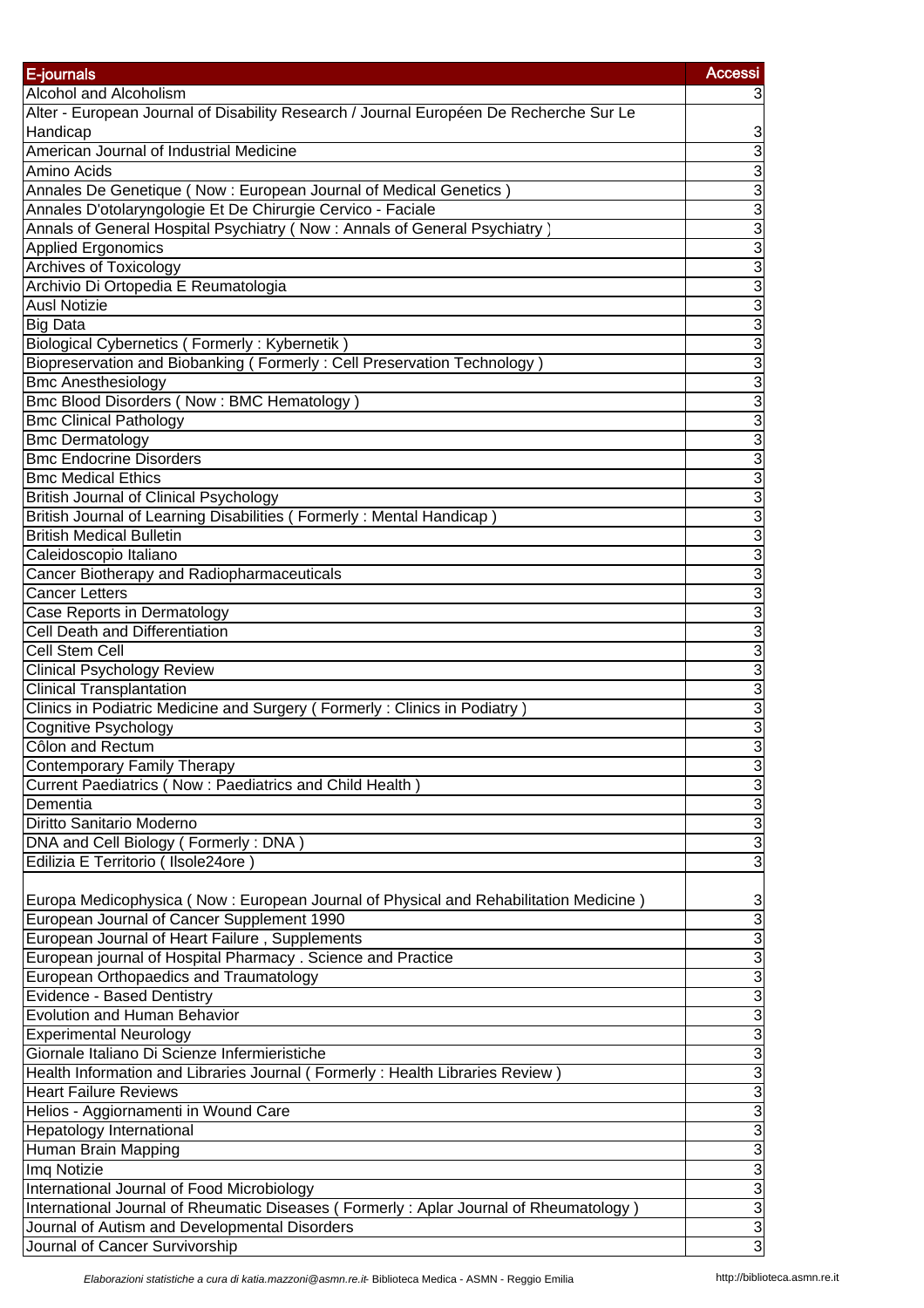| E-journals                                                                                     | <b>Accessi</b>              |
|------------------------------------------------------------------------------------------------|-----------------------------|
| Journal of Cardiovascular Pharmacology and Therapeutics                                        | З                           |
| Journal of Cerebral Blood Flow and Metabolism                                                  | $\overline{3}$              |
| Journal of Exposure Analysis and Environmental Epidemiology (Now: Journal of Exposure          |                             |
| Science and Environmental Epidemiology)                                                        | 3                           |
| Journal of Hematopathology                                                                     | $\overline{3}$              |
| Journal of Holistic Nursing                                                                    | $\overline{3}$              |
| Journal of Intellectual Disabilities (Formerly: Journal of Learning Disabilities, London)      | $\overline{3}$              |
| Journal of Periodontal Research                                                                | $\overline{3}$              |
| Journal of the Academy of Nutrition and Dietetics (Formerly: Journal of the American Dietetic  |                             |
| Association)                                                                                   | 3                           |
| Journal of the ICRU (International Commission on Radiation Units and Measurements)             | 3                           |
| <b>Medical Principles and Practice</b>                                                         | $\overline{3}$              |
| Motorizzazione, La                                                                             | $\overline{3}$              |
| Nephron Extra                                                                                  | $\overline{3}$              |
| Nutrition and Dietetics (Formerly: Australian Journal of Nutrition and Dietetics)              | $\overline{3}$              |
| Onkologie                                                                                      | $\overline{3}$              |
| Ospedali Ditalia . Chirurgia                                                                   | $\overline{3}$              |
| <b>Paediatric Respiratory Reviews</b>                                                          | 3                           |
| <b>Pediatric Nephrology</b>                                                                    | $\overline{3}$              |
| Pediatric Neurosurgery (Formerly: Pediatric Neuroscience)                                      | 3                           |
| Prescriber                                                                                     | $\overline{3}$              |
| <b>Prostate Cancer and Prostatic Diseases</b>                                                  | $\overline{3}$              |
| Quarterly Journal of Nuclear Medicine (Now: Quarterly Journal of Nuclear Medicine and          |                             |
| Molecular Imaging)                                                                             | 3                           |
| Quarterly Journal of Nuclear Medicine and Molecular Imaging (Formerly: Quarterly Journal of    |                             |
| Nuclear Medicine)                                                                              | 3                           |
| Scandinavian Journal of Public Health                                                          | $\overline{3}$              |
|                                                                                                |                             |
| Scandinavian Journal of Rehabilitation Medicine (Now: Journal of Rehabilitation Medicine)      | 3                           |
| Structure (Formerly: Folding and Design)                                                       | $\overline{3}$              |
| Therapeutic Advances in Medical Oncology                                                       | 3                           |
| Thrombosis Journal                                                                             | $\overline{3}$              |
| Veterinary Pathology                                                                           | $\overline{3}$              |
| Weekly Epidemiological Record                                                                  | $\overline{3}$              |
| Acta Neuropsychiatrica                                                                         | $\overline{2}$              |
| <b>Action Research</b>                                                                         | $\overline{\mathbf{c}}$     |
| <b>Adaptive Behavior</b>                                                                       | $\overline{2}$              |
| Advances in Nutrition : An International Review Journal                                        |                             |
| Alr - Rivista Di Anestesia Loco - Regionale E Terapia Antalgica                                |                             |
| American Journal of Perinatology Reports                                                       | $\frac{2}{2}$               |
| American Medical News (Amnews)                                                                 |                             |
| Animazione Sociale                                                                             |                             |
| Annales Nestle (English Ed.)                                                                   | $\frac{2}{2}$ $\frac{2}{2}$ |
| Annales Nestle (French Edition)                                                                |                             |
| Annales Nestle (Spanish Edition)                                                               | $\overline{2}$              |
| Annals of Microbiology                                                                         |                             |
| Annals of Physics                                                                              | $\frac{2}{2}$               |
|                                                                                                | $\overline{2}$              |
| Applied Behavioral Science Review                                                              |                             |
| <b>Arthroscopy Techniques</b><br>Asia - Pacific Journal of Public Health                       | $\overline{2}$              |
| Asian Cardiovascular and Thoracic Annals                                                       | $\overline{2}$              |
|                                                                                                | $\overline{2}$              |
| Assay and Drug Development Technologies                                                        | $\overline{2}$              |
| Astrobiology                                                                                   | $\overline{c}$              |
| Audiology and Neurotology EXTRA                                                                | $\frac{2}{2}$               |
| <b>Australian Midwifery</b>                                                                    | $\overline{2}$              |
| <b>Australian Prescriber</b>                                                                   |                             |
| Bariatric Surgical Practice and Patient Care (Formerly: Bariatric Nursing and Surgical Patient |                             |
| Care)                                                                                          | $\frac{2}{2}$               |
| <b>Biopharmaceutics and Drug Disposition</b>                                                   |                             |
| <b>Bioresearch Open Access</b>                                                                 |                             |
| Biosecurity and Bioterrorism: Biodefense Strategy, Practice and Science                        | $\overline{2}$              |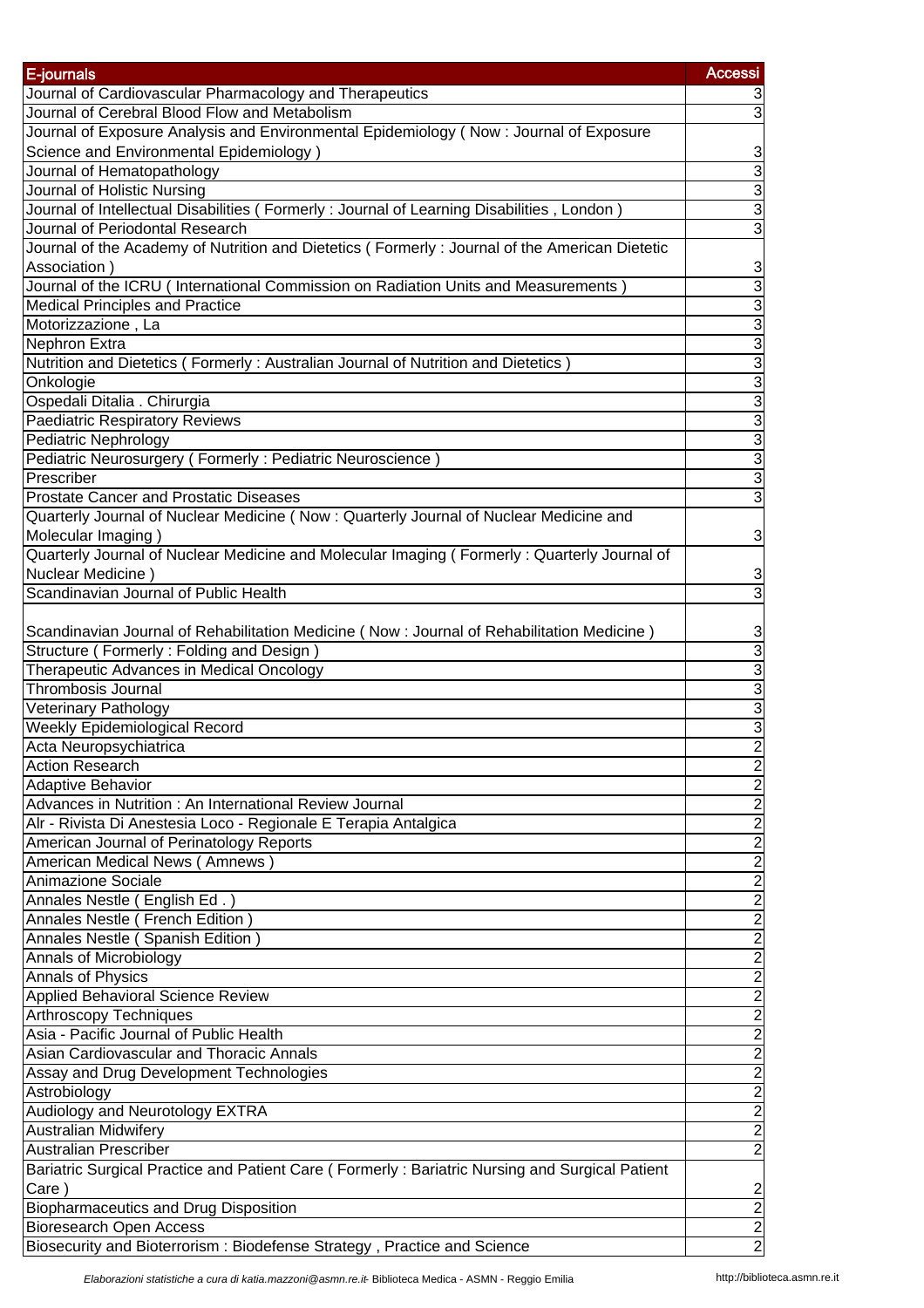| E-journals                                                                                          | <b>Accessi</b>              |
|-----------------------------------------------------------------------------------------------------|-----------------------------|
| <b>Bipolar Disorders</b>                                                                            | 2                           |
| <b>Blood Purification</b>                                                                           | $\overline{2}$              |
| <b>Bmc Medical Genetics</b>                                                                         | $\overline{2}$              |
| <b>Bmc Nephrology</b>                                                                               | $\overline{2}$              |
| <b>Bmc Pulmonary Medicine</b>                                                                       | $\overline{2}$              |
| <b>Bmc Women's Health</b>                                                                           | $\overline{2}$              |
| Brain, Behavior and Evolution                                                                       | $\overline{2}$              |
| British Journal of Pain                                                                             | $\overline{2}$              |
| British Journal of Social Work, The                                                                 | $\overline{2}$              |
| <b>British Journal of Visual Impairment</b>                                                         | $\overline{2}$              |
| Canadian Journal of Cardiology                                                                      | $\overline{2}$              |
| <b>Cancer Cell</b>                                                                                  | $\overline{2}$              |
| <b>Cardiorenal Medicine</b>                                                                         | $\overline{c}$              |
| Cardiovascular Revascularization Medicine (Formerly: Cardiovascular Radiation Medicine)             | $\overline{2}$              |
| Cardiovascular Therapeutics (Formerly: Cardiovascular Drug Reviews)                                 | $\overline{2}$              |
| Cartilage                                                                                           | $\overline{2}$              |
| Case Reports in Gastroenterology                                                                    |                             |
| <b>Cell Host and Microbe</b>                                                                        | $\frac{2}{2}$               |
| Cell Metabolism                                                                                     |                             |
|                                                                                                     |                             |
| Cellular Reprogramming (Formerly: Cloning and Stem Cells)                                           | $\frac{2}{2}$               |
| <b>Chemistry and Biology</b>                                                                        |                             |
| Child and Adolescent Mental Health (Formerly: Child Psychology and Psychiatry Review)               |                             |
| Chinese Journal of Cancer Research                                                                  | $\overline{2}$              |
| Chirurgie De La Main                                                                                | $\overline{2}$              |
| Chirurgische Gastroenterologie                                                                      | $\overline{2}$              |
| <b>Clinical Breast Cancer</b>                                                                       | $\overline{2}$              |
| <b>Clinical Case Studies</b>                                                                        | $\overline{2}$              |
| Clinical Eye and Vision Care                                                                        | $\overline{2}$              |
| <b>Clinical Oral Implants Research</b>                                                              | $\overline{2}$              |
| <b>Clinical Psychological Science</b>                                                               | $\overline{2}$              |
| <b>Clinics in Sports Medicine</b>                                                                   | $\overline{c}$              |
| Cognition                                                                                           | $\overline{2}$              |
| <b>Cognitive Systems Research</b>                                                                   | $\overline{2}$              |
| <b>Community Genetics</b>                                                                           | $\overline{2}$              |
| Complexus                                                                                           | $\overline{2}$              |
| Computerworld Italia                                                                                | $\overline{2}$              |
| <b>Congestive Heart Failure</b>                                                                     | $\overline{2}$              |
| Contabilità Finanza E Controllo                                                                     | $\frac{2}{2}$               |
| Contratti Dello Stato E Degli Enti Pubblici                                                         |                             |
| Controlled Clinical Trials (Now: Contemporary Clinical Trials)                                      | $\overline{2}$              |
| Culture, Medicine and Psychiatry                                                                    | $\overline{2}$              |
| <b>Current Cardiovascular Imaging Reports</b>                                                       | $\overline{2}$              |
| Current Diagnostic Pathology (Now: Diagnostic Histopathology)                                       | $\overline{2}$              |
| Current Opinion in Genetics and Development                                                         | $\overline{2}$              |
| <b>Current Opinion in Virology</b>                                                                  | $\overline{2}$              |
| Current Psychology (Formerly: Current Psychological Research and Reviews                            | $\overline{2}$              |
| <b>Current Urology</b>                                                                              | $\overline{2}$              |
| Cytogenetics and Cell Genetics (Now: Cytogenetics and Genom Research                                | $\overline{2}$              |
| Dental Clinics of North America                                                                     |                             |
| <b>Developmental Cell</b>                                                                           |                             |
| Developmental Neuroscience                                                                          | $\frac{2}{2}$ $\frac{2}{2}$ |
| Diabetes and Vascular Disease Research                                                              |                             |
| Difficoltà di Apprendimento (Learning Difficulties) (Formerly : Insegnare all'Handicappato)<br>( Nd |                             |
| Drug Information Journal (Formerly: Drug Information Bulletin)                                      | $\frac{2}{2}$               |
| Early Intervention in Psychiatry                                                                    |                             |
| Ecography                                                                                           | $\overline{2}$              |
| Ecopsychology                                                                                       | $\overline{2}$              |
| Effective Health Care Edizione Italiana                                                             | $\overline{2}$              |
| <b>Environment and Behavior</b>                                                                     | $\overline{2}$              |
| <b>Environmental and Molecular Mutagenesis</b>                                                      | $\overline{2}$              |
| <b>Environmental Engineering Science</b>                                                            | $\overline{2}$              |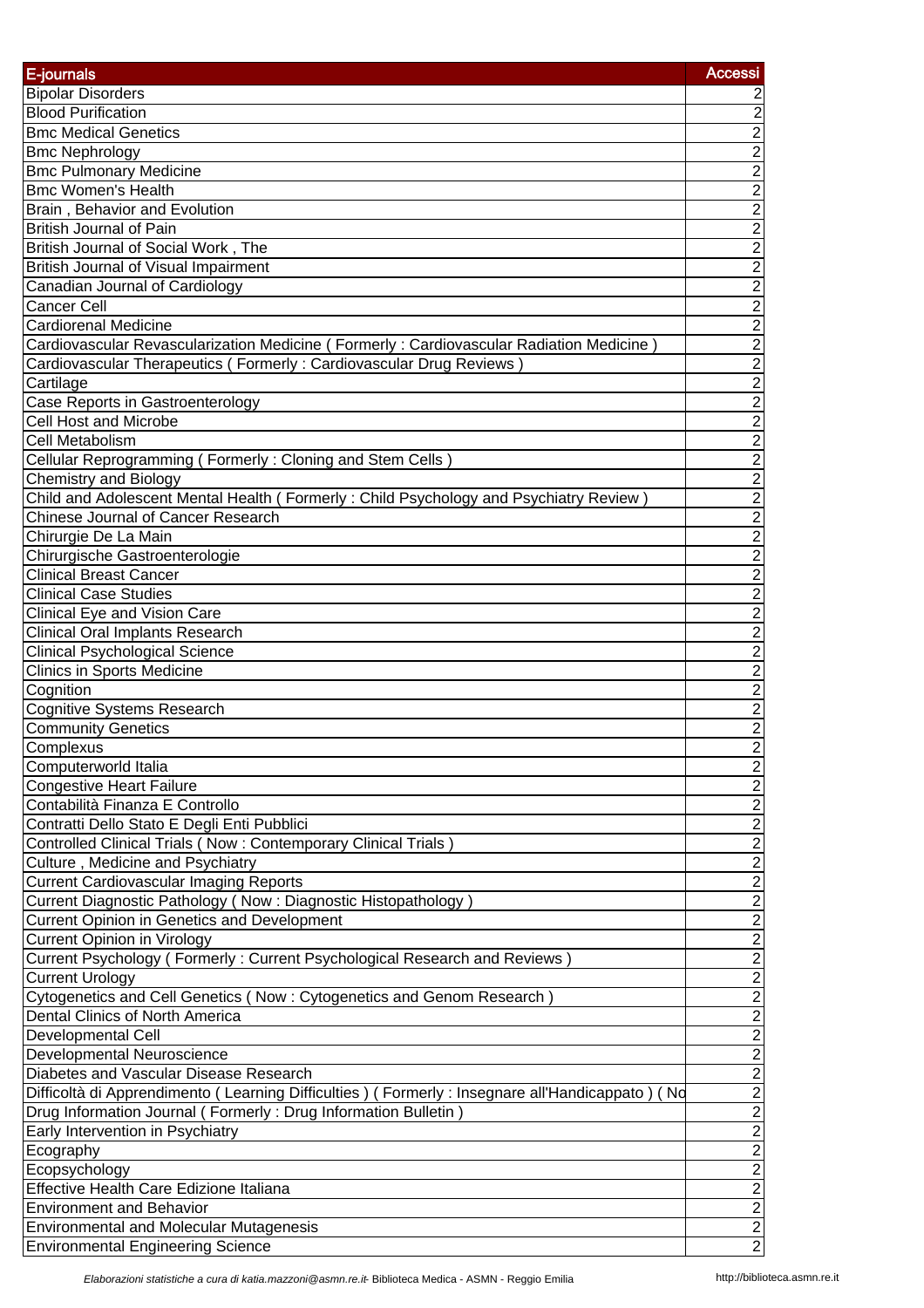| E-journals                                                                                     | <b>Accessi</b>              |
|------------------------------------------------------------------------------------------------|-----------------------------|
| <b>Environmental Justice</b>                                                                   |                             |
| European Child and Adolescent Psychiatry                                                       | $\overline{c}$              |
| European Journal of Ageing                                                                     | $\overline{2}$              |
| European Journal of Pediatric Surgery Reports                                                  | $\overline{2}$              |
| European Journal of Plastic Surgery                                                            | $\overline{2}$              |
| Evaluation and the Health Professions                                                          |                             |
| <b>Exogenous Dermatology</b>                                                                   | $\frac{2}{2}$               |
| <b>Experimental and Clinical Immunogenetics</b>                                                |                             |
| <b>Experimental Dermatology</b>                                                                | $\frac{2}{2}$               |
| <b>Familial Cancer</b>                                                                         | $\overline{2}$              |
| Foodborne Pathogens and Disease                                                                | $\overline{c}$              |
| Foot and Ankle Clinics                                                                         | $\overline{2}$              |
| Games for Health                                                                               | $\overline{2}$              |
| Gazzetta Aste E Appalti Pubblici                                                               | $\overline{2}$              |
| Gene Therapy                                                                                   | $\overline{2}$              |
| Genes and Immunity                                                                             | $\overline{2}$              |
| Genetic Engineering and Biotechnology News                                                     | $\overline{\mathbf{c}}$     |
| <b>Genetic Testing and Molecular Biomarkers</b>                                                | $\overline{2}$              |
| Genetic Vaccines and Therapy                                                                   | $\overline{2}$              |
| Genome Biology Online (Formerly: Genomebiology. Com)                                           |                             |
| <b>Genome Medicine</b>                                                                         | $\frac{2}{2}$               |
| Giornale Italiano di Aritmologia e Cardiostimolazione : GIAC                                   |                             |
| Giornale Italiano Di Malattie Infettive                                                        |                             |
| Giornale Italiano Di Medicina Del Lavoro Ed Ergonomia                                          | $\frac{2}{2}$               |
| Giornale Italiano Di Oncologia                                                                 |                             |
| Glia                                                                                           | $\overline{2}$              |
| <b>Group Analysis</b>                                                                          | $\overline{2}$              |
| <b>Health Care Analysis</b>                                                                    | $\overline{2}$              |
| Health Policy and Planning                                                                     | $\overline{\mathbf{c}}$     |
| Heart Asia                                                                                     | $\overline{2}$              |
| <b>Heart Drug</b>                                                                              | $\overline{2}$              |
| <b>Heart Failure Clinics</b>                                                                   | $\overline{2}$              |
| Home Health Care Management and Practice                                                       | $\overline{2}$              |
| Human Immunology                                                                               | $\overline{2}$              |
| Immunity                                                                                       | $\overline{2}$              |
| <b>Immunological Reviews</b>                                                                   | $\overline{2}$              |
| Indici Mensili Pirola                                                                          | $\overline{2}$              |
| Industrial Biotechnology                                                                       | $\frac{2}{2}$ $\frac{2}{2}$ |
| Inflammation                                                                                   |                             |
| Inflammation Research (Formerly: Agents and Actions)                                           |                             |
| Infusion Therapy and Transfusion Medicine (Formerly: Infusionstherapie Und Transfusionsmed     |                             |
| Innovait                                                                                       |                             |
| International Journal of Biometeorology                                                        | $\overline{2}$              |
| International Journal of Computer Assisted Radiology and Surgery                               | $\frac{2}{2}$               |
| International Journal of Developmental Neuroscience                                            |                             |
| International Journal of Public Health                                                         | $\overline{2}$              |
| JAMA Dermatology (Formerly: Archives of Dermatology)                                           | $\overline{2}$              |
| JAMA Pediatrics (Formerly: Archives of Pediatrics and Adolescent Medicine)                     | $\overline{2}$              |
| Journal for Healthcare Quality                                                                 | $\overline{2}$              |
| Journal of Adolescent and Young Adult Oncology (Jayao)                                         | $\overline{2}$              |
| Journal of Anxiety Disorders                                                                   | $\overline{2}$              |
| Journal of Applied Genetics                                                                    | $\frac{2}{2}$ $\frac{2}{2}$ |
| Journal of Applied Gerontology                                                                 |                             |
| Journal of Biomolecular Screening                                                              |                             |
| Journal of Caffeine Research : the International Multidisciplinary Journal of Caffeine Science |                             |
| Journal of Cardiac Surgery                                                                     | $\frac{2}{2}$               |
| Journal of Cardiovascular Translational Research                                               |                             |
| Journal of Child and Adolescent Psychiatric Nursing                                            |                             |
| Journal of Child and Adolescent Psychopharmacology                                             | $\overline{2}$              |
| Journal of Clinical Densitometry                                                               | $\frac{2}{2}$               |
| Journal of Computational Biology                                                               |                             |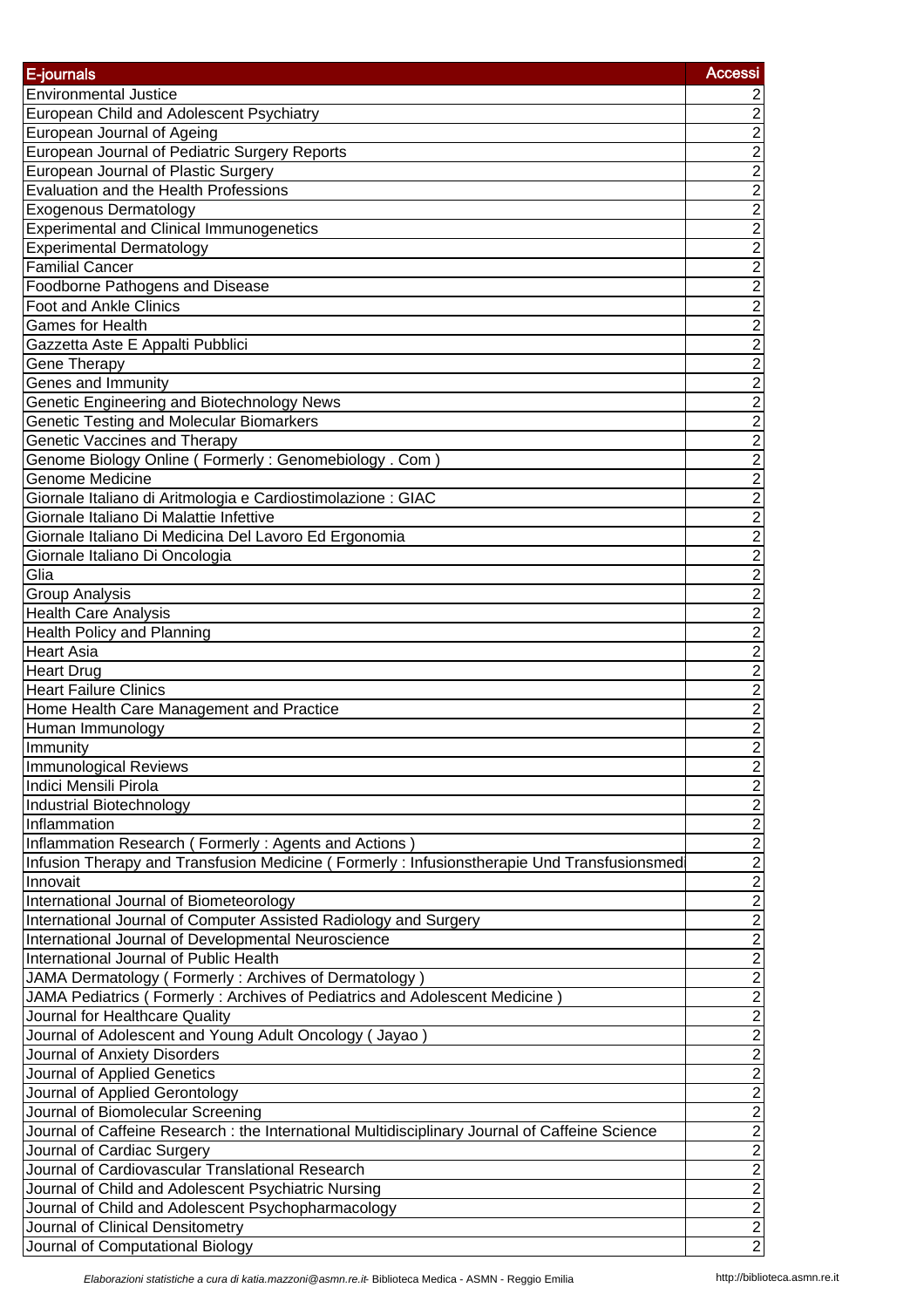| E-journals                                                                                                                                                            | <b>Accessi</b>                                          |
|-----------------------------------------------------------------------------------------------------------------------------------------------------------------------|---------------------------------------------------------|
| Journal of Deaf Studies and Deaf Education, The                                                                                                                       | $\overline{2}$                                          |
| Journal of Echocardiography                                                                                                                                           | $\overline{2}$                                          |
| Journal of Endourology Part B, Videourology                                                                                                                           | $\overline{2}$                                          |
| Journal of Evidence - Based Complementary and Alternative Medicine (Formerly: Complement                                                                              | $\overline{2}$                                          |
| Journal of Evidence Based Dental Practice                                                                                                                             | $\overline{2}$                                          |
| Journal of Family Planning and Reproductive Health Care (Formerly: British Journal of Family F                                                                        |                                                         |
| Journal of Health Management                                                                                                                                          | $\frac{2}{2}$ $\frac{2}{2}$ $\frac{2}{2}$ $\frac{2}{2}$ |
| Journal of Hematotherapy (Now: Stem Cells and Development)                                                                                                            |                                                         |
| Journal of Immunological Methods                                                                                                                                      |                                                         |
| Journal of Intellectual Disability Research                                                                                                                           |                                                         |
| Journal of Interferon and Cytokine Research                                                                                                                           |                                                         |
| Journal of Labor Research                                                                                                                                             | $\overline{2}$                                          |
| Journal of Medical Marketing (Formerly: International Journal of Medical Marketing)                                                                                   | $\overline{2}$                                          |
| Journal of Medicinal Food                                                                                                                                             | $\overline{2}$                                          |
| Journal of Microbiology (Korea)                                                                                                                                       | $\overline{2}$                                          |
| Journal of Molecular Medicine                                                                                                                                         | $\overline{2}$                                          |
| Journal of Natural Medicines = 生薬學雜誌                                                                                                                                  | $\overline{2}$                                          |
| Journal of Neurological Surgery Reports                                                                                                                               | $\overline{2}$                                          |
| Journal of Nutrigenetics and Nutrigenomics                                                                                                                            | $\overline{2}$                                          |
| Journal of Pediatric Psychology                                                                                                                                       | $\overline{c}$                                          |
| Journal of Primary Care and Community Health                                                                                                                          |                                                         |
| Journal of Primary Prevention                                                                                                                                         |                                                         |
| Journal of Psychiatric Research                                                                                                                                       | $\frac{2}{2}$ $\frac{2}{2}$ $\frac{2}{2}$ $\frac{2}{2}$ |
| Journal of Research on Adolescence                                                                                                                                    |                                                         |
| Journal of Substance Abuse Treatment                                                                                                                                  |                                                         |
| Journal of the History of Medicine and Allied Sciences                                                                                                                |                                                         |
| Journal of the International Association of Physicians in AIDS Care ( Jiapac )                                                                                        |                                                         |
| Kidney and Blood Pressure Research<br>Lab Animal                                                                                                                      | $\overline{2}$<br>$\overline{2}$                        |
|                                                                                                                                                                       | $\overline{c}$                                          |
| Magma Magnetic Resonance Materials in Physics, Biology and Medicine<br>Mathematical Medicine and Biology : A Journal of the IMA ( Formerly : IMA Journal of Mathemati | $\overline{2}$                                          |
| <b>Medical Epigenetics</b>                                                                                                                                            |                                                         |
| Medical Humanities                                                                                                                                                    | $\frac{2}{2}$                                           |
| Medical Law Review                                                                                                                                                    | $\overline{2}$                                          |
| <b>Medicinal Research Reviews</b>                                                                                                                                     | $\overline{2}$                                          |
| Medico Ospedaliero, Il                                                                                                                                                | $\overline{\mathbf{c}}$                                 |
| Metabolic Brain Disease                                                                                                                                               | $\overline{2}$                                          |
| Metabolic Syndrome and Related Disorders                                                                                                                              | $\overline{2}$                                          |
| Microchemical Journal                                                                                                                                                 |                                                         |
| Microscopy Research and Technique                                                                                                                                     | $\frac{2}{2}$ $\frac{2}{2}$                             |
| Microsurgery                                                                                                                                                          |                                                         |
| Molecular Biology and Evolution                                                                                                                                       |                                                         |
| Molecular Cell                                                                                                                                                        |                                                         |
| Molecular Psychiatry                                                                                                                                                  | $\overline{2}$                                          |
| Molecular Syndromology                                                                                                                                                | $\overline{2}$                                          |
| Molecular Systems Biology                                                                                                                                             | $\overline{2}$                                          |
| <b>Molecular Therapy</b>                                                                                                                                              | $\overline{2}$                                          |
| Mucosal Immunology                                                                                                                                                    | $\overline{2}$                                          |
| Musculoskeletal Surgery (Formerly: Chirurgia Degli Organi Di Movimento, La)                                                                                           | $\overline{2}$                                          |
| Mutagenesis                                                                                                                                                           | $\overline{2}$                                          |
| <b>Nature Chemistry</b>                                                                                                                                               | $\overline{2}$                                          |
| <b>Nature News</b>                                                                                                                                                    | $\overline{2}$                                          |
| Nature Structural and Molecular Biology (Formerly: Nature Structural Biology)                                                                                         | $\overline{c}$                                          |
| <b>Negri News</b>                                                                                                                                                     | $\frac{2}{2}$ $\frac{2}{2}$ $\frac{2}{2}$ $\frac{2}{2}$ |
| Neuroembryology (Now: Neuroembryology and Aging)                                                                                                                      |                                                         |
| Neurogastroenterologia                                                                                                                                                |                                                         |
| Neurogenetics                                                                                                                                                         |                                                         |
| Neuroscientist, The                                                                                                                                                   |                                                         |
| Newborn and Infant Nursing Reviews                                                                                                                                    |                                                         |
| Nucleic Acid Therapeutics (Formerly: Oligonucleotides)                                                                                                                |                                                         |
| Nutrition and Health                                                                                                                                                  | $\overline{2}$                                          |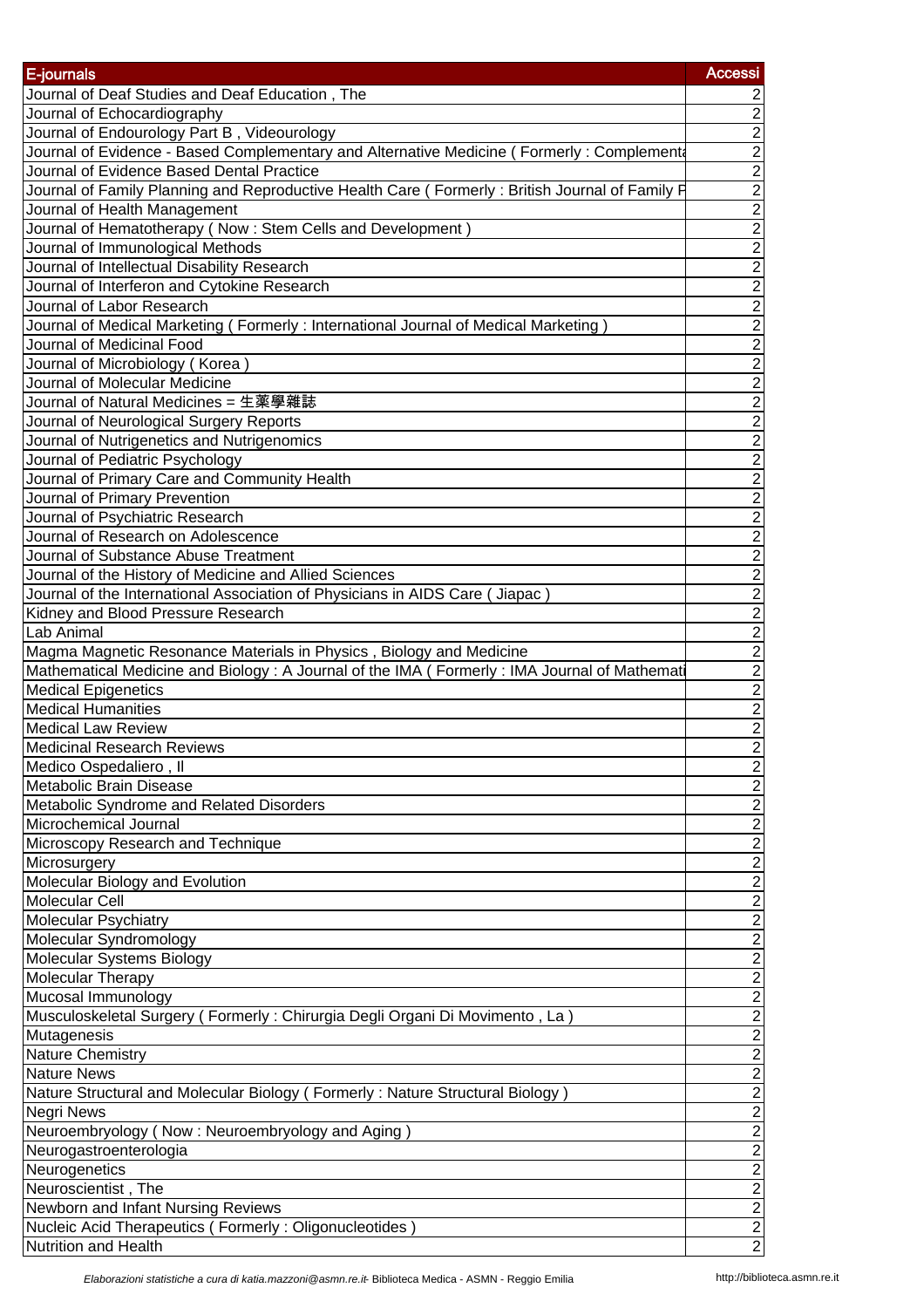| E-journals                                                                                                                | <b>Accessi</b>                            |
|---------------------------------------------------------------------------------------------------------------------------|-------------------------------------------|
| <b>Obstetric Medicine</b>                                                                                                 |                                           |
| Occupational Health: A Journal for Occupational Health Nurses (London)                                                    | $\overline{2}$                            |
| Omics: A Journal of Integrative Biology (Formerly: Microbial and Comparative Genomics)                                    | $\overline{2}$                            |
| Orl Journal of Oto Rhino Laryngology and Its Related Specialties                                                          | $\overline{2}$                            |
| Ospedali Della Vita, Gli                                                                                                  | $\overline{2}$                            |
| Paediatrics and Child Health (Formerly: Current Paediatrics)                                                              | $\overline{2}$                            |
| Parasitology Research                                                                                                     |                                           |
| Pathobiology                                                                                                              | $\frac{2}{2}$                             |
| Pathophysiology of Haemostasis and Thrombosis (Formerly: Haemostasis)                                                     |                                           |
| Pediatric Transplantation                                                                                                 | $\overline{2}$                            |
| Peptides                                                                                                                  | $\overline{2}$                            |
| <b>PET Clinics</b>                                                                                                        | $\overline{2}$                            |
| Practical Diabetes International (Now: Practical Diabetes)                                                                | $\overline{2}$                            |
| <b>Preventive Cardiology</b>                                                                                              | $\overline{2}$                            |
| Prezzi Informativi Delle Opere Edili in Milano                                                                            | $\overline{2}$                            |
| Prezzi Informativi Materiali Da Costruzione Ed Opere Edili                                                                | $\overline{2}$                            |
| Psychogeriatrics                                                                                                          | $\overline{2}$                            |
| Pulmonary Pharmacology and Therapeutics (Formerly: Pulmonary Pharmacology)                                                | $\overline{\mathbf{c}}$                   |
| Respiratory Physiology and Neurobiology                                                                                   | $\overline{2}$                            |
| Reviews in Endocrine and Metabolic Disorders                                                                              | $\overline{2}$                            |
| <b>Richard E Piggle</b>                                                                                                   | $\overline{2}$                            |
| Rivista Italiana Di Pediatria                                                                                             | $\overline{2}$                            |
| Schweizerische Zeitschrift Für Ganzheitsmedizin                                                                           | $\overline{2}$                            |
| Schweizerische Zeitschrift Für Ganzheitsmedizin / Swiss Journal of Integrative Medicine                                   | $\frac{2}{2}$                             |
| Skin Pharmacology and Applied Skin Physiology (Now: Skin Pharmacology and Physiology)                                     |                                           |
| Sleep and Biological Rhythms<br><b>Sleep Medicine Clinics</b>                                                             | $\overline{2}$                            |
| Social History of Medicine                                                                                                | $\overline{2}$                            |
| <b>Soins Cadres</b>                                                                                                       | $\overline{2}$                            |
| Stereotactic and Functional Neurosurgery (Formerly: Applied Neurophysiology)                                              | $\overline{2}$                            |
| Stress and Health : Journal of the International Society for the Investigation of Stress                                  | $\overline{2}$                            |
| Studi Zancan : Politiche E Servizi Alle Persone                                                                           | $\overline{2}$                            |
| Sustainability : the Journal of Record                                                                                    | $\overline{2}$                            |
| Telemedicine Journal and e - Health (Formerly: Telemedicine Journal) (Now: Telemedicine ar                                | $\boldsymbol{2}$                          |
| Therapeutic Advances in Endocrinology and Metabolism                                                                      | $\overline{2}$                            |
| Therapeutic Advances in Musculoskeletal Disease                                                                           | $\overline{\mathbf{c}}$                   |
| Therapeutic Advances in Psychopharmacology                                                                                | $\overline{2}$                            |
| Therapeutic Advances in Respiratory Disease                                                                               | $\frac{2}{2}$ $\frac{2}{2}$ $\frac{2}{2}$ |
| Therapeutic Hypothermia and Temperature Management                                                                        |                                           |
| Theriogenology                                                                                                            |                                           |
| Thoracic and Cardiovascular Surgeon Reports, The                                                                          |                                           |
| Tissue Engineering, Part A                                                                                                |                                           |
| <b>Tobacco Control</b>                                                                                                    |                                           |
| <b>Toxicologic Pathology</b><br>Transfusion Medicine and Hemotherapy (Formerly: Infusion Therapy and Transfusion Medicine | $\overline{2}$<br>$\overline{2}$          |
| Transfusion Science (Now: Transfusion and Apheresis Science)                                                              | $\overline{2}$                            |
| <b>Transplant International</b>                                                                                           | $\overline{c}$                            |
| <b>Trends in Amplification</b>                                                                                            | $\overline{2}$                            |
| Ultrasound (Formerly: BMUS Bulletin                                                                                       | $\overline{2}$                            |
| View and Review Hospital (Now: Hospital and Public Health)                                                                | $\overline{2}$                            |
| Viral Immunology                                                                                                          | $\mathbf 2$                               |
| Vital                                                                                                                     | $\overline{2}$                            |
| Women's Health Issues                                                                                                     | $\overline{c}$                            |
| Archives of Environmental Contamination and Toxicology                                                                    | 1                                         |
| Bmc Ear, Nose and Throat Disorders                                                                                        | 1                                         |
| <b>Bmc Medical Imaging</b>                                                                                                | 1                                         |
| <b>Bmc</b> Palliative Care                                                                                                | 1                                         |
| Cardiovascular Intervention and Therapeutics                                                                              | 1                                         |
| <b>Clinical and Experimental Medicine</b>                                                                                 | 1                                         |
| <b>Clinical Research in Cardiology Supplements</b>                                                                        | $\mathbf{1}$                              |
| Coloproctology                                                                                                            | $\mathbf{1}$                              |